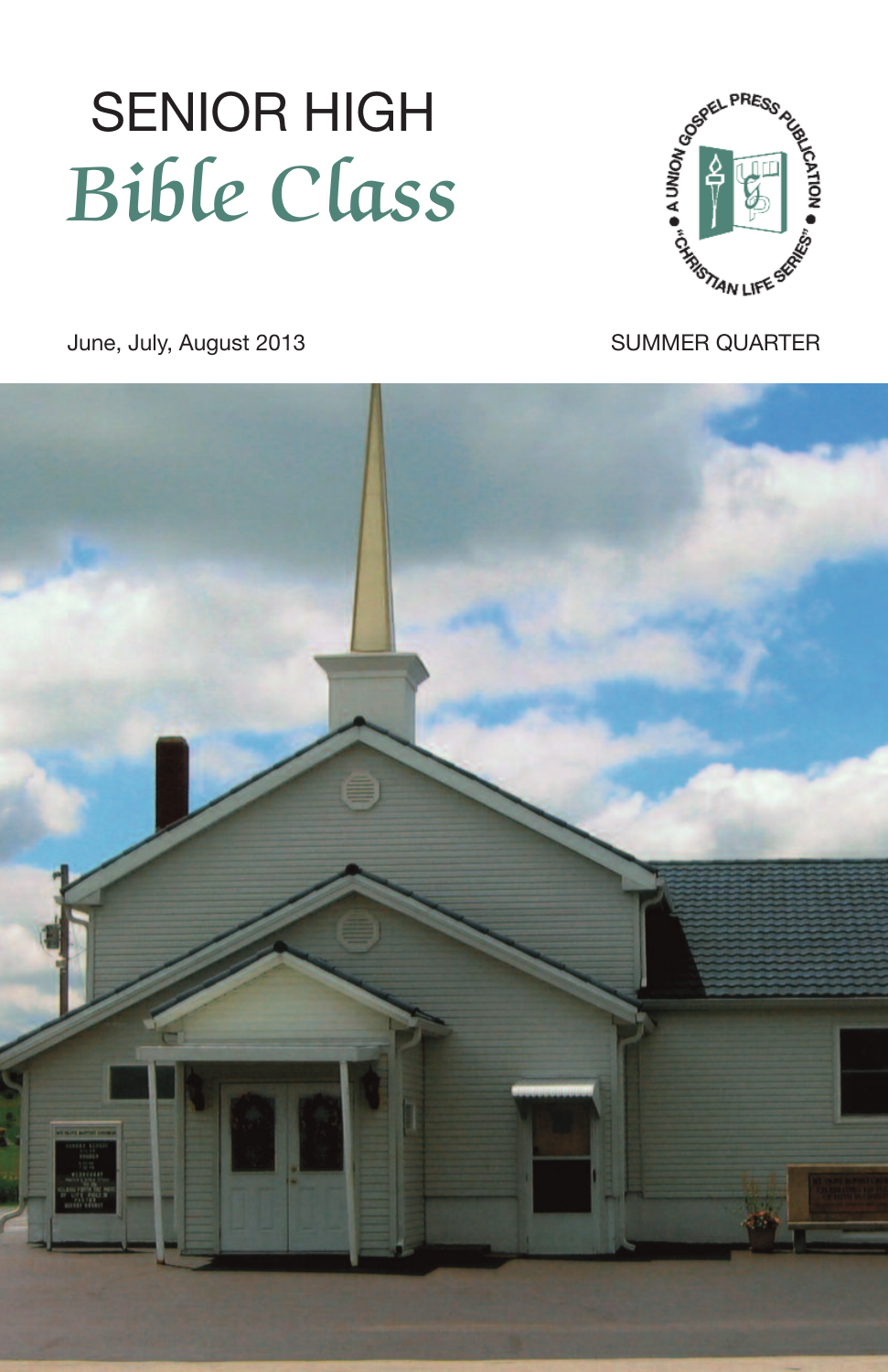COVER:

Mount Olive Baptist Church 28334 Oakford Road Chandlerville, Illinois 62627

PHOTO SUBMITTED BY: Chere Kay Garner

Mount Olive Baptist Church was organized the third Sunday in August 1859. The church's motto is "The difference is worth the distance."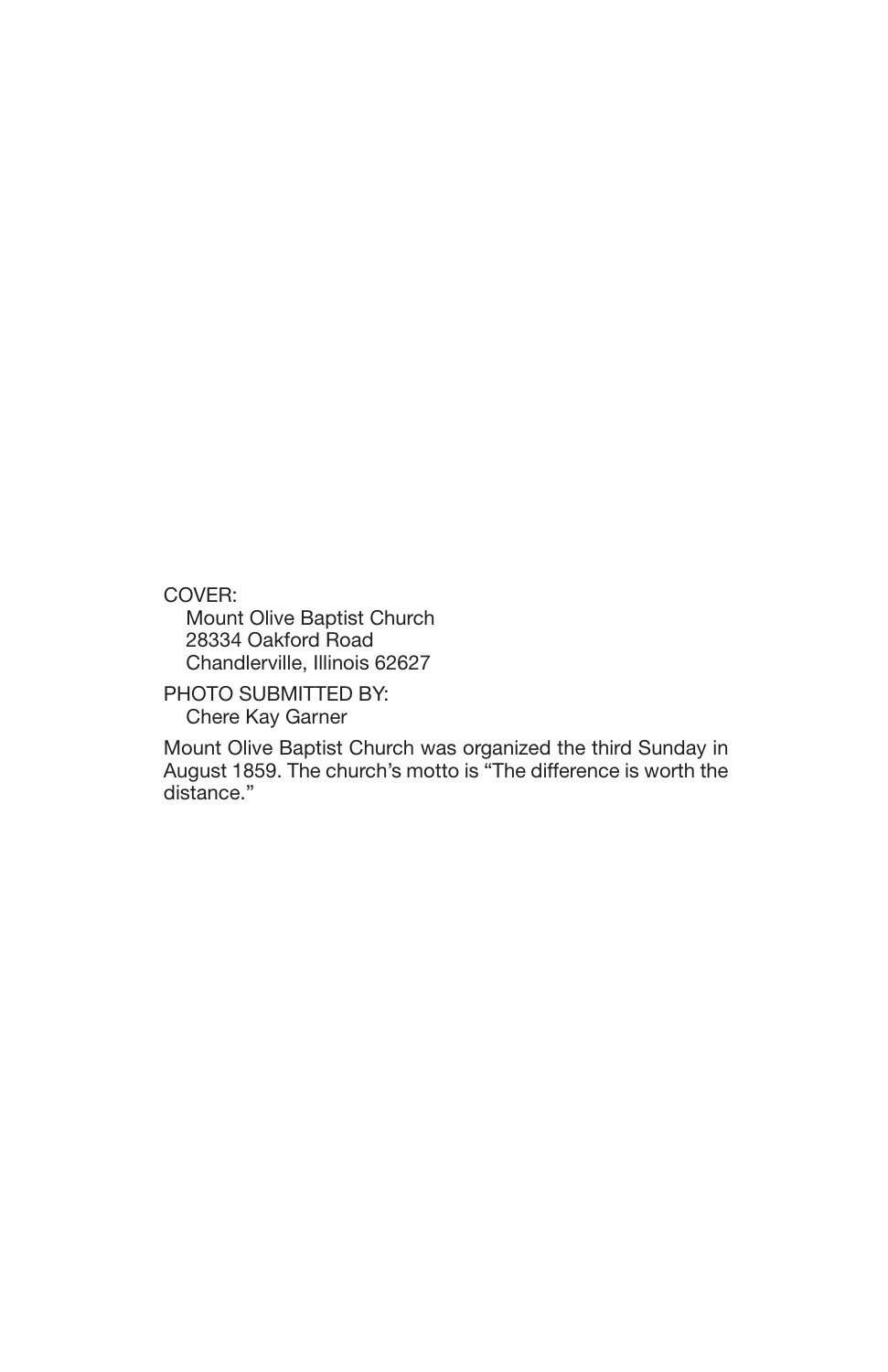## **Senior High Bible Class**

#### **SUMMER QUARTER**

#### **God's People Worship**

**UNIT I: The Prophet and Praise**

| 2 June-Holy, Holy, Holy     | 2  |
|-----------------------------|----|
| 9 June-Sing and Shout!      | 6  |
| 16 June-Meaningless Worship |    |
| Condemned                   | 10 |
| 23 June-The Glorious New    |    |
| <b>Creation</b>             | 14 |

#### **UNIT II: Renewal of Worship**

| 30 June-Joyful Worship Restored | 18   |
|---------------------------------|------|
| 7 July-The Temple Restored      | - 22 |
| 14 July-Celebrating with Joy    | 26   |
| 21 July-Fasting and Praying     | 30   |
| 28 July-Gifts for the Temple    | -34  |

#### **UNIT III: Protection of Pure Worship**

| 4 Aug.-The Festival of Booths 37      |    |
|---------------------------------------|----|
| 11 Aug.-Corporate Confession of       |    |
|                                       | 40 |
| 18 Aug.-Dedication of the Wall 43     |    |
| 25 Aug.—Sanctifying the Lord's Day 46 |    |
|                                       |    |

## LOOKING AHEAD

One of our most important purposes as God's people is to worship Him. God used His prophet Isaiah to teach His people about this purpose. We should worship God for His perfect holiness as well as for His great works by singing and shouting to Him. We must do this wholeheartedly, not offering meaningless worship from the lips only. In addition, we can worship God for His promise of a new creation.

God also renews us in worship when we fall away, as He did by bringing the Israelites back from the Captivity to worship Him and helping them begin and eventually finish rebuilding His house. Even in troubled times, we can worship through fasting and prayer. We can offer God our gifts anytime.

God protects our true worship as we read His Word for guidance, confess our sins to Him together, seek to defend His house and His people, and honor the Sabbath Day by resting. As we do these things, we too join in God's holy nation of true worshippers.

#### **Vol. LXXXII June, July, August 2013 No. 3**

**Editor in Chief: Grace M. Todd**

**Writer: Benjamin Barnhart**

**Edited and published quarterly by THE INCORPORATED TRUSTEES OF THE GOSPEL WORKER SOCIETY UNION GOSPEL PRESS DIVISION**

**Rev. W. B. Musselman, Founder**

**Beryl C. Bidlen, President Emeritus**

**Price: \$1.95 per quarter \$7.80 per year**

#### **ISBN 978-1-936897-88-9**

Lessons based on International Sunday School Lessons; the International Bible Lessons for Christian Teaching, copyright © 2009 by the Committee on the Uniform Series and used with permission. Edited and published quarterly by The Incorporated Trustees of the Gospel Worker Society, Union Gospel Press Division, 2000 Brookpark Road, Cleveland, Ohio 44109-5812. Mailing address: P.O. Box 6059, Cleveland, Ohio 44101-1059. www.union gospelpress.com

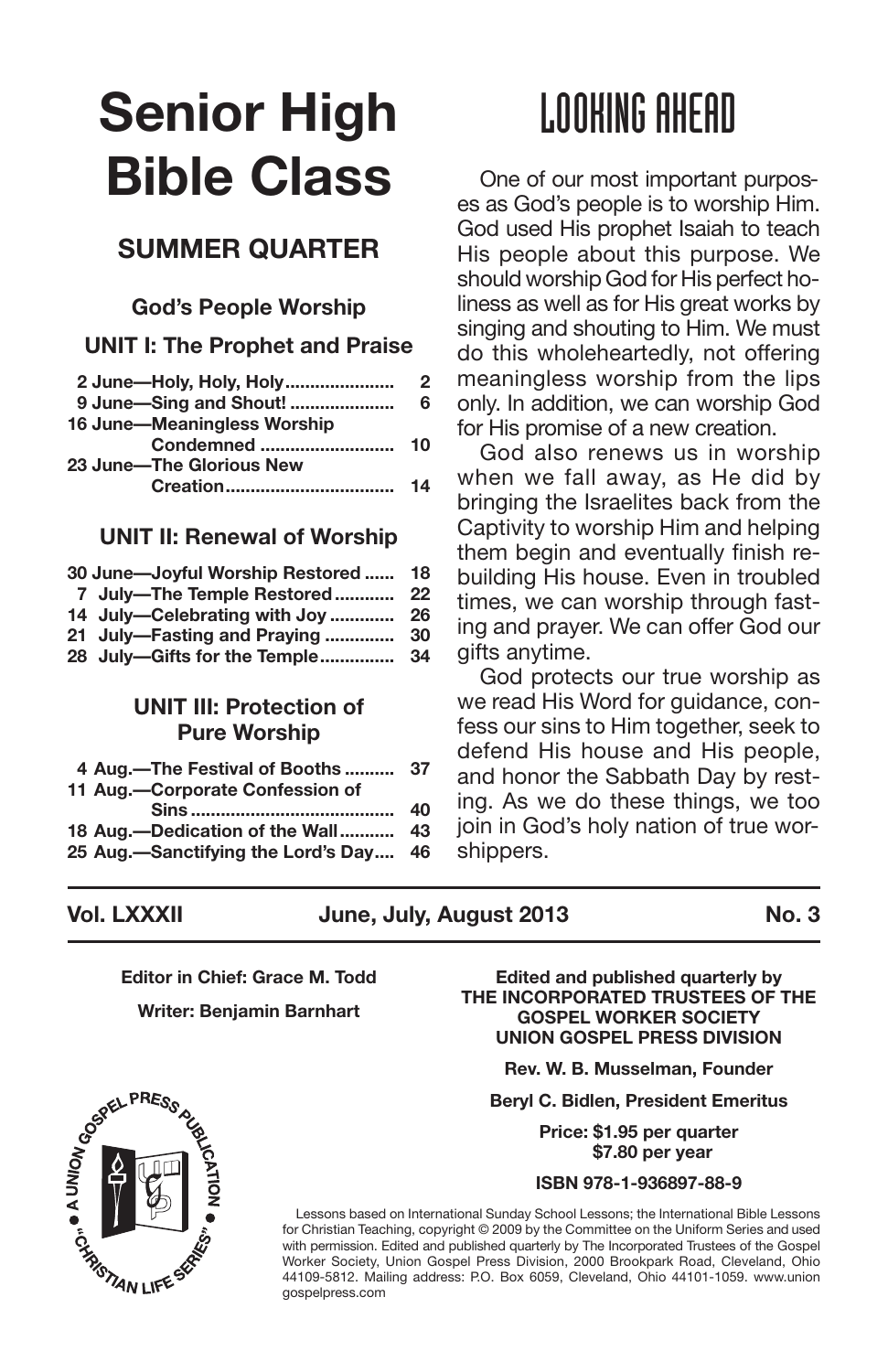**ISA. 6:1** In the year that king Uzzi'ah died I saw also the Lord sitting upon a throne, high and lifted up, and his train filled the temple.

**2 Above it stood the seraphims: each one had six wings; with twain he covered his face, and with twain he covered his feet, and with twain he did fly.**

3 And one cried unto another, and said, Ho'ly, holy, holy, *is* the LORD of hosts: the whole earth *is* full of his glory.

**4 And the posts of the door moved at the voice of him that cried, and the house was filled with smoke.**

5 Then said I, Woe *is* me! for I am undone; because I *am* a man of unclean lips, and I dwell in the midst of a people of unclean lips: for mine eyes have seen the King, the LORD of hosts.

**6 Then flew one of the seraphims unto me, having a live coal in his hand,** *which* **he had taken with the tongs from off the altar:**

7 And he laid *it* upon my mouth, and said, Lo, this hath touched thy lips; and thine iniquity is taken away, and thy sin purged.

**8 Also I heard the voice of the Lord, saying, Whom shall I send, and who will go for us? Then said I, Here** *am* **I; send me.**

**PLEASE NOTE:** The Incorporated Trustees of the Gospel Worker Society, Union Gospel Press Division, most earnestly endeavors to proclaim fundamentally sound doctrine. The writers are prayerfully selected for their Bible knowledge and yieldedness to the Spirit of Truth, each writing in his own style as enlightened by the Holy Spirit. At best we know in part only. "They received the word with all readiness of mind, and searched the scriptures daily, whether those things were so" (Acts 17:11).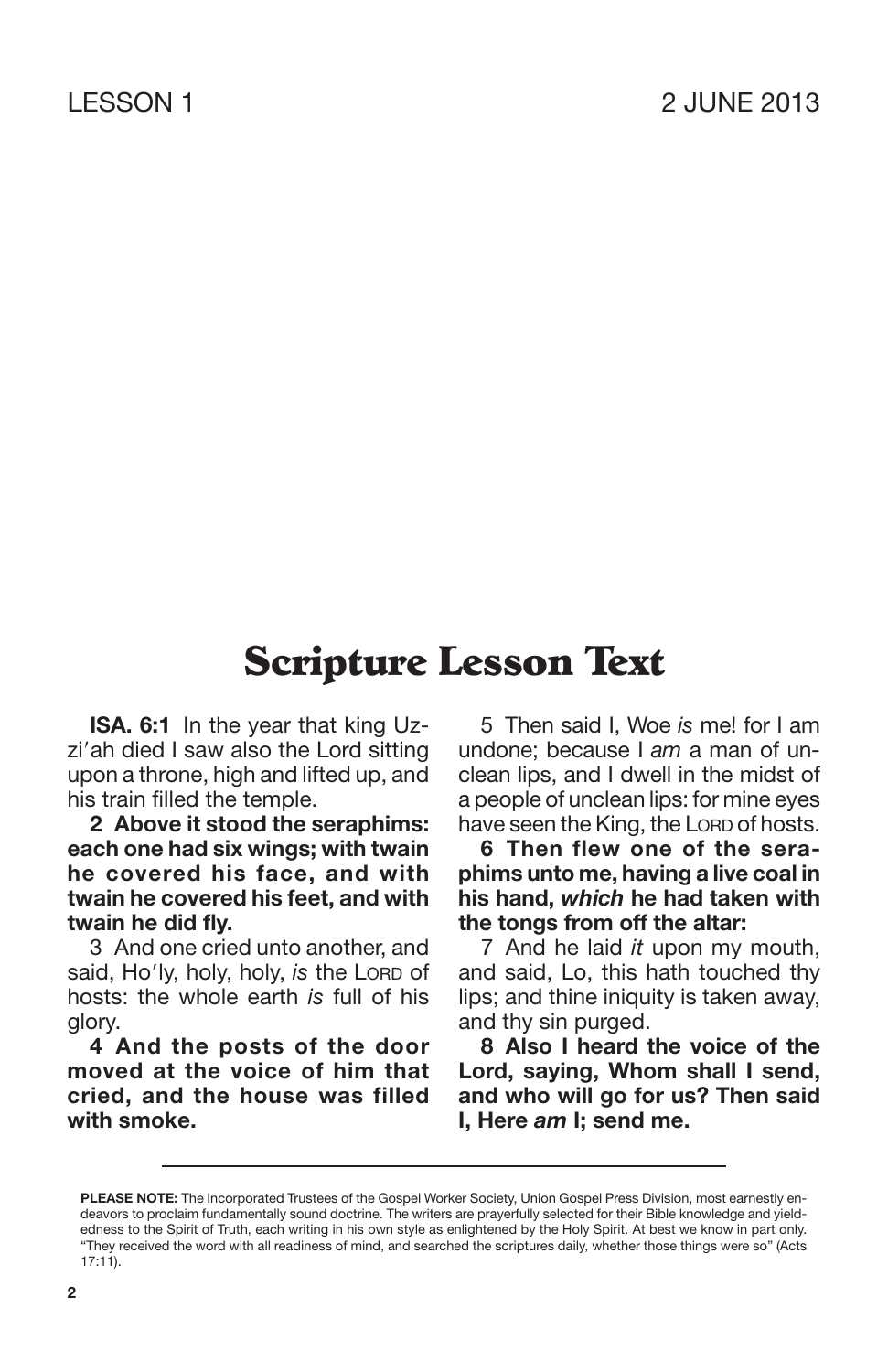## Holy, Holy, Holy

Lesson: Isaiah 6:1-8

Read: Isaiah 6:1-12

TIME: about 739 B.C. PLACE: Jerusalem

**GOLDEN TEXT—"Holy, holy, holy, is the Lord of hosts: the whole earth is full of his glory" (Isaiah 6:3).**

#### ANALYZING

God's desire has always been to choose a people for Himself, a nation of worshippers who will give Him the honor and glory due His holy name. Simply because of who He is, He is supremely worthy of all the worship we as His creatures can bring. Through Isaiah's vision of the Lord, we are given a glimpse of God's glory and holiness that is meant to draw us near to Him in the worship and submission He deserves.

**1. Isaiah's vision (Isa. 6:1-4).** It may seem strange that Isaiah chose Uzziah's death rather than the beginning of the next king's (Jotham's) reign as the reference point for this vision. However, this phrasing made a specific point about the theme of the rest of Isaiah's vision of the Lord.

Uzziah had been a righteous king at first, but he dishonored the Lord by burning incense in the temple a job reserved for the priests. God punished him for this sin by striking him with leprosy, which stayed with him until his death. By referencing this death, Isaiah was emphasizing the importance of righteous worship in view of God's power and holiness.

The first thing Isaiah saw was a vision of the Lord's glory. God showed His ruling power in this vision by appearing on a throne lifted high above the temple. God's majesty was so great that just the train of His kingly robe filled the entire temple, where Uzziah had pridefully entered. In this way, God gave Isaiah a picture of how serious a matter it was to worship Him in the correct way.

As a further manifestation of His surpassing glory, the Lord's appearance to Isaiah was accompanied by angelic beings known as seraphim. These six-winged creatures were in themselves more amazing than anything Isaiah had ever seen. However, they were merely servants in waiting to the glorious King. By covering their eyes, they expressed humility in not gazing directly at the Lord. By covering their feet, they affirmed that they had no glory in themselves to compare to His. For such amazing beings to be so humble before the Lord was a powerful picture of God's glory for Isaiah and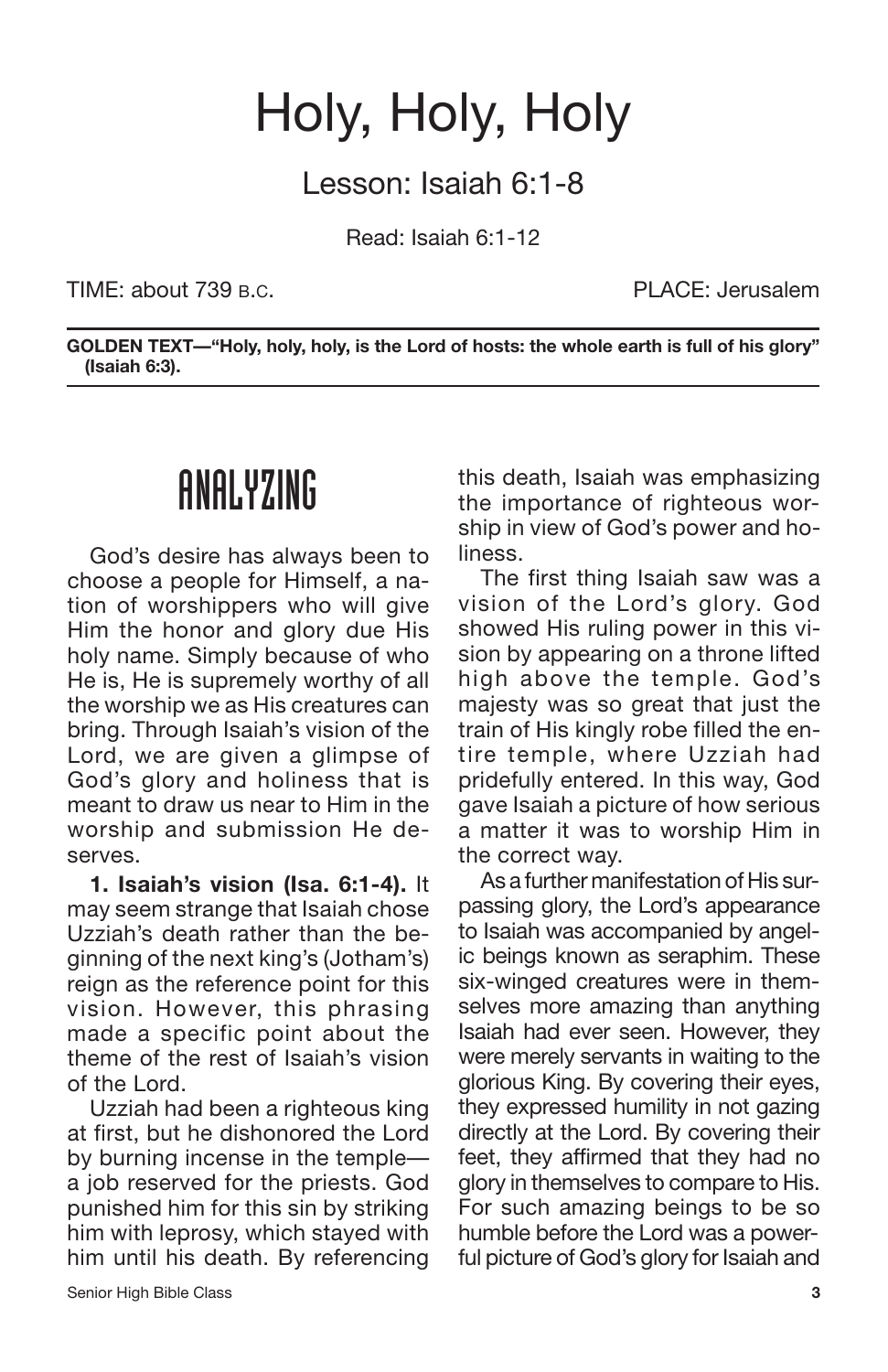those who heard his message.

The seraphim were also crying aloud to each other the whole time. The passage does not say what their voices were like, but they were so loud that the doorposts of the temple shook at the sound of them. The power of their voices also seems to be associated with the temple's filling with smoke.

Even more significant than their sound, though, was the content of their cry. They cried, "Holy, holy, holy, is the Lord of hosts: the whole earth is full of his glory" (Isa. 6:3). This song of praise is filled with the reasons God is worthy of worship. First and most important, as shown by its threefold repetition, is God's holiness. This refers to God's being completely set apart in perfection. Nothing is enough like Him to even be placed in the same category as He is. He is perfect in every way, lifted high above all others, and He desires us to praise Him for it.

Second, God is Ruler of the hosts. All the angelic beings, including the imposing seraphim, are completely under His command. No human army could ever hope to match the power of the heavenly hosts, and God Himself is more powerful than all of them put together. Clearly, then, God is also in command of all human battles. Victory or defeat in these contests also comes from Him alone.

Third, the seraphim also sang that all of the earth that God created is filled with His glory. He is not just big enough to fill the whole earth; all of His creation actually reflects the majesty of His Person. Anything on earth that is glorious in any way is so because God has filled it with some part of His own glory.

**2. Isaiah's response (Isa. 6:5).** In response to this inescapable glory, Isaiah realized his own unworthiness. It is possible that Isaiah's initial awe at the vision turned into woe as he realized his life was forfeit in the presence of the holy God. He was undone—laid bare for God to see him in all his impurity and weakness.

The particular sin that Isaiah was convicted of in God's presence was the uncleanness of his lips. In other words, he had failed to give God the honor of which He is worthy. Anytime an unclean or even unworshipful word passed his lips, Isaiah had dishonored the Lord.

Isaiah recognized that the rest of the people of his nation and generation were likewise unfit to see the Lord. Perhaps this is also a reference to King Uzziah's sin. If a ruler does not give God glory, it is very likely that his people do not, either. In any case, Isaiah seems to have felt their unholiness surrounding him as well.

In short, by the end of this vision, Isaiah was almost lamenting that God had shown it to him. Once he realized what he had seen, it seemed to be too much for him to bear, and he feared that God would take his life for it. However, now that Isaiah had realized his life was in God's hands, God had plans for his life, not death!

**3. God's invitation (Isa. 6:6-8).** God sent one of the seraphim with a live coal from the altar that burns before God, a symbol of purification and holiness. Instead of killing Isaiah for looking on His glory, God chose to cleanse him of his sin, making it safe for him to stand in God's presence. The altar can be seen as a symbol of Christ's sacrifice, which al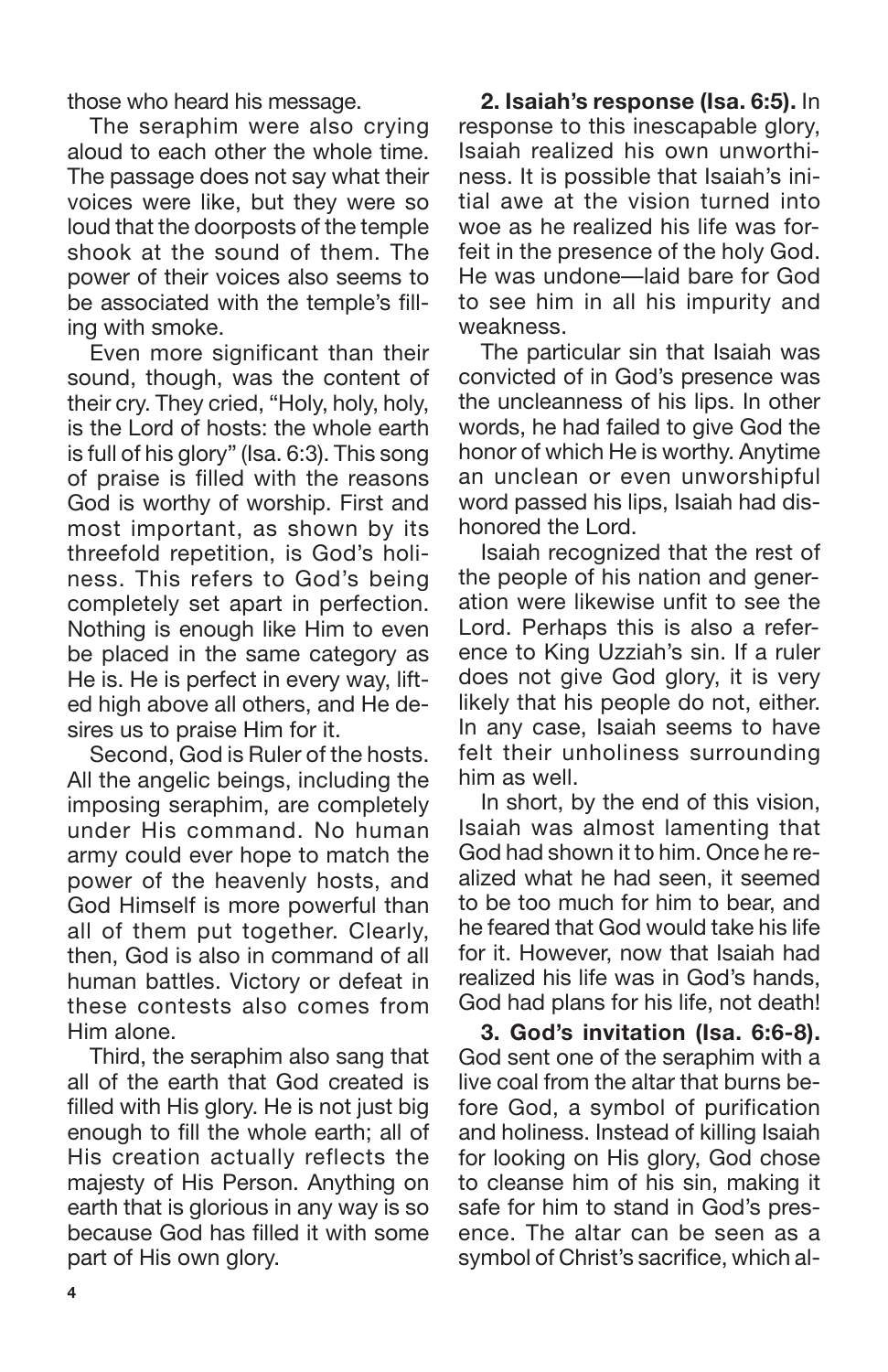lows us to do the same, and the coal as a picture of the Holy Spirit's cleansing work in us.

God had more than just Isaiah's cleansing in mind, however. By purifying him and releasing him from guilt, God also was preparing Isaiah to be His messenger to His people, who had forgotten about true worship. God gave Isaiah the opportunity to volunteer for this job, which his cleansing and preparation allowed him to do, rather than be coerced into serving. In response to this invitation, Isaiah humbly and quickly responded. He saw that his life had been spared and that he owed it completely to the Lord, whatever it was worth. In his humble way, he simply said, "Here am I; send me" (Isa. 6:8).

### DAILY BIBLE READINGS

M.—Setting Yourself to Seek God. II Chron. 26:1-5.

- T.—From Success to Pride to Destruction. II Chron. 26:16- 21.
- W.—Following a Father's Example. II Kings 15:32-38.
- T.—People Dulled to God's Presence. Isa. 6:9-13.
- F.—Choosing to Serve a Holy God. Josh. 24:14-24.
- S.—Seeking the Face of God. Ps. 24:1-10.
- S. Encountering the Holy God. Isa. 6:1-8.

#### tion to God's praise. His holiness makes Him worthy of our complete devotion.

A true understanding of God's holiness should produce in us several results. First, it should cause us to be humble as we see how far short of God's glory we fall. Isaiah modeled this process of being undone in God's presence. Second, we should be moved to praise the Holy One, to proclaim who He is in all His splendor and majesty, the Lord of Hosts. Third, we should offer our lives willingly to the Lord as Isaiah did. In view of His surpassing holiness and His mercy toward us, we should see that our proper response is full submission to His plans and purposes. We must allow Him to send us to do and speak whatever He commands.

Finally, if we feel unworthy to do God's work, the important thing to remember is that we are! God never disputed Isaiah's assessment of his situation in the presence of God's glory. Instead of leaving him undone, though, God made a way for Isaiah to be cleansed and prepared for the work He had for him. Through Jesus' sacrifice, God has done the same for us, allowing us to enter His presence and be His servants.

## APPLYING

Isaiah's vision clearly shows us that worship of the Lord is not something to be taken lightly. While it is true that Jesus is our Friend and Brother, we must not forget that God is the glorious and all-powerful King. When we come before Him to worship, we must not be flippant or devote anything less than our full atten-

- 1. Why was King Uzziah's death significant to Isaiah's vision?
- 2. What were the three parts of the seraphim's song of praise?
- 3. What was Isaiah's response to his vision of God's glory?
- 4. How had God prepared Isaiah to be His messenger to Israel?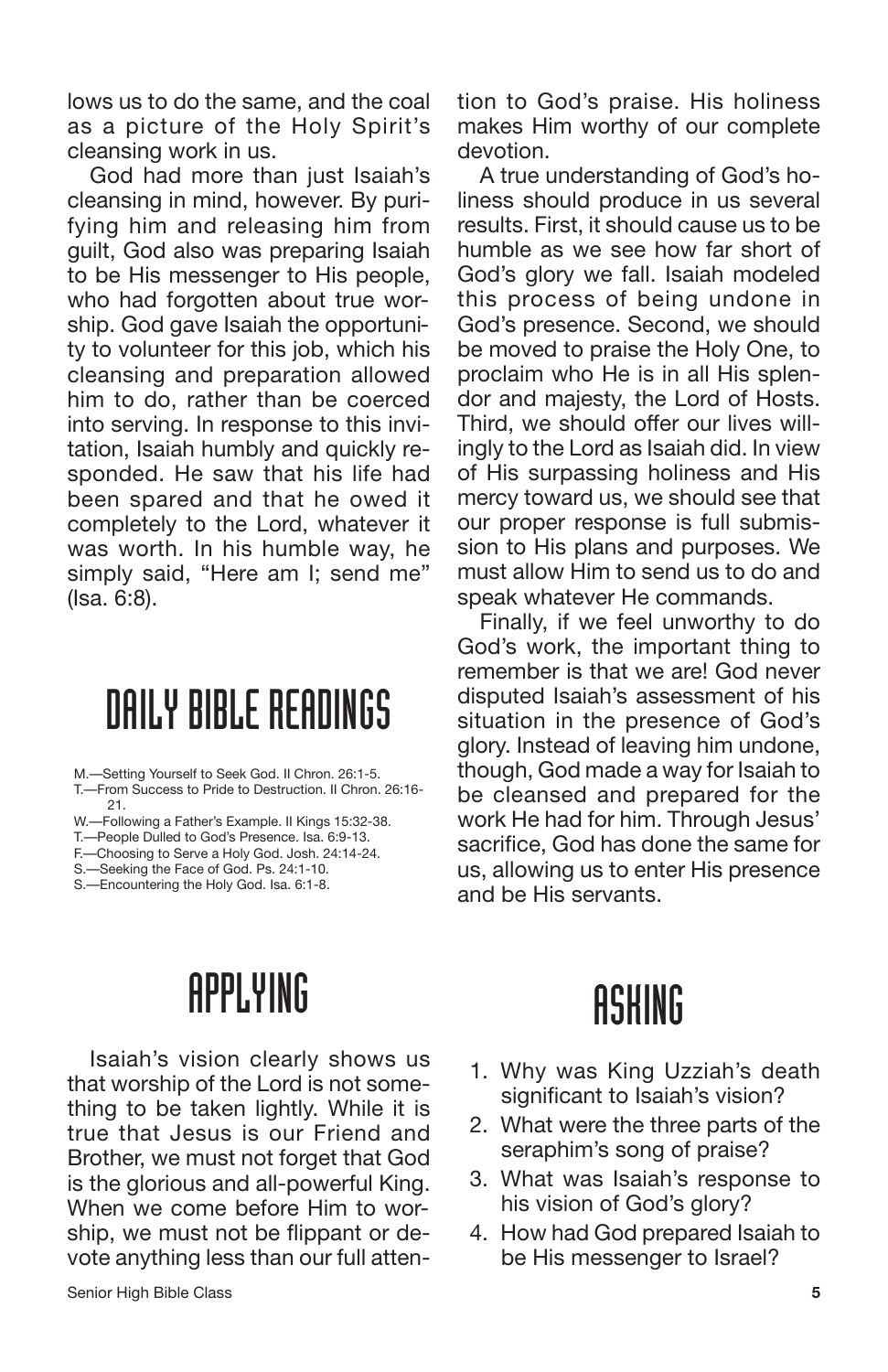**ISA. 12:1** And in that day thou shalt say, O LORD, I will praise thee: though thou wast angry with me, thine anger is turned away, and thou comfortedst me.

**2 Behold, God** *is* **my salvation; I will trust, and not be afraid: for the LORD JE-HOVAH** *is* **my strength and** *my* **song; he also is become my salvation.**

3 Therefore with joy shall ye draw water out of the wells of salvation.

**4 And in that day shall ye say, Praise the LORD, call upon his name, declare his doings among the people, make mention that his name is exalted.**

5 Sing unto the LORD; for he hath done excellent things: this *is* known in all the earth.

**6 Cry out and shout, thou inhabitant of Zion: for great** *is* **the Holy One of Isra-el in the midst of thee.**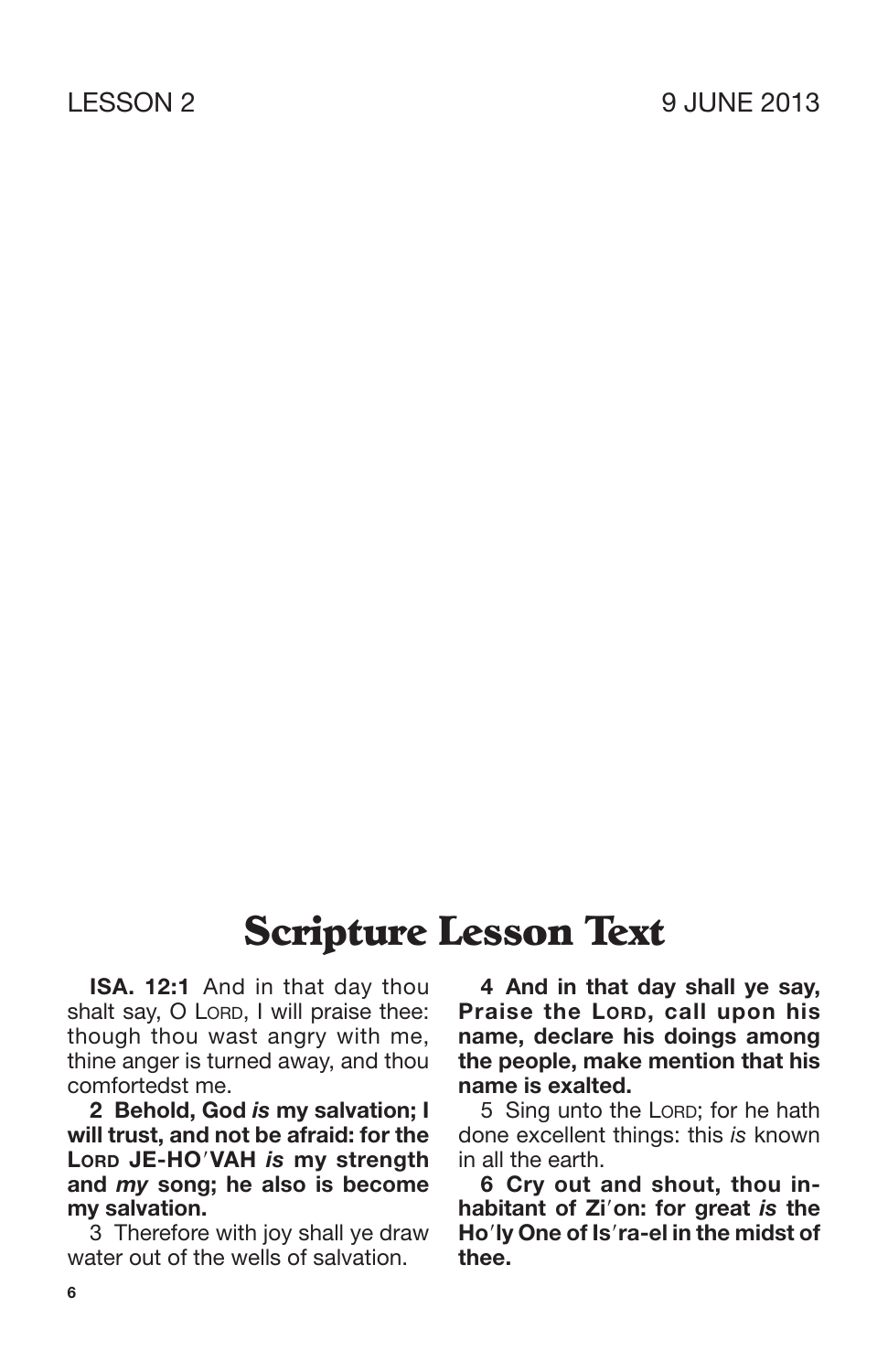## Sing and Shout!

Lesson: Isaiah 12:1-6

Read: Isaiah 12:1-6

TIME: about 735 B.C. PLACE: Jerusalem

**GOLDEN TEXT—"Praise the Lord, call upon his name, declare his doings among the people, make mention that his name is exalted" (Isaiah 12:4).**

#### ANALYZING

Last week we saw how, rather than destroy him for his sin, God spared Isaiah and cleansed him so that he could stand in God's holy presence and worship. This week's passage continues that theme by emphasizing God's mercy not only in sparing us from eternal punishment but also in giving us many undeserved blessings. In light of these blessings, we have every reason to sing and shout to God with all our might.

**1. What God has done (Isa. 12:1- 3).** Isaiah's hymn is a prophetic song, one that will be sung by the people of God in a future day when joy will be full—the Day of the Lord. Isaiah used this term to refer both to soon approaching events and to the final Day of Judgment, when God will give everlasting salvation to the righteous and punish the wicked. Such a twofold application means that his prophecy has already reached fulfillment in history but will be fully fulfilled when God institutes His new kingdom.

The work of God on the Day of the Lord marks an occasion of great praise for His people. In that day, any of God's people will be able to truthfully sing the praises Isaiah wrote. That day will be the indication that God has turned away His wrath and turned toward His people with love to guide and sustain them. How could anyone fail to praise in light of such mercy?

This leads to one of God's chief praiseworthy works: He saves us. In the present, God is our source of safety from our physical enemies. In the Day of the Lord, He will also save us from our ultimate foes—sin and death. Therefore, we can have lives that are eternally free from fear. This freedom from fear will come as we learn to trust in the Lord.

The prophet put extra emphasis on the name of the Lord in Isaiah 12:2, reminding us that God's name is "I AM" (Jehovah), which means that He is always the same. Our own strength is very prone to change due to illness or injury, but God's strength is constant.

God also wants to be our song, our source of joy even in the difficulties of life. Like our physical strength, our emotions may change easily; but trusting in God will always leave us with a song to sing. Isaiah's hymn is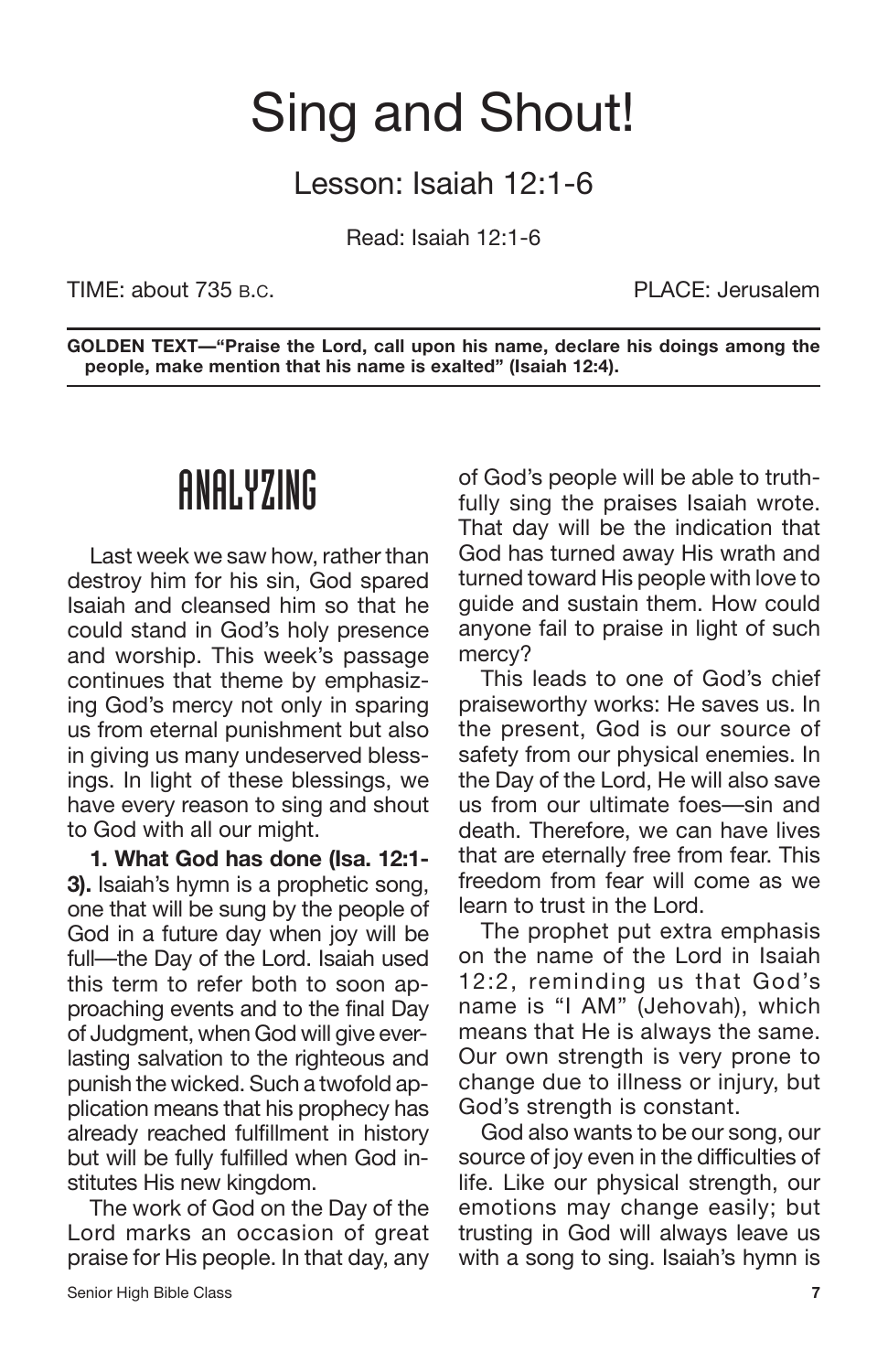evidence of that, and it echoes the song of Moses from when God saved Israel out of Egypt (cf. Exod. 15). The Exodus is a perfect example of how God became the salvation of Israel in exactly the way they needed.

Keeping the Exodus of Israel in mind can also help explain the image Isaiah used in Isaiah 12:3. As the Israelites traveled through the desert, the constant need for water was one way that God tested their faith. They despaired on more than one occasion, questioning whether God would really save them. Each time, though, He provided what they needed just in time. The wells He showed them literally saved them. Isaiah used the image of a well to reveal God as a limitless and refreshing source of salvation.

**2. How we respond (Isa. 12:4-6).** In light of the salvation He provides, God wants us to praise Him and encourage others to do the same. God's people can teach others to experience the joy they have found by praising the Lord and calling on His name. This encouragement is for both those who do not yet belong to God and His people who forget to call on Him.

God's worshippers can praise Him among the people two main ways. First, they should be proclaiming the great things He has done for them. Every blessing of a believer's life provides an opportunity to tell someone about what He has done. Second, they should praise God for His very nature! No other one can claim the eternal existence of I AM. In our time, we know that this exaltation applies also to Jesus, whom God has given the name above every other name (cf. Phil. 2:9).

God also desires that His people respond directly to Him in worship. One way to do that is by joyfully singing out loud to Him. God created music, and He has specifically designated it as a way He desires to be glorified. We show our love for God when we sing to Him and proclaim His excellence.

The excellent things God has done also motivate His people to praise Him. There is no need to look far for examples of His great works. As the seraphim sang in last week's passage, the whole earth is full of God's glory. There is no place where His great works are not seen. It is the work of God's people to help ensure that He receives praise for them.

Another way to respond directly to God for His excellence is one that seems to be less common in our time: crying out and shouting. God wants His people to hold nothing back when they draw near to worship Him. God loves it when His people care so much about His praise that they shout it out. To shout implies strong feeling by its very nature, and our love and honor for God and our joy in His presence should be the very strongest.

Even though God asks His people to be willing to shout His praise, He is certainly not far away from them. In fact, He draws near to His people. In that time, the temple in Zion was the only residence of God on earth. In the new covenant, though, we know that God dwells in our hearts. Our very bodies are the temples of the Holy Spirit (cf. I Cor. 6:19). He is now in the midst of us in the most literal sense possible, and this gives us a constant reason to shout for joy.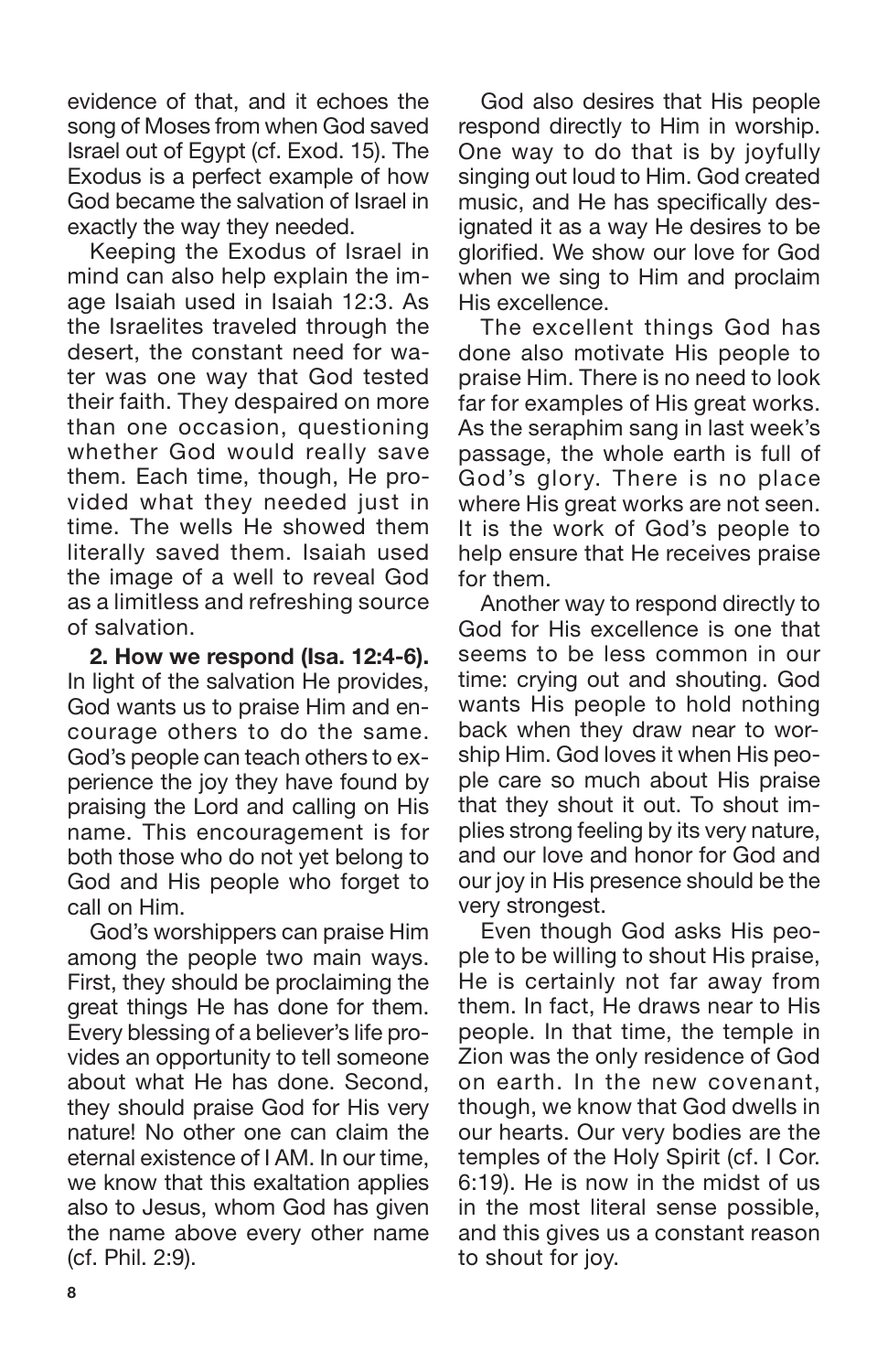#### DAILYBIBLEREADINGS

M.—Giving Thanks Is Good. Ps. 92:1-8.

T.—Into God's Presence with Thanksgiving. Ps. 95:1-7. W.—Remembering God's Wonderful Works. I Chron. 16:8- 13.

T.—Giving Thanks and Praise to God. I Chron. 29:10-18.

F.—Thanksgiving for God's Goodness. I Tim. 4:1-5.

S.—Unthankful Recipients. Luke 17:11-19.

S.—Giving Thanks to the Lord. Isa. 12:1-6.

### APPLYING

One of the key lessons we can draw from this passage is that we do not have to live lives of fear. As Christians, we know that God is the only truly fearsome force in this universe. And His wrath has been turned away from us! If He has chosen to be our strength and salvation, then any fear on our part of anything else in the world simply shows a misunderstanding of the order of the world. No one is stronger than God, and God is on our side; therefore, we have no reason to fear as we trust Him.

This passage is also a call to personal humility. We know that the Lord alone is our strength and our salvation, so the credit for our victory over sin and trouble certainly does not belong to us. It is all too easy for us to take credit for things that God has done for the purpose of drawing us to worship Him! We must not sin against the holiness of God in this way.

On the other hand, God does give us a role in His purposes: we draw the water from His wells of salvation. However, if we take credit for saving ourselves, it is as if we were taking credit for digging this bottomless well, or for filling it, or even for creating the water! All of these ideas are clearly ludicrous. We should simply enjoy the benefits of God's provision, taking part in them without taking any credit for them. Our role also includes proclaiming God's goodness to others.

Finally, and perhaps most important, Isaiah's song is an encouragement for us to worship exuberantly! We do not find it strange in our culture to shout and sing in honor of favorite sports teams or musical performers; how much more worthy of this respect and praise is the God of all things? He wants to give us His joy so that we can praise Him with all our might!

God is not calling us to be selfconscious in praising Him. If we are worried about what others think of us, we are again showing a misunderstanding of how the world is ordered. God's approval is infinitely more important than the approval of men, and He has called us to worship with our whole hearts. By withholding our worship for fear of what we might look like to others, we are actually choosing to honor ourselves above God. However, His glory, not our own, is our chief goal in this life and the proper response to the blessings God has given us!

- 1. What did Isaiah mean by "that day" (Isa. 12:1, 4)?
- 2. How is God to be our strength, song, and salvation?
- 3. How can we worship God in our relationships with others?
- 4. What are two specific ways to respond to God's greatness?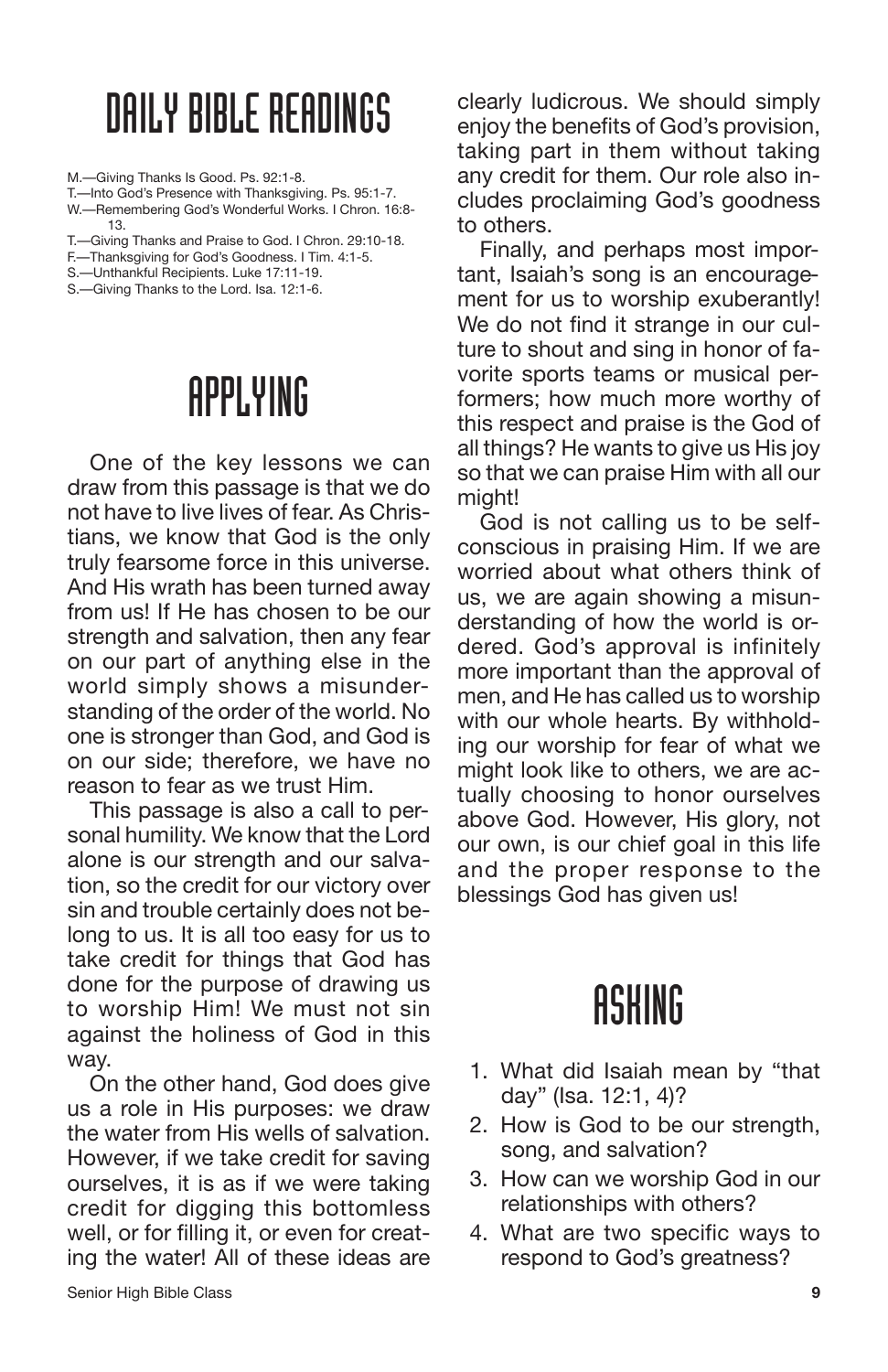**ISA. 29:9** Stay yourselves, and wonder; cry ye out, and cry: they are drunken, but not with wine; they stagger, but not with strong drink.

**10 For the LORD hath poured out upon you the spirit of deep sleep, and hath closed your eyes: the prophets and your rulers, the seers hath he covered.**

11 And the vision of all is become unto you as the words of a book that is sealed, which *men* deliver to one that is learned, saying, Read this, I pray thee: and he saith, I cannot; for it *is* sealed:

**12 And the book is delivered to him that is not learned, saying, Read this, I pray thee: and he saith, I am not learned.**

13 Wherefore the Lord said, Forasmuch as this people draw near *me* with their mouth, and with their lips do honour me, but have removed their heart far from me, and their fear toward me is taught by the precept of men:

**14 Therefore, behold, I will proceed to do a marvellous work among this people,** *even* **a marvellous work and a wonder: for the wisdom of their wise** *men* **shall perish, and the understanding of their prudent** *men* **shall be hid.**

15 Woe unto them that seek deep to hide their counsel from the LORD, and their works are in the dark, and they say, Who seeth us? and who knoweth us?

**16 Surely your turning of things upside down shall be esteemed as the potter's clay: for shall the work say of him that made it, He made me not? or shall the thing framed say of him that framed it, He had no understanding?**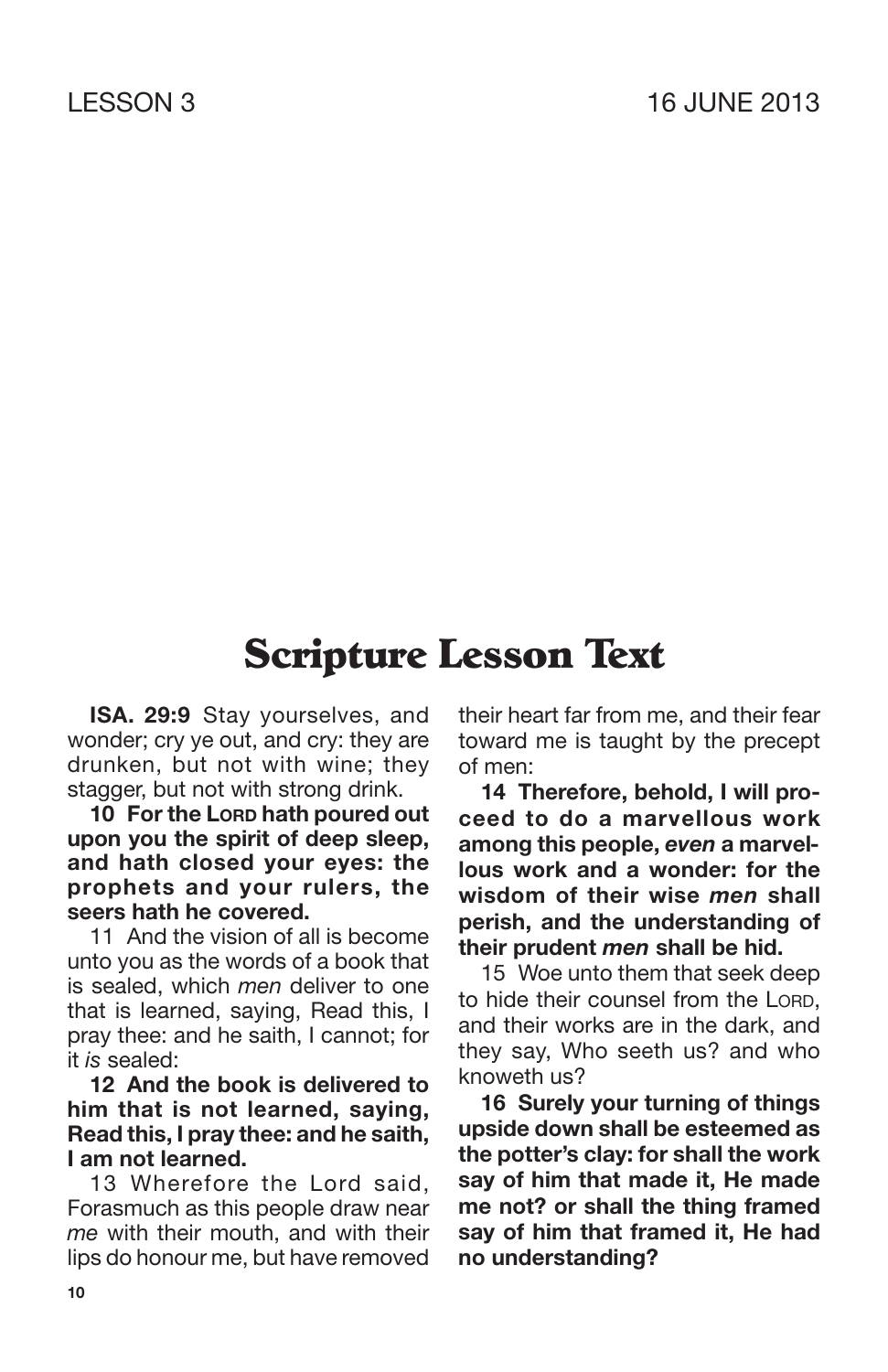## Meaningless Worship **Condemned**

Lesson: Isaiah 29:9-16

Read: Isaiah 29:1-24

TIME: probably 711 B.C. THE PLACE: Jerusalem

**GOLDEN TEXT—"This people draw near me with their mouth, and with their lips do honour me, but have removed their heart far from me, and their fear toward me is taught by the precept of men" (Isaiah 29:13).**

#### ANALYZING

In last week's lesson we saw that God desires us to worship Him through enthusiastic singing and shouting of praises. This week we will see that God wants our hearts to draw near to Him each time we sing His praise. To worship God with a distant heart is meaningless and does not please Him.

**1. The people's confusion (Isa. 29:9-12).** This week's passage describes a situation without giving the reason for it right away. This is a dramatic strategy that God inspired Isaiah to use to convey the spiritual confusion He was bringing upon the people of Israel. They were in a situation they did not understand, and Isaiah's writing style echoed this dangerous predicament.

The first image Isaiah used was of people staggering as if they were drunk. However, the cause of their staggering was unknown to them. Apparently, all they were capable of was gaping in astonishment and confusion at their plight. Perhaps that is why Isaiah called them to cry out for help, in hopes that God might shed His light on their darkness.

According to the next verse, though, it was actually God who was the source of their confusion! He covered them with "the spirit of deep sleep" (Isa. 29:10). Their unsteadiness, then, was due to spiritual drowsiness. Their eyes were closed, blinding them to the reality of their spiritual condition.

Even the prophets, who were supposed to be seeing the visions of God, were afflicted with this blindness. Apparently, there were some in Isaiah's time who claimed to be prophets but were just proclaiming whatever they thought the people wanted to hear (cf. Isa. 30:10-11). Isaiah attributed the evil practice of these so-called prophets to their blinded spirits.

A second image Isaiah used to describe the people's blindness refers to a group of people trying to read from a sealed book. This obviously ridiculous idea exemplifies the futility of trying to gain understanding apart from the Lord. Only by God's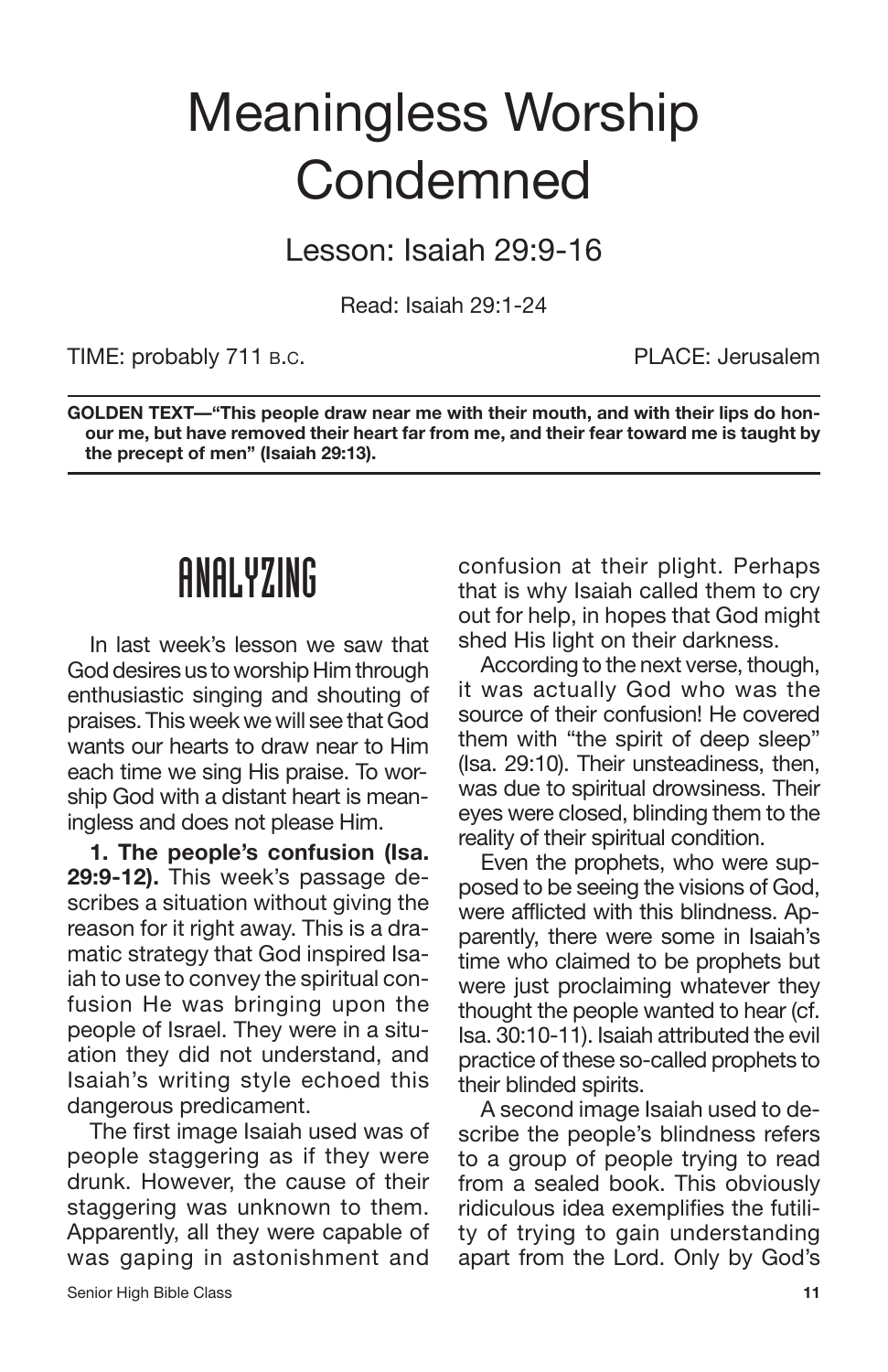grace is the truth revealed.

Isaiah's image showed the people taking the sealed book to a great scholar, but he instantly recognized that the book was sealed. Human wisdom is only a product of divine revelation, so the sealed book is of no more use to the wise than to the foolish. That did not stop the people from trying, though. In their desperation, they even took the book to an illiterate man. Even if the seal was removed, the foolish would not be able to read the words of the book. Perhaps Isaiah was indicating that even if God had not sealed His words away, the people of Israel did not possess the wisdom to understand what He was saying. These people were looking everywhere but to God for understanding that could be found nowhere but in right worship and fellowship with Him.

**2. The Lord's reason (Isa. 29:13- 14).** Thankfully, God gave Isaiah the reasons He had afflicted His people with spiritual blindness. The first of these reasons was the people's hypocrisy. Rather than use any more images, God showed Isaiah in plain language the essence of Israel's sin. God was offended that they drew near to Him only with their mouths. They knew how to say the right things and bring honor with their lips, but their praise did not include the engagement of their hearts before the Lord.

Perhaps the right things to say had become merely an unthinking routine for them. They were unaware that their hearts were far from the Lord. It is more likely, though, that they were in outright rebellion against the idea of worshipping God with their whole hearts. Isaiah said that their hearts were far from the Lord. This seems to indicate an intentional distancing from and an active rebelling against God. They did not just draw slightly away from the Lord; they were running far from Him in their hearts.

Isaiah continued this idea by stating that the people feared God only because of human precepts or traditions. They had lost sight of the true and glorious nature of God and were merely concerned about following the right rules. They were content simply to try to avoid punishment rather than pursue the guidance and blessing found in true worship.

The second main reason God had blinded the eyes of His people was to increase His own glory. Isaiah 29:14 begins with the command "Therefore, behold," showing that God wanted His people to look to Him and see what He was doing. His plan in all of the affliction He brought them was to reveal His power to them in such a way that they could not help marveling at it and giving Him the glory only He deserved.

God's plan in so doing was to shatter the worldly wisdom that had held His people captive. Their wise men (like the one in the image of the sealed book) would find their wisdom was dead, and understanding would be hidden from those who had led people astray. God would love His people by leaving them nowhere to turn except to Himself and His guidance.

**3. The hypocrite's woe (Isa. 29:15-16).** This week's passage concludes with a declaration of woe toward those who would persist in rebellion against God. The fact that their works were "in the dark" is an image of hiding from God but also of blindness. Those who continue to reject God will not have their sight restored and will remain in darkness.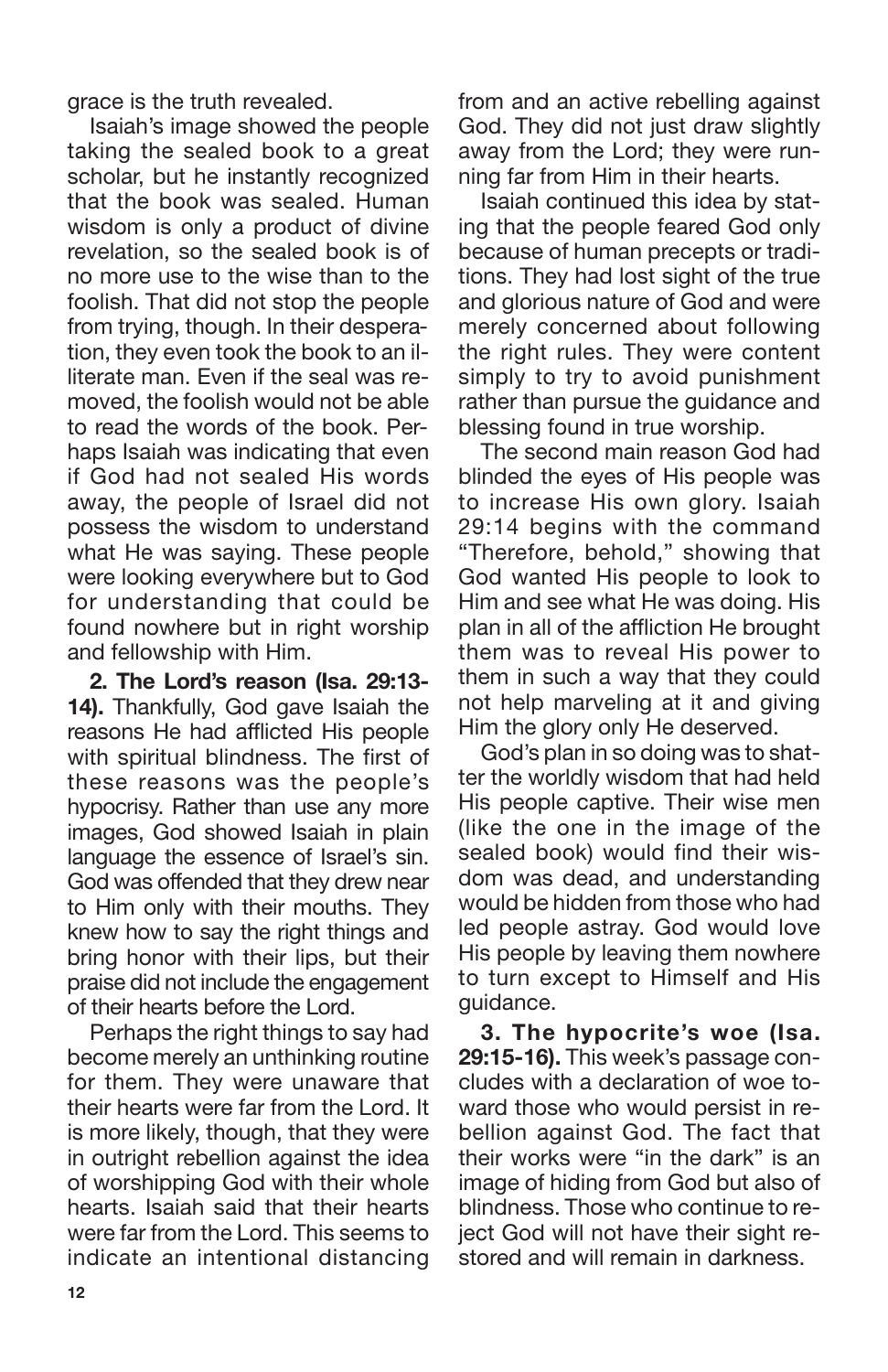This darkness included unbelief in God's unlimited ability to see and know us. He sees all we do, but His vision is not limited to our actions. It also includes knowledge of our hearts. It has always been fruitless to hide from God.

Finally, Isaiah revealed the foolishness of questioning God's vision and knowledge by recording God's questions in response to His doubters. God saw that they were viewing life completely backward and upside-down. What kind of sense would it make for a pot to tell its potter that he had made a mistake or, even more nonsensical, that the potter did not exist? Yet worshipping God in word only and not with the heart is like denying the Creator or saying that a pot can do better than its potter. It is folly!

#### DAILY BIBLE READINGS

M.—Fruitless Worship. Isa. 1:10-17.

T.—Worshipping Our Own Achievements. Isa. 2:5-17.

W.—Lives Unmoved by Ceremonies. Isa. 58:1-7.

T.—Refusing to Listen. Jer. 13:1-11. F.—Tuning Out God. Zech. 7:8-14.

S.—Receiving the Word. Luke 8:9-15.

S.—Hearts Far from God. Isa. 29:9-16.

### APPLYING

If we find ourselves confused or unable to understand spiritual truth, it may be helpful for us to examine whether we are worshipping God with our whole hearts. This passage makes it clear that God can use confusion as a tool to make people aware of their distance from Him. It may be that as we repent and draw near to God in worship from our hearts, He will instantly begin to lift the veil of confusion and offer us renewed clarity of mind.

The central theme of this week's passage is the importance of engaging our hearts in worship each time we come before the Lord. This means we need to guard against letting our worship become so routine to us that we stop thinking about it. Sometimes praise songs can become so familiar that we can sing the words without really thinking about or truly meaning what we sing. We can pray the Lord's Prayer from memory; but do we mean it in our hearts? There are many ways we can lose sight of true worship, but God wants us to worship with our hearts each time. Thankfully, we can come before Him anytime; so the next opportunity to worship in truth is as close as our next breath.

We must also be especially careful to watch out for any rebellion rising up in our hearts. The questions of the hypocrite can sneak in unnoticed. We could be thinking about doing something and find ourselves asking, "Who will see?" It is vital that we cut these thoughts off before they can grow into a rebellious weed that chokes out the true worship our hearts can offer.

- 1. What was the source of the blindness Isaiah described?
- 2. Why did God punish His people?
- 3. What is meaningless worship?
- 4. What does a hypocritical spirit question about God?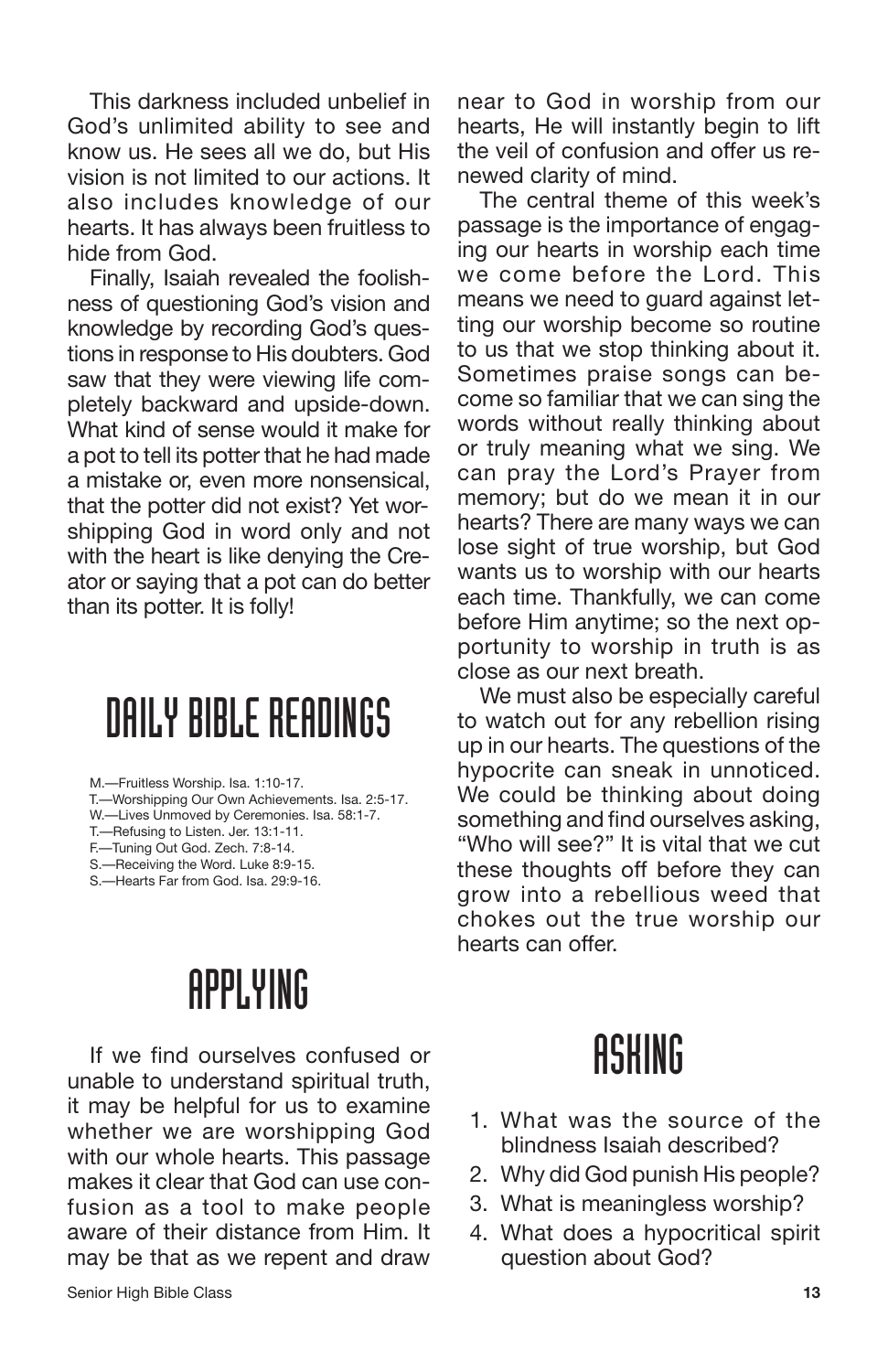**ISA. 65:17** For, behold, I create new heavens and a new earth: and the former shall not be remembered, nor come into mind.

**18 But be ye glad and rejoice for ever** *in that* **which I create: for, behold, I create Je-rusa-lem a rejoicing, and her people a joy.**

19 And I will rejoice in Je-ru'salem, and joy in my people: and the voice of weeping shall be no more heard in her, nor the voice of crying.

**20 There shall be no more thence an infant of days, nor an old man that hath not filled his days: for the child shall die an hundred years old; but the sinner** *being* **an hundred years old shall be accursed.**

21 And they shall build houses, and inhabit *them;* and they shall plant vineyards, and eat the fruit of them.

**23 They shall not labour in vain, nor bring forth for trouble; for they** *are* **the seed of the blessed of the LORD, and their offspring with them.**

24 And it shall come to pass, that before they call, I will answer; and while they are yet speaking, I will hear.

**25 The wolf and the lamb shall feed together, and the lion shall eat straw like the bullock: and dust** *shall be* **the serpent's meat. They shall not hurt nor destroy in all my holy mountain, saith the LORD.**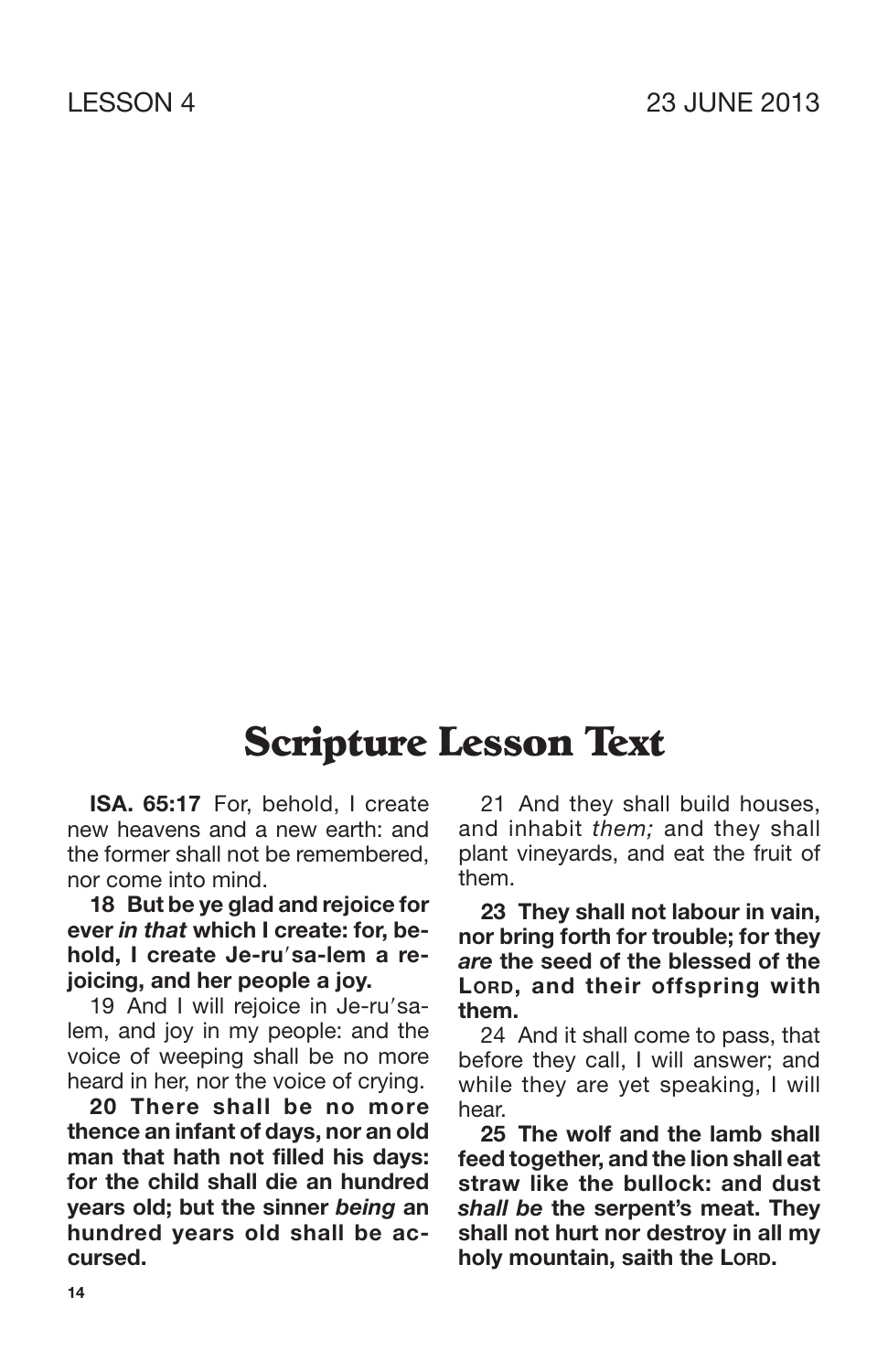### The Glorious New Creation

#### Lesson: Isaiah 65:17-21, 23-25

Read: Isaiah 65:1-25

TIME: about 700–695 B.C. PLACE: Jerusalem

**GOLDEN TEXT—"Behold, I create new heavens and a new earth: and the former shall not be remembered, nor come into mind. But be ye glad and rejoice for ever in that which I create" (Isaiah 65:17-18).**

#### ANALYZING

Because the world around us is all we can see, it can be easy to forget that our hope is not in this world. In fact, God intends to make all things new in a way that draws all men to worship Him. This week we will see that God deserves praise, not just because of who He is and what He does, but also because of what He will do in the future.

**1. New creation (Isa. 65:17-21).** In this passage, Isaiah prophesied that God will one day restore creation to its original perfection. It is interesting that Isaiah used the present tense verb "create" to refer to this new creative process. God's restorative plan has already been set in motion, and we are instructed to behold it and worship Him for His glorious future plans.

The new heavens and earth will be so wonderful that they will completely drive the remembrance of the old from our minds. There will be so much new beauty to take in that we will have no need to dwell on any of the old. We will no longer feel the pull of the old world on our hearts through sin, either. Everything will be completely new and pure.

The natural result of this restoration will be rejoicing. The new creation will be a reason to worship forever, but Isaiah's instruction was meant for today as well! We can and should rejoice now in what God is in the process of doing, and we will not run out of reasons to praise Him for eternity.

God's re-creation also includes the New Jerusalem, which the Apostle John saw in his vision in Revelation 21. God will make His holy city completely new, and it will descend from heaven to earth (vs. 10). God will also make the people of Jerusalem into a joy forever. This statement is probably meant to include all of those whom God has chosen as His own people, which today includes Gentiles as well. In any case, God's people will not only worship and rejoice in Him but will also spur others on to do the same.

God Himself will take joy in the new things He is creating. It is an amazing part of God's nature that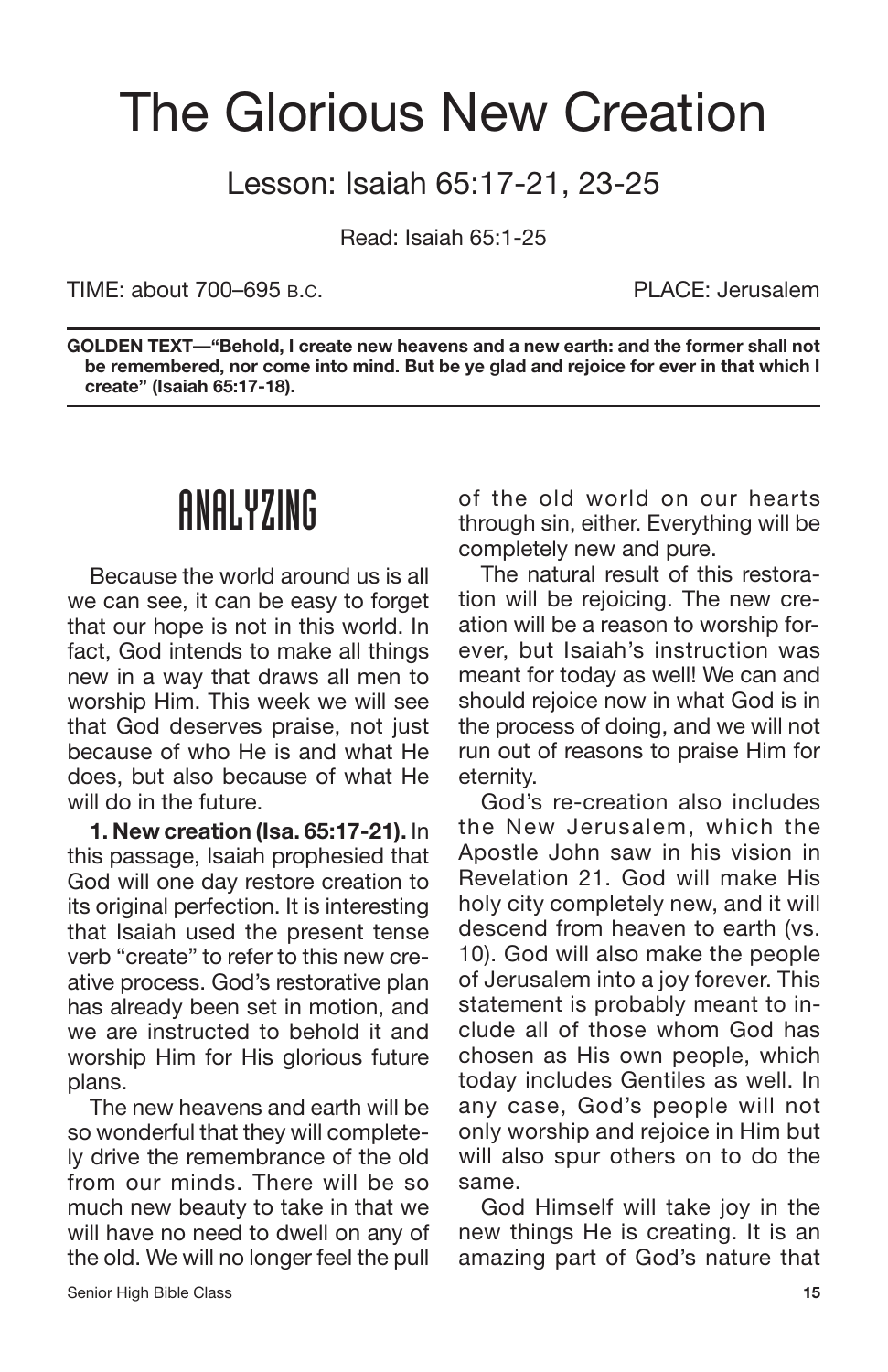He allows His creations to have a role in His emotions. He is able to take joy in the beauty of what He creates and the joy that His people will experience. It is hard for us to understand this, but God's ways are much higher than ours (cf. Isa. 55:9).

God's joy is also a powerful force. When He is joyful about something, all sadness associated with it will vanish. Therefore, the New Jerusalem and its people in whom He delights will be free from sorrow forever. The sounds of weeping and crying will be among the things that will be remembered no more (Isa. 65:17, 19).

Another part of the new creation will be a new prosperity in the lives of God's followers. For example, there will be no more children who die untimely deaths or old men who die before their time. One hundred years will be considered a child's life, meaning that God will give everyone plenty of time to enjoy His wondrous new creation.

Isaiah was looking forward to a time of prosperity that was nothing like what the people of Israel were experiencing at the time he wrote. As the rest of Isaiah's book reveals, this was a time of turmoil in which no one could be sure that he would be able to live in his own house or eat of what he had planted. Isaiah even prophesied that the nation would be carried off into captivity in Babylon (cf. 39:5-6), which came to pass not long after. For this reason, his message that the people would again have homes and vineyards of their own was a great hope. In the new creation, the people would prosper and have no need to fear.

**2. New relationships (Isa. 65:23- 25).** The reason for the increased prosperity of God's people in the new creation will be a restored relationship with the Lord. If they had previously been laboring in vain, the main cause was simply that the Lord was not working with them because of their rebellion or inattentiveness (cf. Ps. 127:1). In the new creation, people will be blessed as they work according to God's will.

Apart from God's blessing, it is easy for parents to fail in raising their children to follow the Lord. Children can end up causing pain to their parents instead of supporting them as they should. God's promise in the new creation includes the assurance that parents and children will be able to follow His ways together.

Another part of God's relationship with His people in the new creation will be very close communion. God will answer them before they even think about calling out to Him! When God's people closely follow His will, His heart is so aligned with theirs that the things they desire are done before they even ask because they are also His desires (cf. Ps. 37:4). When they do speak, God will hear them instantly because He has chosen to draw near to them (cf. 139:4).

God's new creation will also mark the end of humanity's sometimes adversarial relationship with it. Instead of having to defend against nature and its predators, God's people will be able to fully embrace it. Wolves will not prey on defenseless lambs anymore, and lions will eat the same grass as the oxen they might have eaten previously. Therefore, humanity will also be safe from all these formerly dangerous beasts.

Mankind will also be protected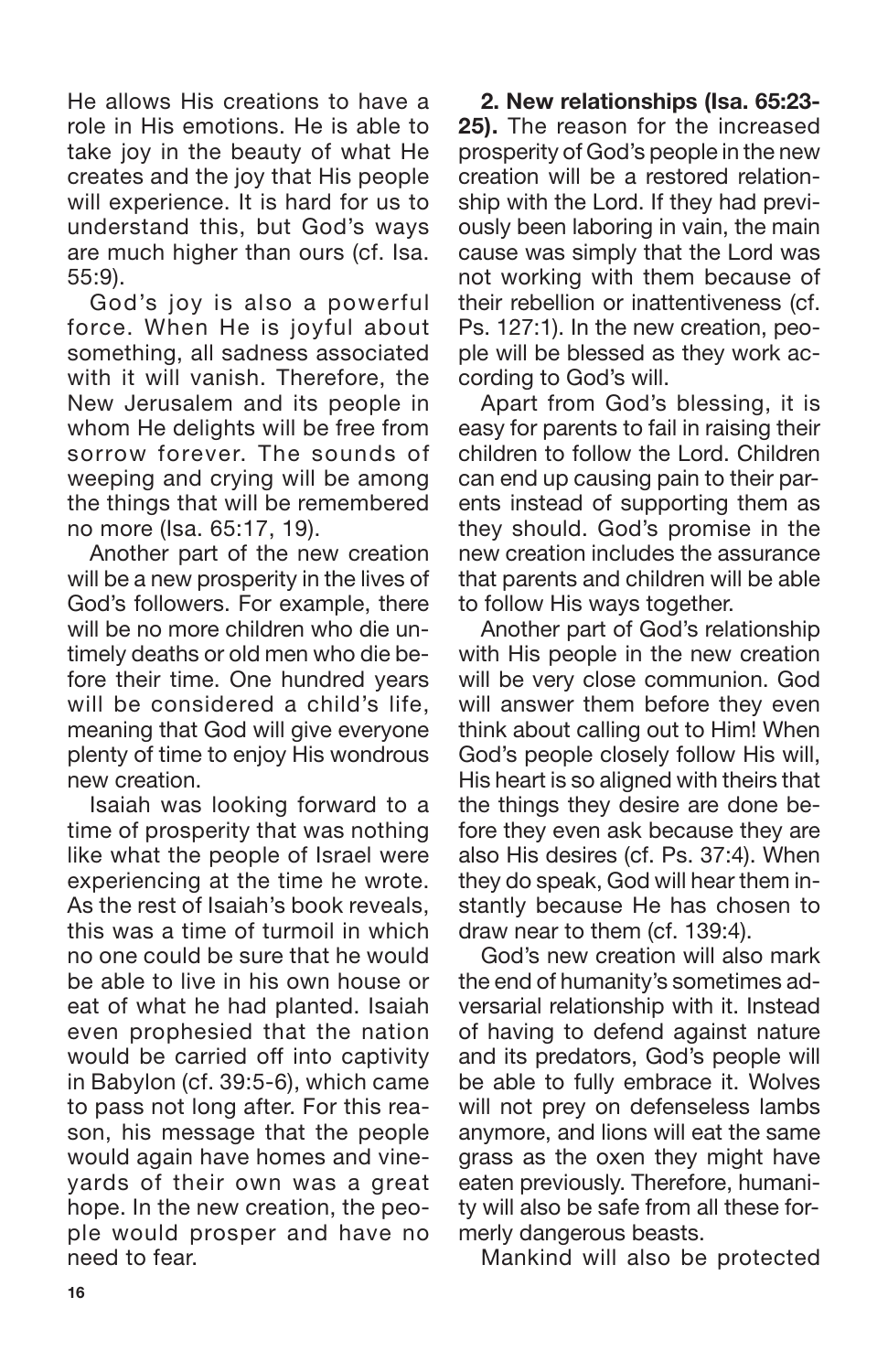from the serpent in that day. By saying that dust will be its food, Isaiah was referring to the original curse God placed on the snake after it deceived Adam and Eve in Eden (cf. Gen. 3:14). In the new creation, His people will be safe from the physical danger of snakes as well as from the spiritual danger of deception and sin. This safety will lead to a time of total peace, with no injury or destruction in all of God's kingdom. The same voice that spoke the world into existence has said that these things will occur, so we can be sure they will.

## DAILYBIBLEREADINGS

M.—The Handiwork of God. Ps. 19:1-6.

- T.—The Guidance of God. Ps. 19:7-14.
- W.—No One Is Righteous. Rom. 3:9-20.
- T.—Sin, Death, Sacrifice, Salvation. Rom. 5:6-14.
- F.—The Servant's New Work. Isa. 42:1-9.
- S.—God Makes All Things New. Rev. 21:1-7.
- S.—New Heavens and a New Earth. Isa. 65:17-21, 23-25.

#### APPLYING

The hope of God's renewal of creation is not a far-off idea; God gave us this hope to bless our lives today as well. One way the hope of a new creation can help us is to remind us that we should not focus too much on the things of this world. Because all things will be made new, we should not become too attached to the physical things of our lives. Instead, we should focus on the One who will always be the same and give Him glory both now and in the new age to come.

It can be a challenge not to put Senior High Bible Class **17**

too much focus on the good things of this life, but it is a great privilege that we can look beyond the brokenness of our world. One reason God has shown us part of His plan to restore creation is to give us hope in troubled times. No matter how hard the circumstances of our lives may become, we know that one day God will make all things right. This gives us a reason to keep worshipping Him even when our lives are difficult.

We should also remember that God's primary purpose in creating anything at all was to bring Himself greater glory. It is easy for us to accept even His great blessings in selfcentered ways, as if they were meant only to make us as happy as possible. God does love us greatly, and He wants us to live in joy; but the response to His blessings certainly should not stop there. He gives us good things also because He desires that we praise Him for them. For example, it will be an amazing blessing for us to live in a renewed world, but the larger picture is that by blessing us in this way, God allows us to participate in His plan to glorify His own great name. Our role is to respond in worship for who God is and all He has done, is doing, and will do to redeem His creation.

- 1. What physical things will be different in the new creation?
- 2. What will our relationship with God be like?
- 3. What is God's purpose in making all things new?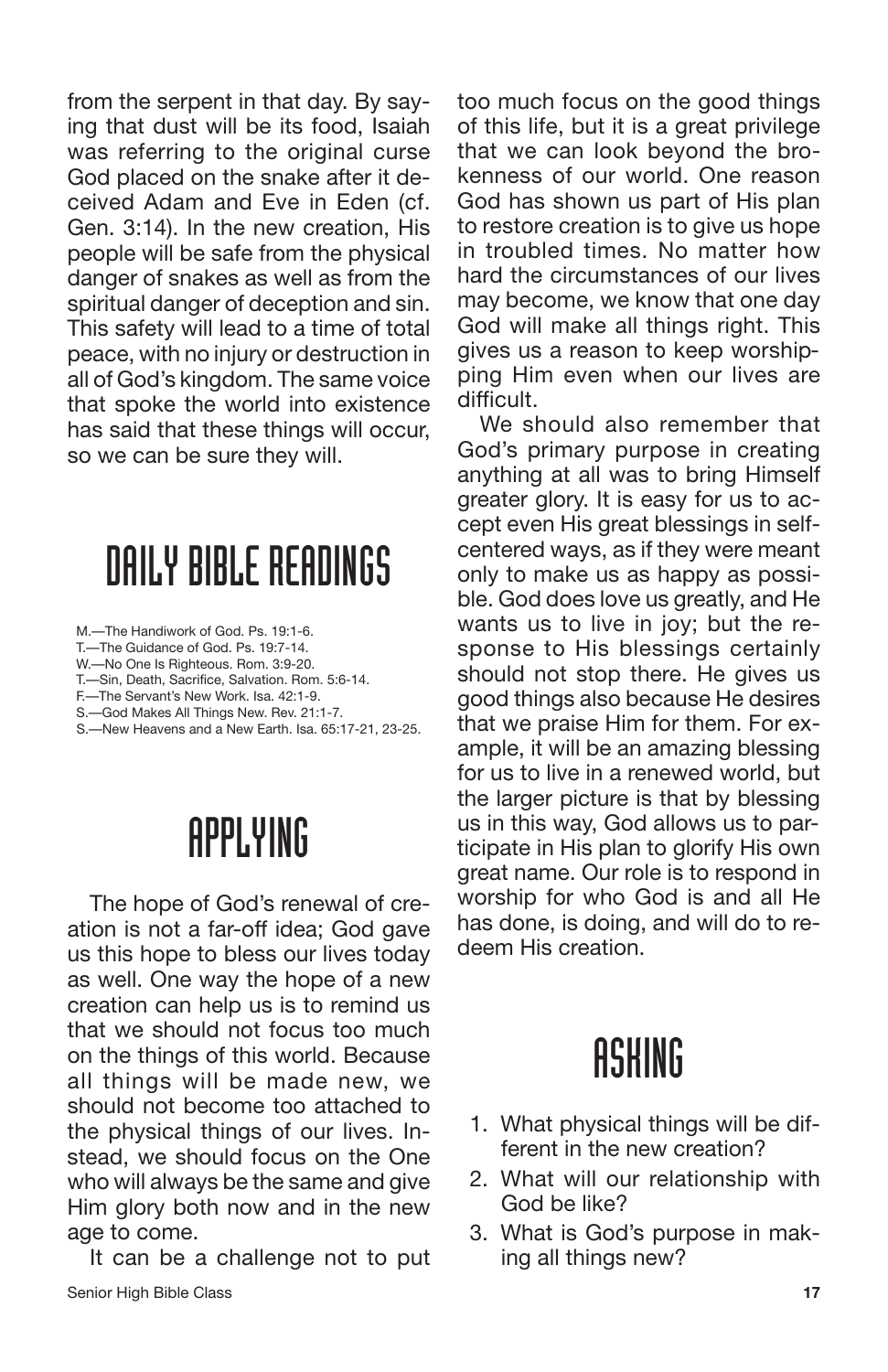**EZRA 3:1** And when the seventh month was come, and the children of Is'ra-el were in the cities, the people gathered themselves together as one man to Je-ru'sa-lem.

**2 Then stood up Jeshu-a the son of Joza-dak, and his brethren the priests, and Ze-rub**<sup>'</sup>ba-bel the **son of She-alti-el, and his brethren, and builded the altar of the God of Isra-el, to offer burnt offerings thereon, as** *it is* **written in the law of Moses the man of God.**

3 And they set the altar upon his bases; for fear *was* upon them because of the people of those countries: and they offered burnt offerings thereon unto the LORD, *even* burnt offerings morning and evening.

**4 They kept also the feast of tabernacles, as** *it is* **written, and** *offered* **the daily burnt offerings** **by number, according to the custom, as the duty of every day required;**

5 And afterward *offered* the continual burnt offering, both of the new moons, and of all the set feasts of the LORD that were consecrated, and of every one that willingly offered a freewill offering unto the LORD.

**6 From the first day of the seventh month began they to offer burnt offerings unto the LORD. But the foundation of the temple of the LORD was not** *yet* **laid.**

7 They gave money also unto the masons, and to the carpenters; and meat, and drink, and oil, unto them of Zi'don, and to them of Tyre, to bring cedar trees from Leb'a-non to the sea of Jop'pa, according to the grant that they had of Cy'rus king of Per'sia.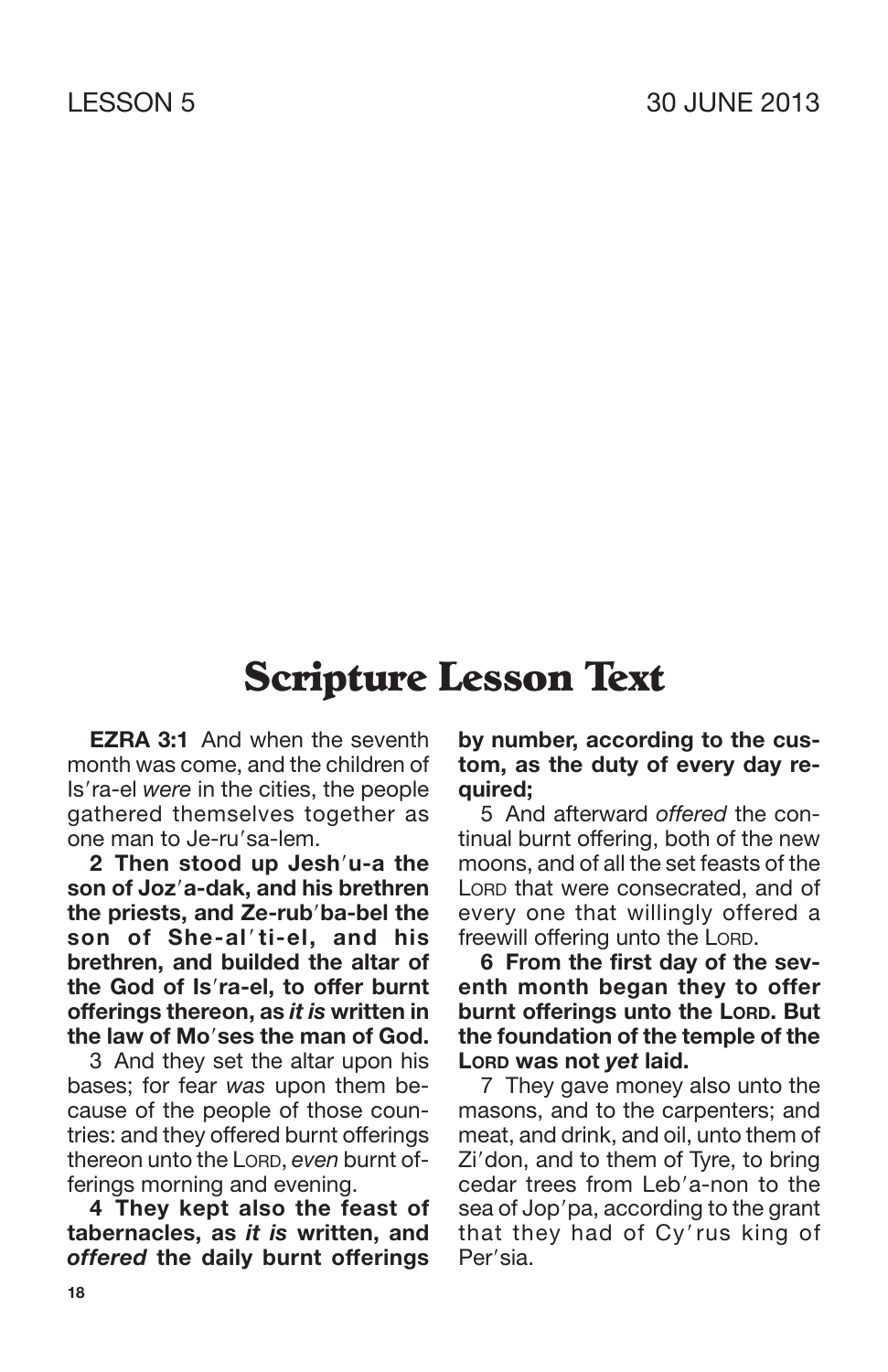### Joyful Worship Restored

#### Lesson: Ezra 3:1-7

Read: Ezra 1:1—3:7

TIME: 537 B.C. **PLACE: Jerusalem** 

**GOLDEN TEXT—"They kept also the feast of tabernacles, as it is written, and offered the daily burnt offerings by number" (Ezra 3:4).**

#### ANALYZING

God is faithful to restore His people and renew worship for the glory of His name. In our last unit we saw how God used Isaiah to show His people that He was worthy of worship for His eternal nature and His great works—past, present, and future. However, the people of Israel still fell into the meaningless worship that Isaiah condemned. In this unit we will see how God restored Israel from the Captivity, with which He had punished them. God prepared the way for His people to go back home and stirred their hearts to worship Him joyfully.

**1. Gathering together (Ezra 3:1).** At the time of the events of this week's lesson, there had been no proper worship of God in Jerusalem for approximately seventy years. God had punished the Israelites for their failure to honor Him by allowing them to be taken captive by the Babylonian Empire. However, God miraculously intervened to bring worshippers back to His holy city by bringing to power a new ruler who would allow the Jews to go back to their homeland and help them do so  $(1:1-4)$ .

About 42,000 Israelites returned to their land at this time (cf. Ezra 2:64), but they were all living in different places. However, God led them to band together in Jerusalem. There they were unified in purpose as God began to restore them as His worshippers. There was no hierarchy of access to God; the people came to worship "together as one man" (3:1).

**2. Building the altar (Ezra 3:2-3).** The two main leaders of the returned exiles at this point were Jeshua and Zerubbabel. Jeshua was a priest, a descendant of Aaron. Zechariah later tells us that God put a fire in Joshua's (Jeshua's) heart and cleansed him so that he could lead the Lord's people into worship as his fathers had (cf. Zech. 3:1-9). He led his brothers in ministering before the Lord.

Zerubbabel was the main leader of the first group of exiles to return (cf. Ezra 2:2). He probably became their leader because he was the grandson of the king of Judah who had been deposed. Zerubbabel was apparently a natural leader in his family, but he also would receive a direct commen-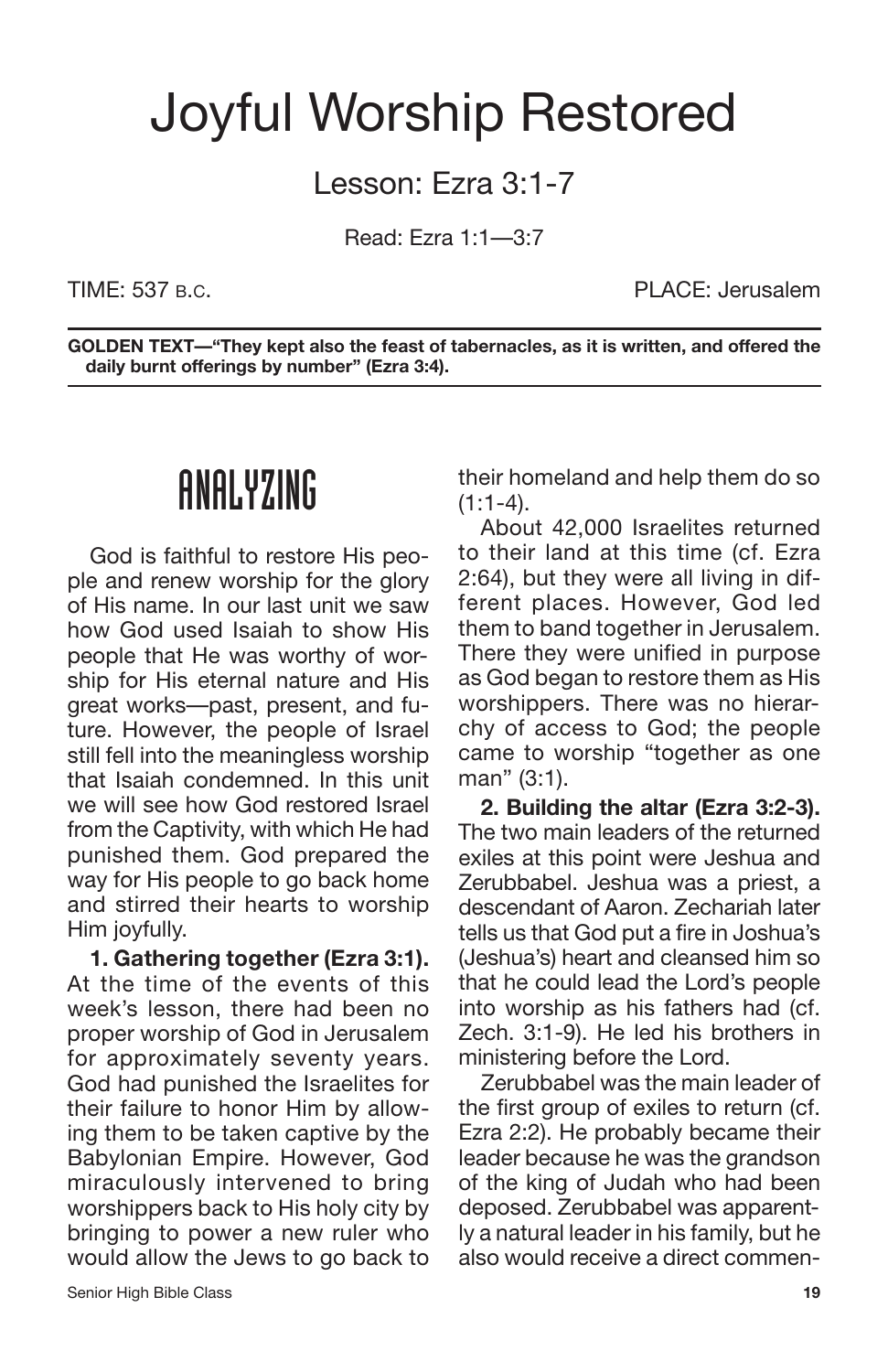dation from the Lord through Zechariah. God promised to be his strength and give him the privilege of rebuilding the temple (cf. Zech. 4:6- 10).

Zerubbabel and Jeshua began to do the work that God had put on their hearts. This shows that they were strong leaders, and it also gives the sense of volunteering, being first in line to serve. In addition, they were able to motivate their brothers to join them in the work.

It is significant that the very first thing to be rebuilt in Jerusalem was the altar of God. God was working in the hearts of His people to bring them to worship. They realized that their first priority should be to resume the worship of God as Moses had commanded them. They offered the burnt offerings there as the rest of the city was in ruins, showing that God was worthy of praise even before His restorative work was completed. In so doing, they also asked God for the atonement and covenant relationship with Him that the offerings symbolized.

Even though they were afraid of their enemies in the land, they worshipped God before building a wall around the city. In fact, the sincere worship of God was their best line of defense against the plans of those who would seek to defeat them. Just as they offered the burnt offerings at the beginning and end of each day, so their defense was only by the Lord's help.

**3. Continuing worship (Ezra 3:4- 5).** The children of Israel made worship a continuing part of their lives as they worked to restore the land. A great example of this is the fact that they kept the Feast of Tabernacles. This feast was a seven-day event during which the people were not to do any work (cf. Deut. 16:13). This might not seem like a good idea for a people in the midst of rebuilding, but they were so eager to follow the Lord that they left all the things that needed to be done in order to praise the Lord for a week.

Also, the feast was, of course, a feast! It was meant to be a joyous occasion of thanking the Lord for His blessings. God obviously wanted to restore the joy of His people as He restored them to right worship of Himself. Because it was a feast, everyone was to bring his own offering to the Lord out of the abundance He had given. On this occasion, those offerings probably took more faith than usual, since they had not lived in the land long enough to truly prosper in it. However, the people knew that God had promised to bless them if they honored Him (cf. Deut. 16:15- 16), so they worshipped Him with joy once again.

Even after the feast was over, the returned exiles continued to perform all the offerings described in the law of Moses. In addition, some of the people even went beyond that by offering freewill offerings to the Lord! This shows that they were not worshipping from a sense of duty but were truly joyful to God for His provision. To worship with such enthusiasm, they must have had their hearts changed and inspired to praise the Lord.

**4. Preparing to build (Ezra 3:6-7).** The offerings were the spiritual preparation for the large rebuilding project the people were about to undertake. However, they had many physical preparations to make as well. Thankfully, God provided for them in this area. He allowed them to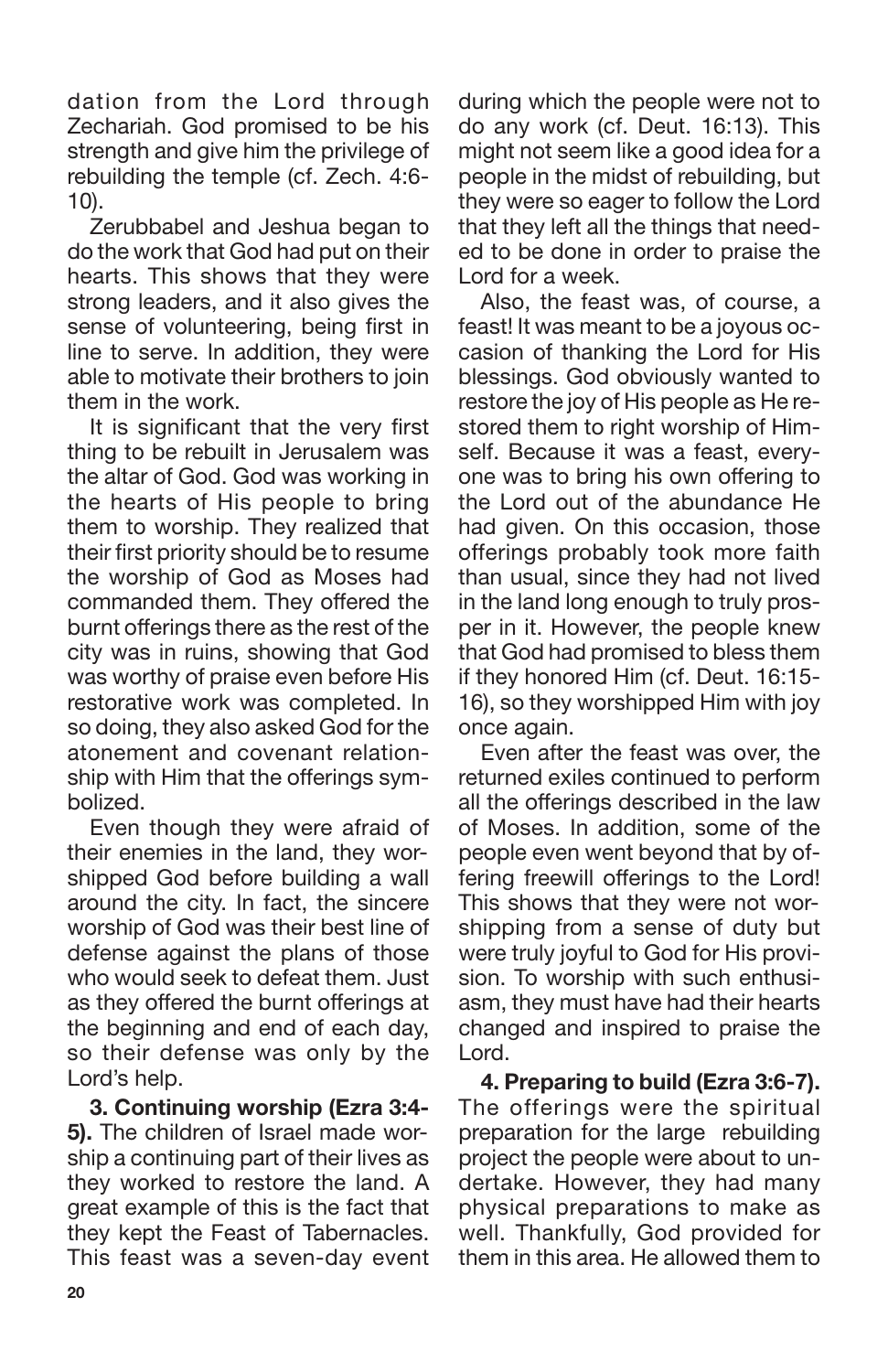hire stonemasons and woodworkers to make the temple a work of beauty. They also had special permission from the king to acquire the quality materials they would need for the construction. In all of this, God miraculously provided for Israel's needs and turned their hearts to worship Him once again.

#### DAILY BIBLE READINGS

M.—Jesus' Lament over Jerusalem. Matt. 23:29-39.

- W.—Conquest by the Babylonians. II Kings 24:1-12. T.—The Destruction of Jerusalem. II Chron. 36:15-21.
- F.—Command to Rebuild the Temple. Ezra 1:1-8.

S.—The Response of the People. Ezra 2:64-70.

S.—Restoring the Worship of God. Ezra 3:1-7.

## APPLYING

God brought the Israelites back to worship Him together. True worship can be done individually, but God's desire is also that His people would worship together. Where two or more gather in His name, He is there (cf. Matt. 18:20). Imagine if any of the Israelites had decided not to join the rest of the returned exiles at Jerusalem: they would have missed out on the joy of renewed worship that God had for them! The same can happen to us today if we are not willing to join our Christian family in worship.

The children of Israel had legitimate reason to fear the people of the nearby lands, but they realized that God was their source of protection and worshipped Him despite their fear. In fact, they probably realized that their own efforts would be insufficient to provide for their needs. God was the only one they could turn to. Again, the same is true for us. We cannot provide the things we need on our own, but God is honored when we worship despite our fears because He is the One who can actually help us!

We can also learn from the way the people of Israel made worship their first priority. We may feel there are many things that need to be built or rebuilt in our lives, just like the walls of the city in this passage. However, we can honor God by praising Him first. If we commit to praising Him, we know He will be faithful to help us achieve the other goals He has given us.

We can also learn from the example of Zerubbabel and Jeshua's leadership. Not only did they take the initiative to act, but they also put in the hard work to rebuild the altar. They included their brothers in the task, showing humility by not attempting to do it all themselves or setting themselves above the rest of the people. Today, God is still looking for men and women who will stand before His people in humility and call them to worship from a desire to see God glorified by the joyful worship of all His people gathered together.

- 1. Who were the main leaders of the people of Israel at this time?
- 2. What was the first thing they rebuilt? Why was it important?
- 3. How was the Feast of Tabernacles a great expression of worship?

T.—The Coming Judgment. Jer. 7:30—8:3.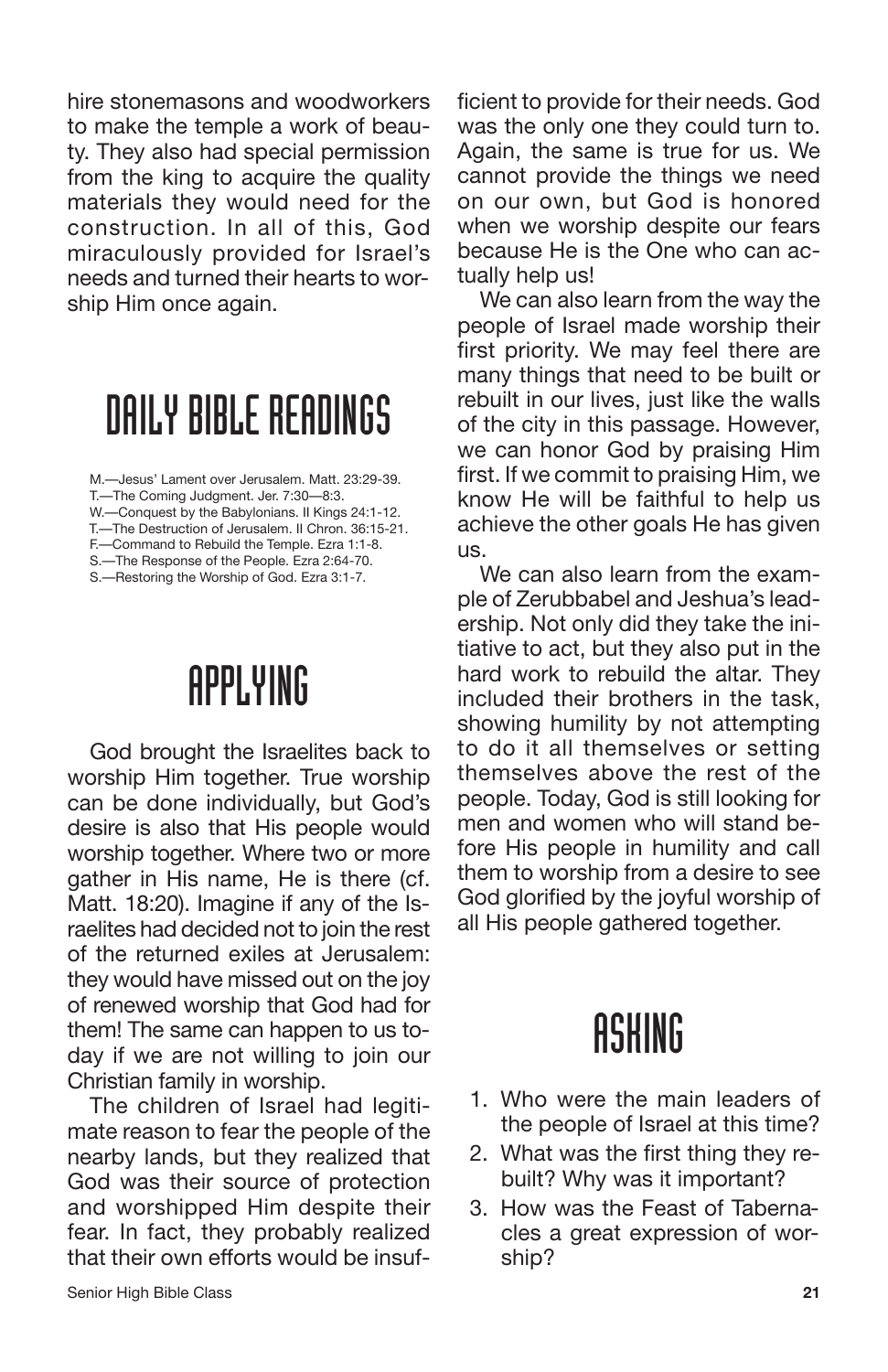**EZRA 3:8** Now in the second year of their coming unto the house of God at Je-ru'sa-lem, in the second month, began Ze-rub'ba-bel the son of She-al'ti-el, and Jesh'u-a the son of Joz'a-dak, and the remnant of their brethren the priests and the Le'vites, and all they that were come out of the captivity unto Je-ru'sa-lem; and appointed the Le'vites, from twenty years old and upward, to set forward the work of the house of the LORD.

**9 Then stood Jeshu-a** *with* **his sons and his brethren, Kadmi-el and his sons, the sons of Judah, together, to set forward the workmen in the house of God: the sons of Hena-dad,** *with* **their sons and their brethren the Levites.**

10 And when the builders laid the foundation of the temple of the LORD, they set the priests in their apparel with trumpets, and the Le'vites the sons of A'saph with cymbals, to praise the LORD, after the ordinance of Da'vid king of Is'ra-el.

**11 And they sang together by course in praising and giving thanks unto the LORD; because** *he is* **good, for his mercy** *endureth* **for ever toward Isra-el. And all the people shouted with a great shout, when they praised the LORD, because the foundation of the house of the LORD was laid.**

12 But many of the priests and Le'vites and chief of the fathers, who *were* ancient men, that had seen the first house, when the foundation of this house was laid before their eyes, wept with a loud voice; and many shouted aloud for joy:

**13 So that the people could not discern the noise of the shout of joy from the noise of the weeping of the people: for the people shouted with a loud shout, and the noise was heard afar off.**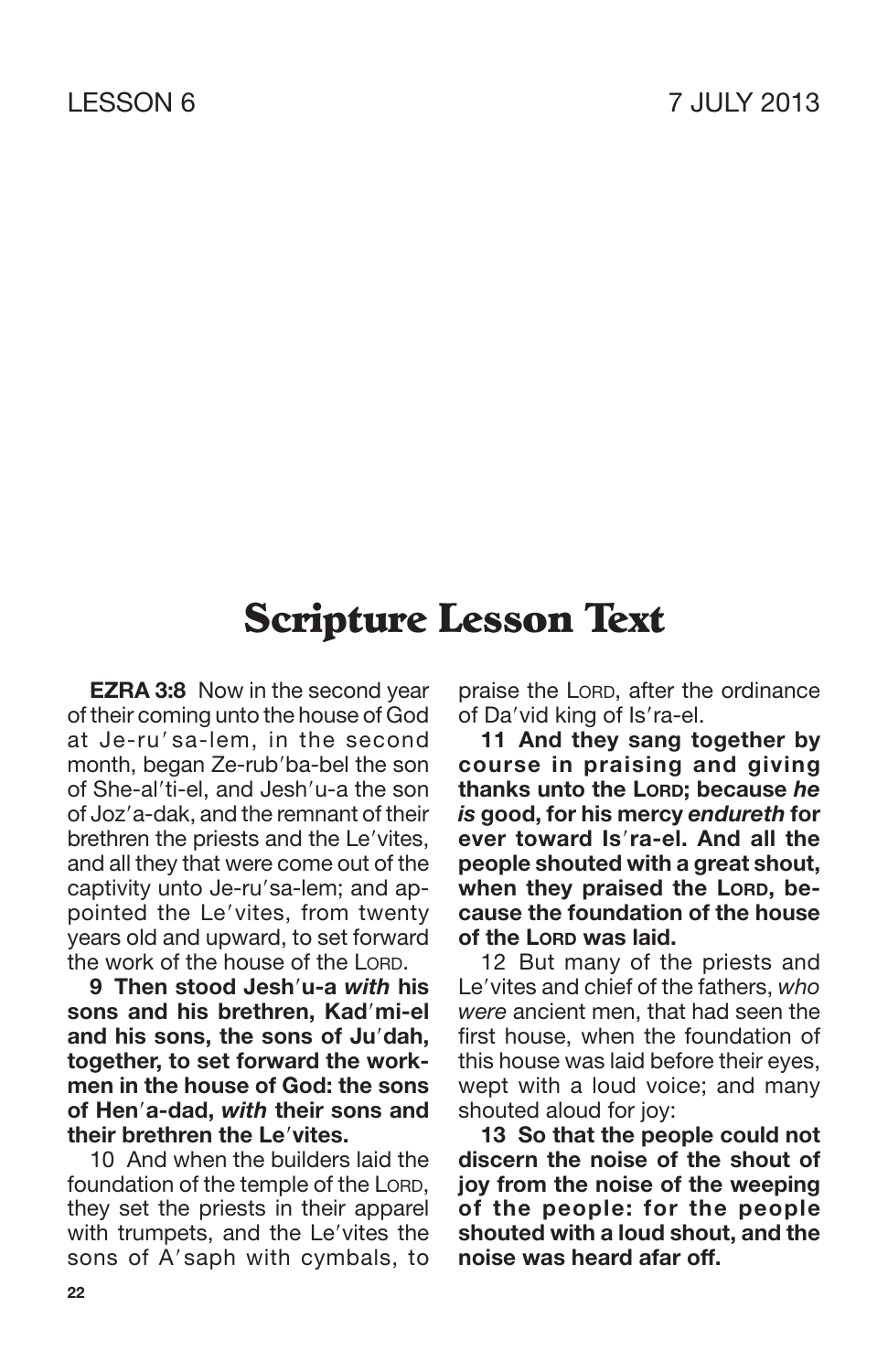### The Temple Restored

#### Lesson: Ezra 3:8-13

Read: Ezra 3:8-13

TIME: 536 B.C. PLACE: Jerusalem

**GOLDEN TEXT—"All the people shouted with a great shout, when they praised the Lord, because the foundation of the house of the Lord was laid" (Ezra 3:11).**

### ANALYZING

In last week's lesson we saw that God was faithful to deliver the children of Israel from the Captivity. He sovereignly arranged for them to be able to return to their homeland, and He turned their hearts back to worship Him for His goodness. The people responded by reinstituting the sacrifices commanded by Moses and celebrating with joy. This week we will see that God wanted them to continue to worship by rebuilding His house!

**1. Forward motion (Ezra 3:8-9).** The events of this week's passage took place in the second year of the Israelites' return to Jerusalem, showing that either seven months or a year and seven months had passed (vs. 1). If the shorter time is correct, perhaps they were waiting for the correct weather for building. If the longer time is true, there was certainly an unnecessary delay. Either way, the initial fervor the Israelites had for restoration did not continue seamlessly into the rebuilding of the temple.

Therefore, God again stirred up the hearts of Zerubbabel and Jeshua the priest to lead the people in His work. They showed sound judgment in gathering the people as one nation to do God's will. Just as we saw last week, God used these two leaders among their brothers as the spark that set the flames of true worship ablaze in Israel.

Still, it was clear that it would not be feasible for all the Israelites to work on the temple at once. The assembly decided to appoint the Levites to oversee the work and set it in motion. This did not mean that the Levites had to do all the work themselves; they had been given permission and provision to hire skilled builders (cf. Ezra 3:7). Instead, their calling was to supervise the work on God's house: to start it and ensure that it kept moving.

The Levites embraced their assignment with vigor. They all worked together in unity to perform the task they had been assigned. Under the spiritual leadership of Jeshua, they were able to rise to the great task of setting forward the temple's reconstruction.

**2. Work and worship (Ezra 3:10- 11).** Ezra chose to focus his account not on the process of the building but on the people's re-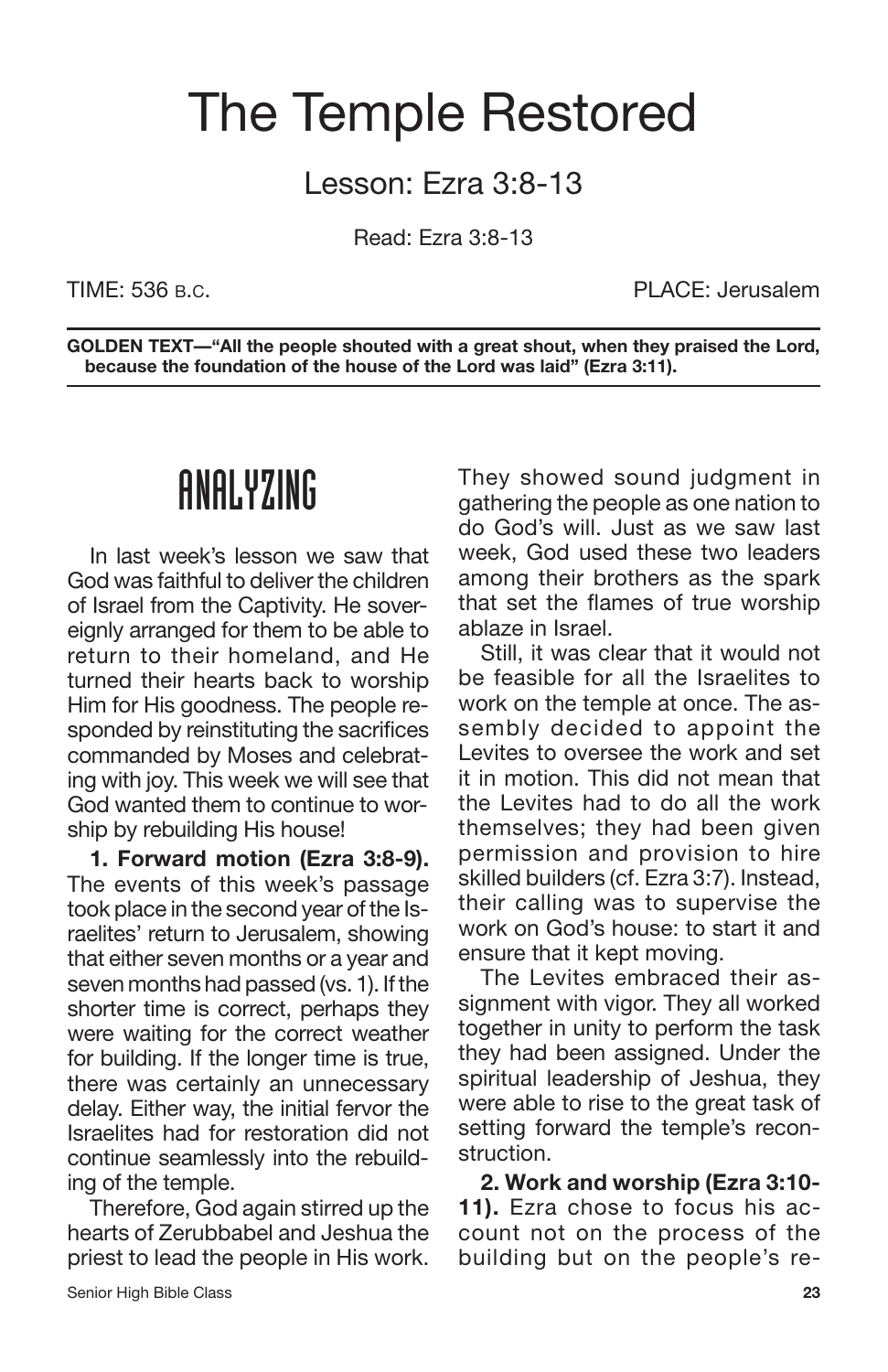sponse to it. He wanted to emphasize the true worship of the Lord. The foundation of the temple was an important first step toward fulfilling God's command, and the people responded rightly to this significant occasion.

The ceremony of worship at the completion of the temple's foundation was quite impressive. The priests put on their best robes and stood, along with the Levites, all around the newly laid foundation. The priests all had trumpets to blow, and the Levites all had cymbals; it seems that they all probably used them all at once! The sound must have been overpowering, but it expressed the true joy and thanks of the people.

The whole form of the ceremony was in keeping with the ordinance that King David had issued. While they were still worshipping at the temporary tabernacle, David had set apart some singers and musicians with trumpets and cymbals to worship before the Lord (cf. I Chron. 16:4-6). Among these was Asaph, who used his cymbals to praise, long before the Exile, at the dedication of the original temple. His descendants among the Levites followed in his footsteps by doing the same for the temple God helped them restore.

In addition to the instruments, all the people sang together to worship God. Singing "by course" (Ezra 3:11) probably means that they sang responsively. The Levites led the song; so they would sing the first part, and then the rest of the people would echo with the second. The words of the song in verse 11 are probably taken from the first verse of Psalm 136. This psalm is a call-and-response song with a repeated refrain that emphasizes God's ongoing love, making it a fitting one for the occasion.

This song shows two distinct categories of worship: praise and thanksgiving. Praise is giving glory to God for who He is—His unchanging nature and all His majestic attributes. To say that He is good is to give praise; God's nature is to be good all the time, and He deserves glory for this truth.

Giving thanks is simply worshipping God for His specific acts in which we can see His goodness. To say His mercy endures forever, then, is both praise and thanksgiving. God's nature is eternal and endlessly merciful, which is praiseworthy in and of itself. Saying that this was true of Israel, though, calls to mind a specific history of the merciful actions by which He repeatedly saved them because He had chosen them (cf. Ps. 136).

After all the singing was done, the children of Israel also lifted up a great shout. As we saw in Isaiah, both singing and shouting are methods of worship specifically prescribed by God (cf. 12:5-6). This shout also showed that they were praising God with their whole hearts.

**3. Mixed response (Ezra 3:12- 13).** The older exiles were divided in their response. Some of the older men who had lived through all seventy years of the Captivity had seen the former temple in all its glory. These men were divided between shouting for joy and weeping. It is certainly possible that they cried tears of joy; the old temple was so majestic that the thought of that beauty being restored may have made them unspeakably happy.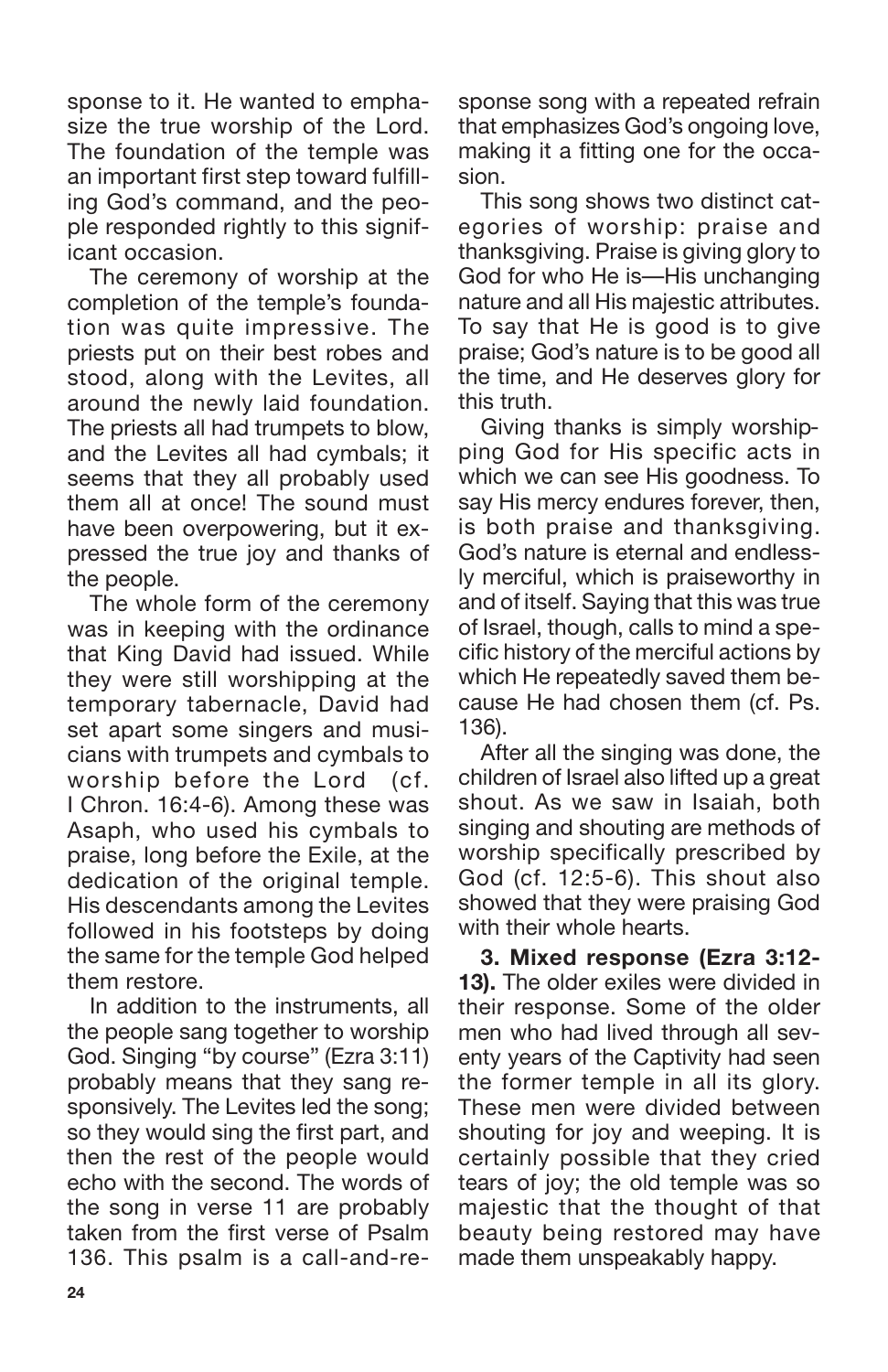However, it is also likely that they were actually tears of sadness at seeing such a small fraction of the temple being celebrated so much when the former one had been so great. Zechariah the prophet recorded that some of the Israelites had despised the day of small beginnings (cf. Zech. 4:10); perhaps these were the people he spoke of. In either case, the two responses were not distinct but happened simultaneously, so that it was impossible to tell the two apart. The weeping and shouting combined to form one great uproar that could be heard far and wide. The Israelites cried out with their whole hearts to God, and He heard them.

#### DAILY BIBLE READINGS

M.—A Great and Wonderful House. II Chron. 2:1-9.

T.—Building a House for God's Name. I Kings 8:14-21.

W.—My Name Shall Be There. I Kings 8:22-30.

T.—A House of Prayer. Matt. 21:10-16.

- F.—Make a Joyful Noise to God. Ps. 66:1-12.
- S.—Lead Me in Your Righteousness. Ps. 5:1-12. S.—Tears of Joy. Ezra 3:8-13.

## APPLYING

Sometimes there is a tendency for us to wait for the most favorable conditions before we are willing to begin God's work, as it was for the Israelites in building the temple. There comes a time, though, when the important thing is just to start working and obey. Still, we should be wise in doing so. One way to show this wisdom is to respect the authority of godly leaders. Leaders we respect can lead us to do God's work as Zerubbabel and Jeshua did for the Israelites.

We can also learn from the example of the Israelites in their celebration. They devoted a great deal of time and energy to their worship. We should not just try to fit worshipping the Lord in around the other things we feel we have to do. It should be our first priority, and we can schedule the rest of our lives around it.

The priests dressed up for worship not as an obligation but because they were really happy about the occasion! They created a huge ceremony not because they had nothing better to do but because they thought God was worthy of largescale praise for what He was accomplishing. If God is putting that kind of joy in our hearts, our worship should also, at times, be a large celebration, although it cannot be manufactured.

The most important thing in all of this is that we praise God for all He has done for us and for His great nature. If we remember that He is good and His mercy always endures, we will always have a reason to praise. We follow God's great purpose for His creation when we allow Him to make us a people ready and willing to worship.

- 1. Who was put in charge of the work on the temple?
- 2. What did the Israelites sing thanks and praise for?
- 3. How was the people's response to the rebuilding mixed?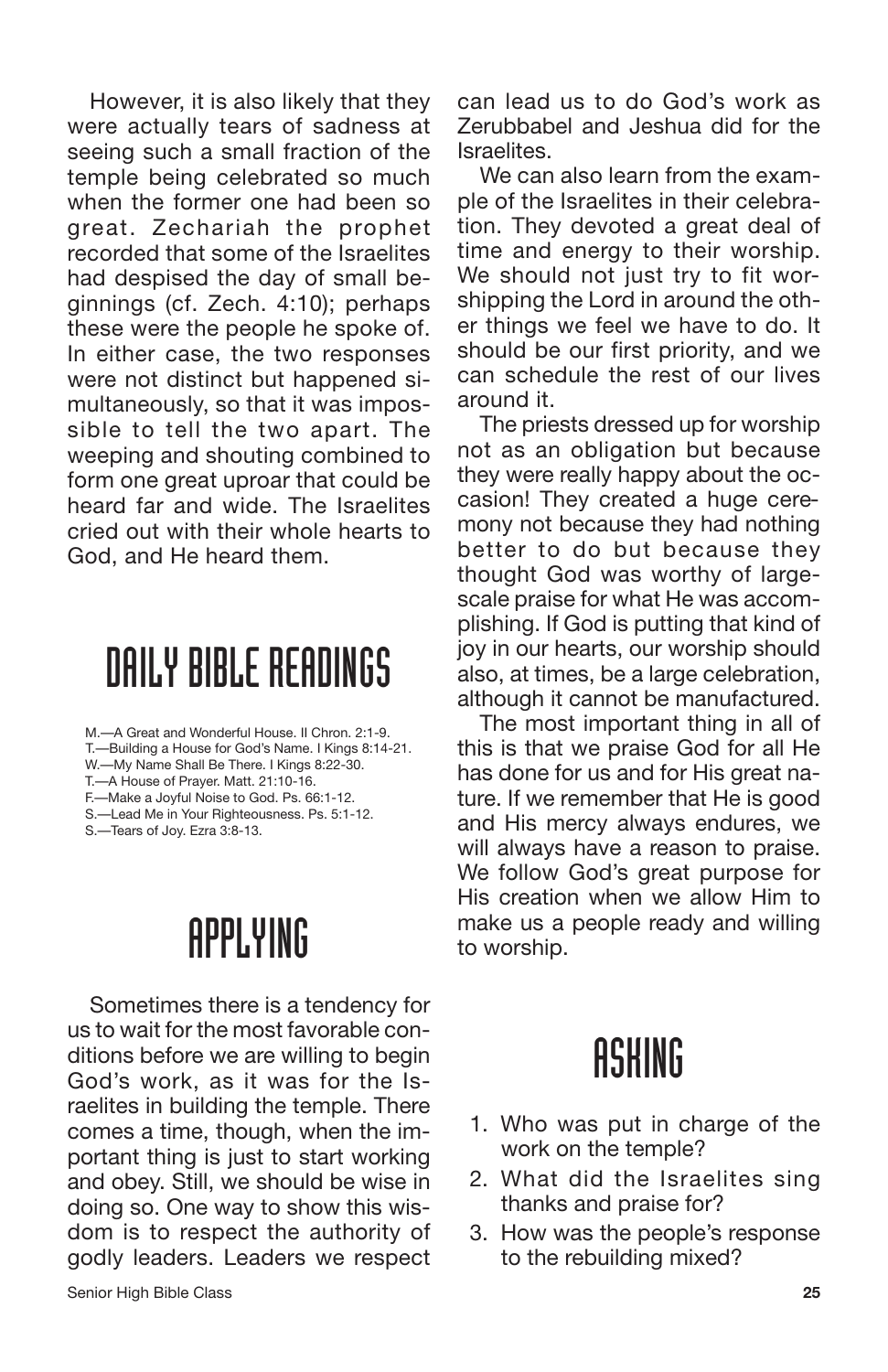**EZRA 6:13** Then Tat'na-i, governor on this side the river. She'tharboz'na-i, and their companions, according to that which Da-ri'us the king had sent, so they did speedily.

**14 And the elders of the Jews builded, and they prospered through the prophesying of Hag ga-i the prophet and Zech-a-riah the son of Iddo. And they builded, and finished** *it,* **according to the commandment of the God of Isra-el, and according to the commandment of Cyrus, and Darius, and Ar-tax-erxes king of Persia.**

15 And this house was finished on the third day of the month  $A'$ dar, which was in the sixth year of the reign of Da-ri'us the king.

**16 And the children of Isra-el, the priests, and the Levites, and the rest of the children of the captivity, kept the dedication of this house of God with joy,**

17 And offered at the dedication of this house of God an hundred bullocks, two hundred rams, four hundred lambs; and for a sin offering for all Is'ra-el, twelve he goats, according to the number of the tribes of Is'ra-el.

**18 And they set the priests in their divisions, and the Levites in their courses, for the service of God, which** *is* **at Je-rusa-lem; as it is written in the book of Moses.**

19 And the children of the captivity kept the passover upon the fourteenth *day* of the first month.

**20 For the priests and the Levites were purified together, all of them** *were* **pure, and killed the passover for all the children of the captivity, and for their brethren the priests, and for themselves.**

21 And the children of Is'ra-el. which were come again out of captivity, and all such as had separated themselves unto them from the filthiness of the heathen of the land, to seek the LORD God of Is'ra-el, did eat,

**22 And kept the feast of unleavened bread seven days with joy: for the LORD had made them joyful, and turned the heart of the king of As-syri-a unto them, to strengthen their hands in the work of the house of God, the God of Isra-el.**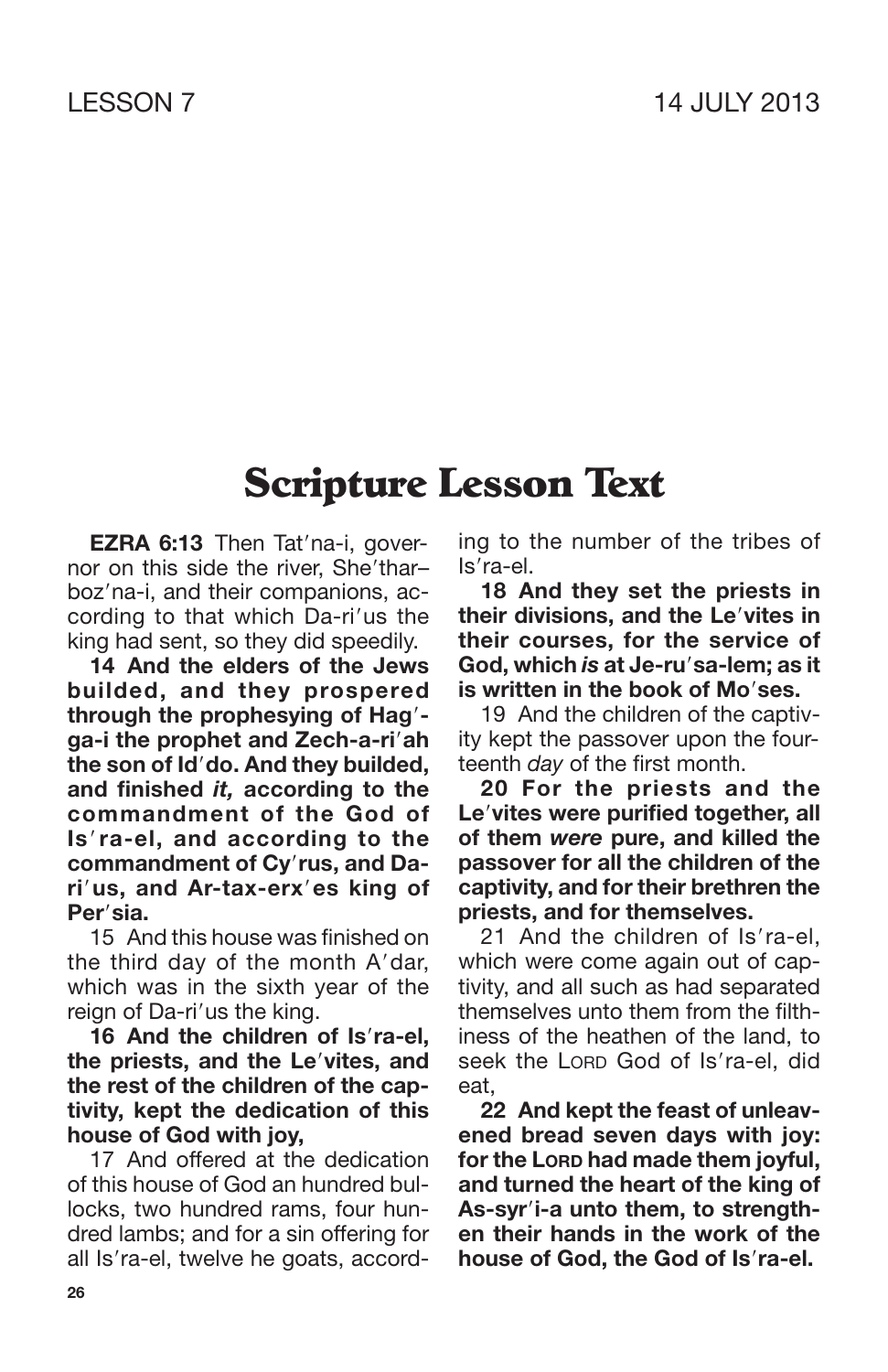#### Celebrating with Joy

Lesson: Ezra 6:13-22

Read: Ezra 6:1-22

TIME: 516 B.C. PLACE: Jerusalem

**GOLDEN TEXT—"The children of Israel, the priests, and the Levites, and the rest of the children of the captivity, kept the dedication of this house of God with joy" (Ezra 6:16).**

### ANALYZING

Even though the Israelites sometimes let opposition stop them from completing His work, God never stopped being faithful to them. In last week's lesson we saw that worship of God continued with the celebration of the temple's foundation. In this lesson, though, we will see that the building did not proceed far beyond the foundation level before it stopped. However, this did not stop God's plan to restore His people to worship. He provided for them to finally and joyfully finish His temple.

**1. Resuming rebuilding (Ezra 6:13-14).** Soon after the Israelites laid the temple's foundation, they stopped working completely because of opposition from their enemies (cf. 4:24). This delay lasted for almost sixteen years—so long that a different person had become king. However, God sent the Prophet Haggai to challenge Zerubbabel and Jeshua, who were still leading the people, to carefully consider how the people's fear had led them to build up their own houses while putting off work on the Lord's house, which still remained in ruins. He encouraged the two leaders to resume work on the temple, despite the opposition (cf. Hag. 1).

God again stirred up the hearts of Zerubbabel and Jeshua, and they did as God said and resumed the work (cf. Ezra 5:2). Because so many years had passed, the new local authorities had no knowledge of the original decree allowing the Israelites to rebuild. They wanted to make the people stop working, but God kept them from doing so until they asked the new king about the situation (cf. vs. 5).

At this point, God provided for His people once again. "That which Darius the king had sent" (Ezra 6:13) was a decree reaffirming the initial order giving them permission to rebuild (cf. vss. 1-12). Darius further decreed that the local governor was to leave the construction alone. In fact, he was also commanded to finance it out of the taxes from his region and provide supplies to the Israelites!

God provided financial prosperity, but He also gave spiritual blessing through the prophecies of Haggai and Zechariah. Haggai prophesied the Lord's blessing and favor on the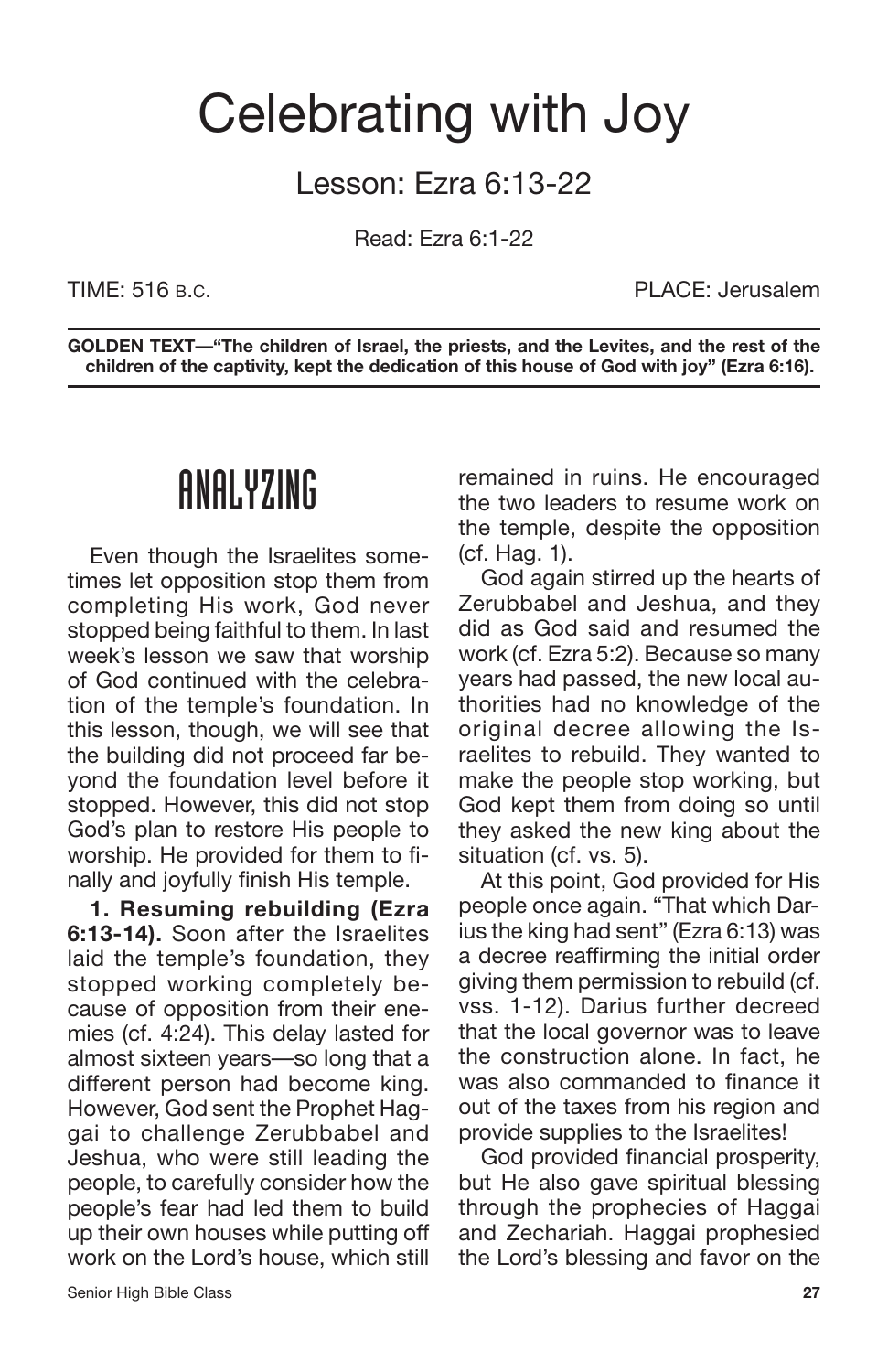people once they began working (cf. Hag. 2:15-19). Zechariah encouraged Jeshua and Zerubbabel with specific blessings from the Lord. Bolstered by this encouragement and the financial support of the king, Zerubbabel and the Israelites did finish the temple after four years of hard work.

**2. Dedicating the house (Ezra 6:15-18).** The time from the children of Israel's return to the temple's completion was about twenty-one years! After such a long wait, the people had such great joy that they all gathered in Jerusalem again to dedicate the temple to the Lord. They all joined together in worship. There probably were more people at this gathering than at any since they returned because of the children born in the twenty years since work on the temple began.

The people of Israel offered seven hundred animals to the Lord for the dedication of His house! Although the size of this sacrifice is almost nothing in comparison to that which Solomon offered at the dedication of the original temple (cf. I Kings 8:62- 63), it still represents a very significant act of devotion to the Lord. They honored God by giving generously out of the little they had (cf. Luke 21:1-4).

The Israelites also made a special offering in repentance for their sins at this time. In doing so, they proclaimed their desire to be pure before God and to worship Him correctly. They also restored the priests and Levites to their God-given roles of ministry in the temple. God had given these guidelines to Moses long before the temple ever existed, showing His deep concern for proper worship.

**3. Keeping the Passover (Ezra 6:19-22).** Another part of this proper worship was the Feast of Passover. This feast commemorated how God had saved the nation of Israel from captivity in Egypt. When God intended to kill the firstborn sons of Egypt, He told the people of Israel (through Moses) to put the blood of a lamb on their doorposts so that He would pass over their houses (cf. Exod. 12). The feast was in remembrance of this deliverance.

Before the feast, all the priests and Levites purified themselves. This ritual cleansing symbolized their being set apart for God's service and free from any guilt. They could then offer the sacrifices for their own families and also for the rest of Israel.

A large part of the celebration had to do with eating together. At the original Passover, God had told the people to make a meal of unleavened bread and eat it together while staying ready to leave Egypt at any moment. The meal became part of the observance of the feast by God's direction to Moses.

It is also remarkable that the meal was open even to those who were not Israelites! Anyone who had given up his evil ways and chosen to seek the true God was welcomed. These people had to give up their unclean practices and follow the laws of Israel, but they did not have to be of Hebrew descent. So all of God's worshippers praised Him together by celebrating the feast for seven days. Ezra made sure to emphasize that their joy was entirely the work of God. He had changed their hearts, and they responded with praise. It was also God who had caused the king to give them permission and provision to come back and wor-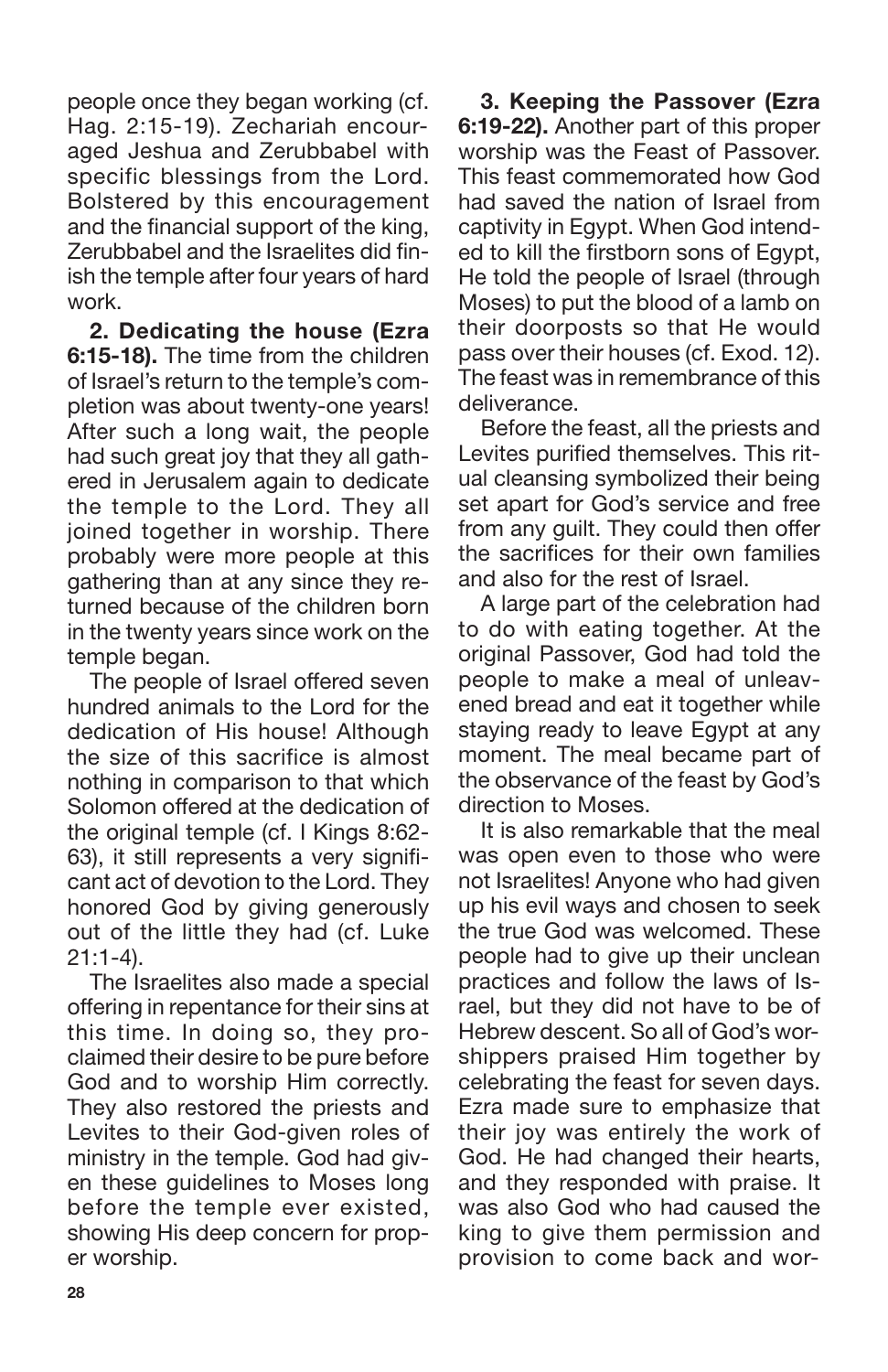ship—a blessing that could only be divine. The God of Israel sovereignly restored them as His people and His temple for worship.

#### DAILY BIBLE READINGS

M.—Resistance to Rebuilding the Temple. Ezra 4:1-5.

T.—Accusations of Sedition. Ezra 4:11-16. W.—Temple Construction Halted. Ezra 4:17-24.

T.—The Eye of God upon Them. Ezra 5:1-5.

F.—Who Gave You a Decree? Ezra 5:6-17.

S.—An Official Endorsement. Ezra 6:1-12.

S.—The Temple's Dedication. Ezra 6:13-22.

### APPLYING

When the governor of the area tried to shut down the work on the temple, God used the king to keep him from doing so. We should remember that God is the same today as when this happened. Even in our day, God can reach down and change the hearts of those in power. The hearts of kings (and presidents) are still in His hand to be directed wherever He pleases (cf. Prov. 21:1). We should believe that enough to ask Him to turn our leaders' hearts to Him today!

As revealed by the long delay in the rebuilding, the Israelites had become more concerned with their own houses than with restoring the house of God. While we may not be faced with physical rebuilding projects today, we can still lose sight of building up God's house, which is His church. How much of our extra time and money is spent on ourselves? Could some of those resources be used by God in other ways? The Prophet Haggai's challenge to Israel still applies to us today. We should consider our ways carefully and not leave God's house in ruins while ours shine.

We can also learn from the way the Levites purified themselves to lead the people. They wanted to offer a completely holy offering to God. We can lead our families and churches in the same way by asking God to purify us and remove anything in our hearts that does not honor Him. This is part of true worship, and anyone who approaches the Lord this way sets a good example for the rest of His people. No one is too small; even young people are called to set an example for the believers (cf. I Tim. 4:12).

Finally, we can be encouraged by the fact that the people of Israel welcomed all who were truly seeking the Lord to worship with them. God still wants to set apart a people who will worship Him, but He wants all kinds of people whose hearts seek Him to be able to worship Him together. Today, a similar kind of welcome might be to invite someone who is looked down on to church or youth group so that God can change his heart. No one is excluded from worshipping God because of his physical attributes; God wants worshippers who worship Him with their whole hearts!

- 1. How did God provide for the rebuilding to resume?
- 2. How long had they been waiting for the temple to be finished?
- 3. How did the Israelites dedicate the Lord's house?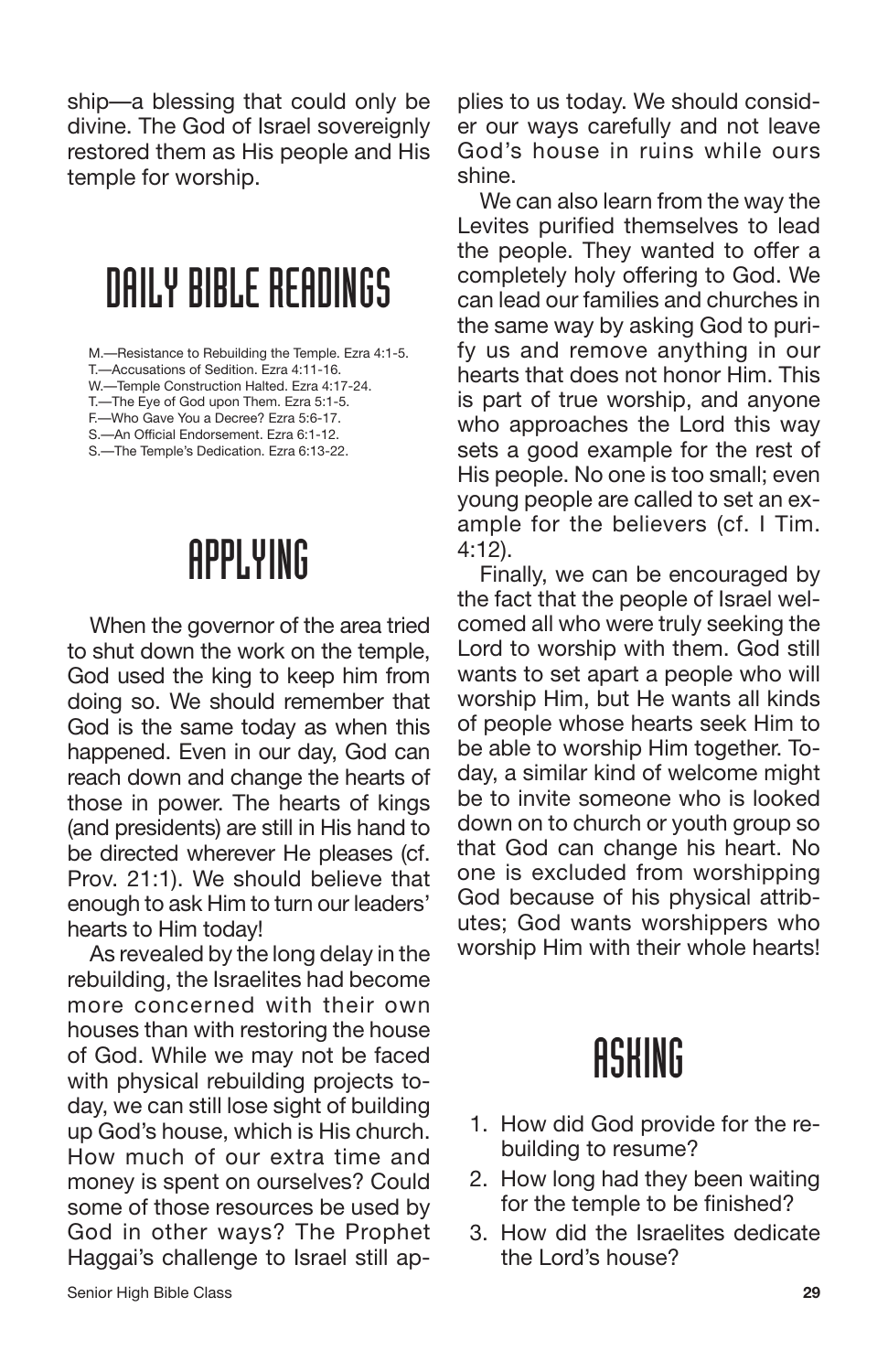**EZRA 8:21** Then I proclaimed a fast there, at the river of A-ha'va, that we might afflict ourselves before our God, to seek of him a right way for us, and for our little ones, and for all our substance.

**22 For I was ashamed to require of the king a band of soldiers and horsemen to help us against the enemy in the way: because we had spoken unto the king, saying, The hand of our God** *is* **upon all them for good that seek him; but his power and his** **wrath** *is* **against all them that forsake him.**

23 So we fasted and besought our God for this: and he was entreated of us.

**31 Then we departed from the river of A-hava on the twelfth** *day* **of the first month, to go unto Jerusa-lem: and the hand of our God was upon us, and he delivered us from the hand of the enemy, and of such as lay in wait by the way.**

32 And we came to Je-ru'sa-lem. and abode there three days.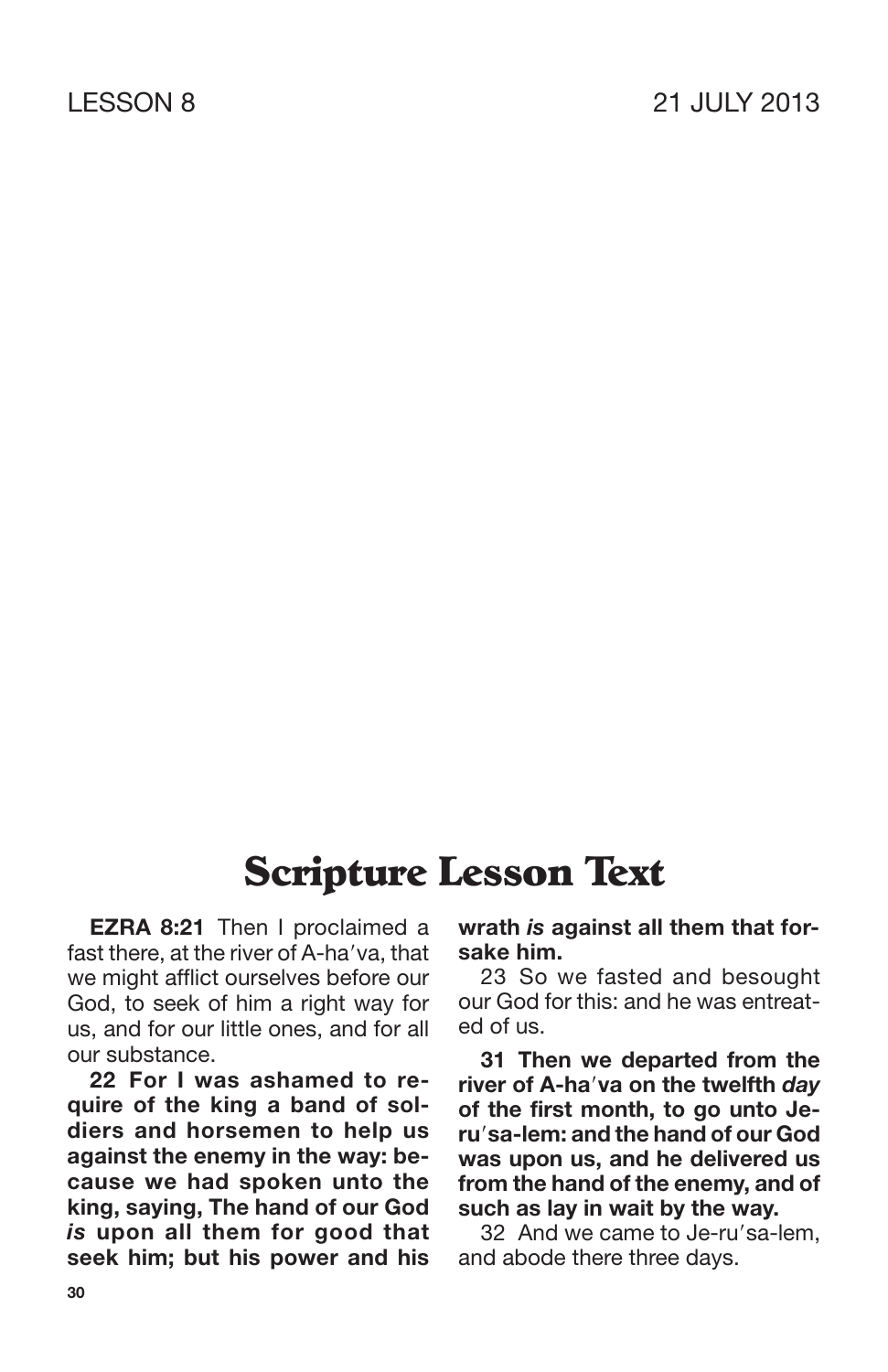### Fasting and Praying

#### Lesson: Ezra 8:21-23, 31-32

Read: Ezra 8:21-23, 31-32

TIME: 458 B.C. PLACES: Ahava Canal; Jerusalem

**GOLDEN TEXT—"So we fasted and besought our God for this: and he was entreated of us" (Ezra 8:23).**

#### ANALYZING

Even in the difficult times of life, we can turn to God in worship. In last week's lesson we saw that God's blessing allowed the children of Israel to finally finish the temple. They responded in wholehearted praise. This week we are introduced to a second band of exiles returning to Jerusalem. These travelers, led by Ezra, had trials and fears to confront as they departed for their homeland. However, they trusted in God and worshipped Him even in trials.

**1. Fasting and prayer (Ezra 8:21- 23).** The time of this passage was probably about sixty years after the temple was completed (cf. 7:1), so this section begins a new story with new characters. Ezra himself narrated this story. He was a scribe, or a person who studied and taught the Scripture (cf. vs. 6), who found favor with the new king. This king issued a decree allowing Ezra to return to Jerusalem with a second group of exiles who had not yet gone back. Ezra's mission from God and the king was to help with the work of the completed temple and to teach the people how to follow the law of Moses, on which he was an expert (vs. 10).

This second group of exiles was much smaller than the first, but Ezra made sure to include some Levites who could help him teach about the law and serve in the temple (cf. Ezra 8:1-20). Ezra himself was also a Levite, a descendant of Aaron, the original high priest (cf. 7:1-6). He was recognized as a leader by the people, and his knowledge and wisdom gave him authority to lead the people both in worship and on the journey.

Ezra used his spiritual authority to start the journey off on the right note. The river of Ahava was the place where he first gathered the people together for their long journey. This assembly included men, women, and children, each carrying with him all his possessions. Once they were assembled, Ezra led them in seeking the Lord.

He began by proclaiming a fast, or a time of abstaining from food to pray and seek God's will. Fasting was meant to show humility before God and an earnest desire to focus on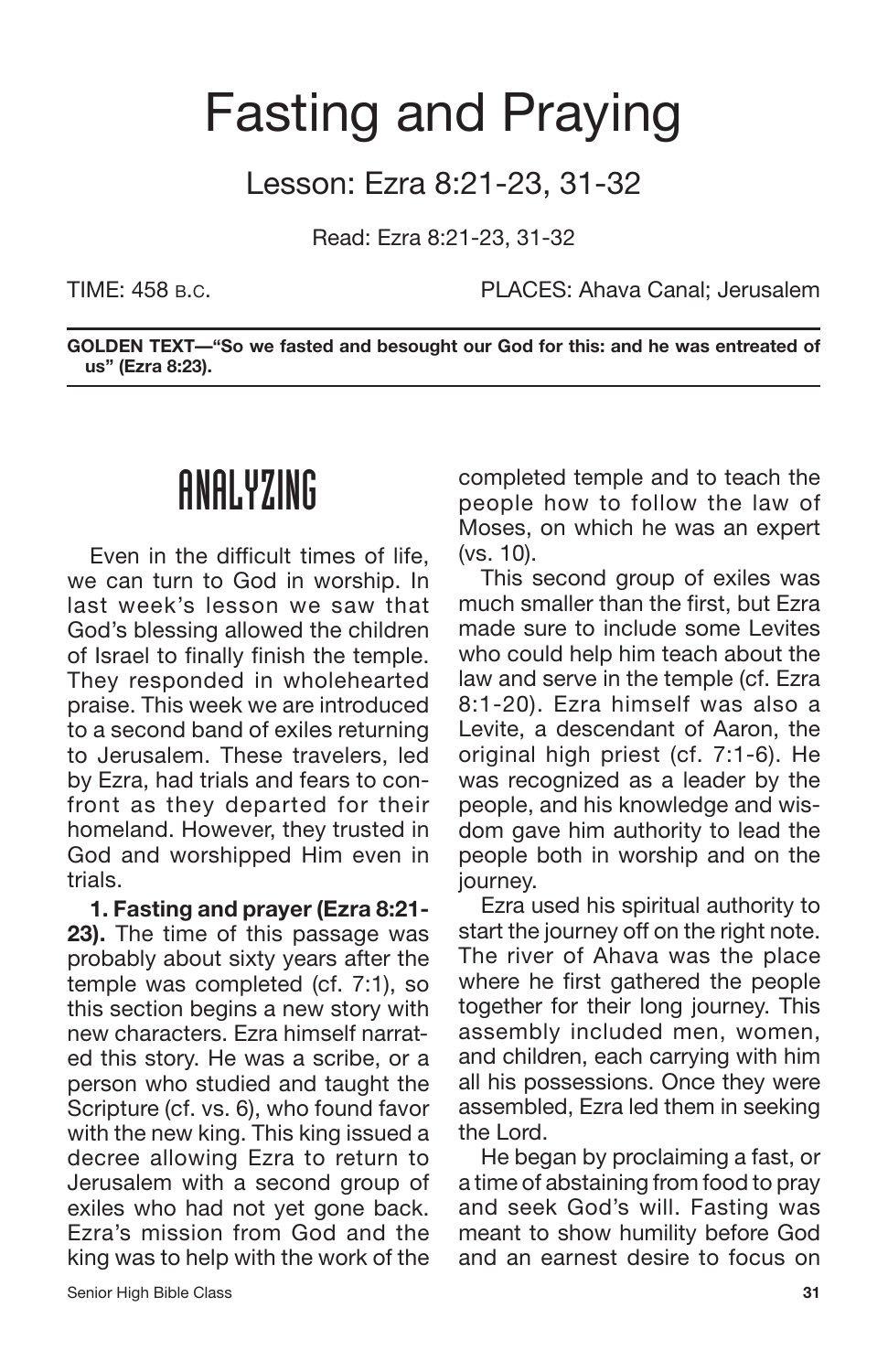prayer and to learn to do His will. In Ezra's case, he was asking for God to lead them in the right path of safety for their journey.

However, this was not just a matter of finding their way to Jerusalem without getting lost! Ezra expected the road to be watched by bandits who might ambush the traveling party. They would most likely have no friends along the road, only enemies.

These robbers represented a grave threat for several reasons. For one, the exiles were not a group of only fighting men. They also had many women and children with them, who would be defenseless. In addition, they were transporting all of their goods, animals, and food along with them. If all that were not enough, they were also carrying a gift of gold and silver for the temple (cf. Ezra 8:24-30). The total value of the gift was immense—much more than enough to make them a tantalizing target for bandits.

All of these problems could have been averted by asking the king for a protective escort of soldiers. However, Ezra felt that this would have showed a shameful lack of faith in God. It would have amounted to going back on his word since he had told the king about the power and faithfulness of God toward those who seek Him (Ezra 8:22).

All the things Ezra told the king about God were true. He does put His hand of blessing on those who seek Him and work things out for their good (cf. Rom. 8:28). Just as certainly, He turns His power and rage against those who abandon His ways, as He showed by letting the Israelites be carried off into exile in the first place. By being God's witness before the king in this way, Ezra put himself in a situation where he would have to practice what he preached and trust in the God he had proclaimed.

**2. Return to Jerusalem (Ezra** 8:31-32). When the first group of exiles to return faced this same threat of attack, they had resorted to their own means to try to protect themselves. They built up their own houses and abandoned work on the temple completely. Their response was characterized by fear and a lack of faith that God would fight for them.

Ezra's approach was very different. Faced with the same threat, he turned immediately to prayer. Ezra honored the Lord even in his trouble by presenting his requests with prayer and fasting, and he even led the others to do the same. He chose God's honor above all.

Still, if Ezra had stopped at prayer and fasting, the end result of the threat of attack might have been the same as with the first group. However, after having presented his requests to God, Ezra boldly led the people to move forward in faith despite the threat.

It showed great faith for the exiles to depart for Jerusalem even without having heard any promise of safety from God. God did indeed answer their prayers, though, by putting His hand of blessing on their whole journey. Ezra gave further honor to God by recording that it was His hand alone that delivered them from enemies on the road. They were never ambushed, and God kept them completely safe until they all arrived in Jerusalem.

After their long journey, the second group of exiles rested together in Jerusalem. Ezra did not emphasize the length and difficulty of the jour-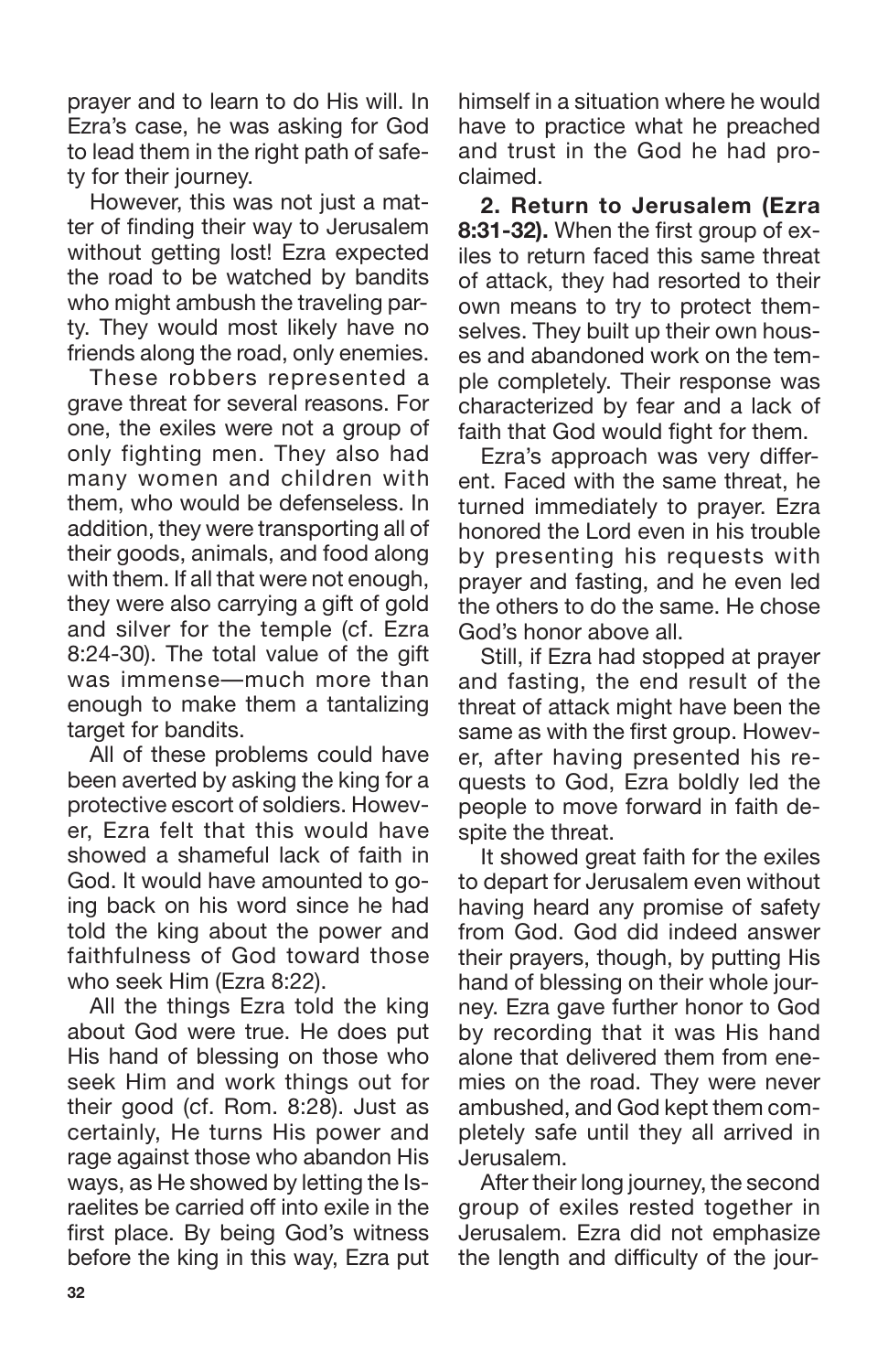ney, but we know from an earlier verse that the journey took four months to complete (cf. Ezra 7:9)! All this time, God had kept His people completely safe. Their hearts were set on worshipping the Lord, and He provided everything necessary for them to do so.

#### DAILY BIBLE READINGS

- M.—Humbly Calling on God. II Chron. 7:12-18.
- T.—Beseeching God's Answer to Prayer. Ps. 69:9-18. W.—Humble and Contrite in Spirit. Isa. 66:1-4.

- F.—Studying and Keeping the Law. Ezra 7:1-10.
- S.—Securing Servants for the Temple. Ezra 8:15-20.
- S.—Praying for God's Protection. Ezra 8:21-23, 31-32.

#### APPLYING

Ezra set a great example by leading the Israelites to fast and pray prior to setting out on their journey. There is almost no decision in life so pressing that we do not have time to earnestly seek God before we make it. We can take time before setting out on new jobs or relationships to pray and even fast to find out what God wants us to do in these situations. In doing so, we can show humility before God as Ezra did.

God is also still in the business of offering protection as we travel today. We have fewer bandits these days, but travel is still dangerous. How hard is it to take a moment before each trip to ask for God's protection on the way? Even such a simple prayer is an act of worship.

Our opposition in everyday life today might look more like a boss at work or a bully at school. Still, the threats to our well-being are real even in seemingly smaller cases. We can easily respond to an abusive peer or boss in such a way that we try to protect ourselves by our own means. Ezra's response, on the other hand, teaches us to honor God even in trouble and to rely on His protection.

We can also learn from Ezra's example that God does not always (or even often) answer our prayers with an obvious promise of well-being. If we refuse to do as He says until He promises us success, we may never end up doing anything! This is not faith but fear masquerading as holiness. We can emulate the true faith shown by Ezra, who did what God asked even though he could not see the result. God loves us, and His hand is "upon all them for good that seek him" (Ezra 8:22). So we can do the things He asks us to do with confidence.

As we walk in this assurance, though, it is very important that we do not take credit for our own success. Ezra went out of his way to explain that God had kept them safe. Only God can save, and He sovereignly chooses to honor those who worship Him. A child asking for a cookie does not make the cookie appear; in the same way, we receive God's mercy as a free gift.

- 1. Where and when did the events of this passage take place?
- 2. What was the purpose of the mission to Jerusalem?
- 3. Why was it so important for them to pray and fast?

T.—Fasting Directed to God. Matt. 6:16-18.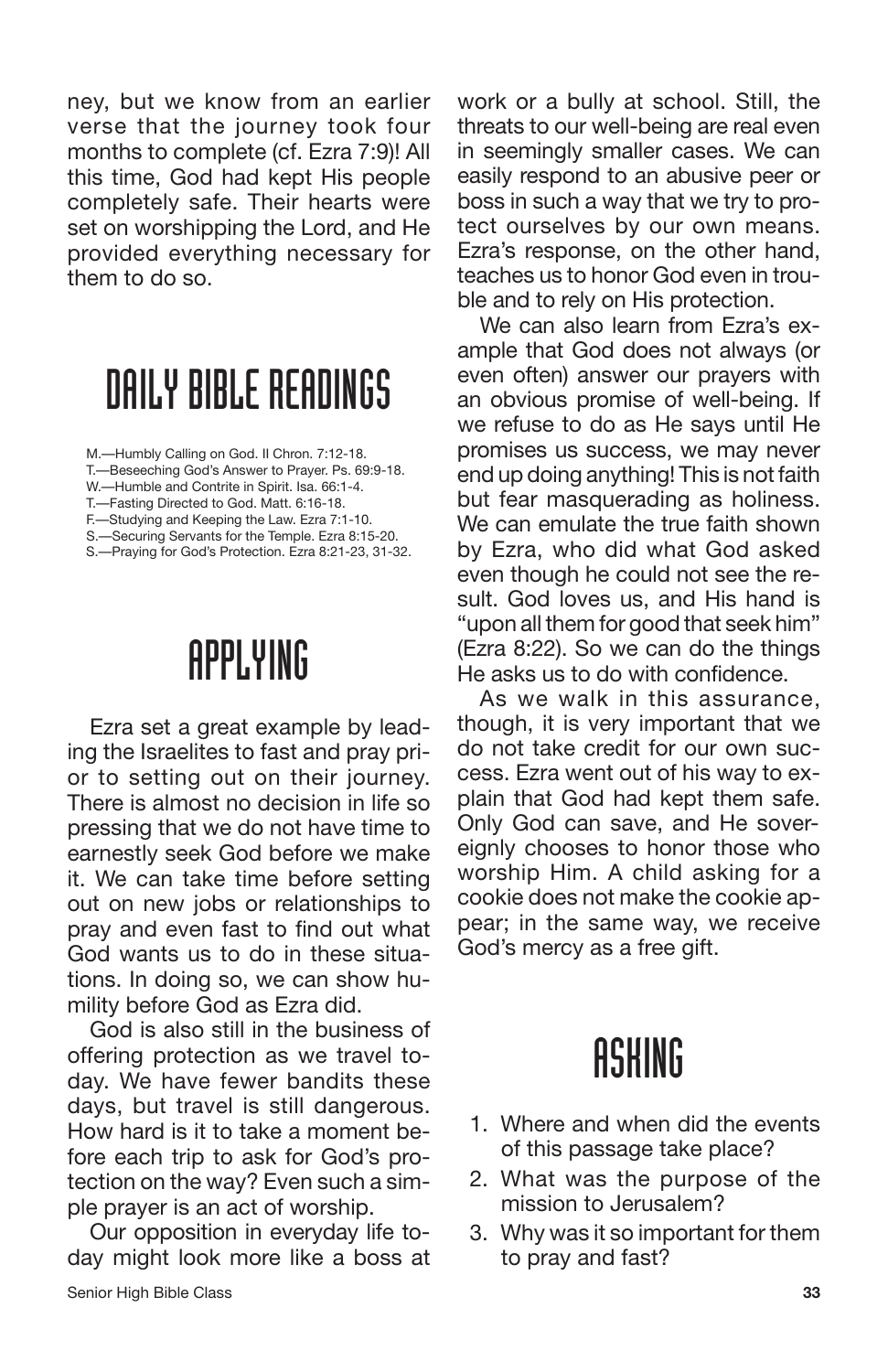**EZRA 8:24** Then I separated twelve of the chief of the priests, Sher-e-bi'ah, Hash-a-bi'ah, and ten of their brethren with them,

**25 And weighed unto them the silver, and the gold, and the vessels,** *even* **the offering of the house of our God, which the king, and his counsellors, and his lords, and all Isra-el** *there* **present, had offered:**

26 I even weighed unto their hand six hundred and fifty talents of silver, and silver vessels an hundred talents, *and* of gold an hundred talents;

**27 Also twenty basons of gold, of a thousand drams; and two vessels of fine copper, precious as gold.**

28 And I said unto them, Ye *are* holy unto the LORD; the vessels *are* holy also; and the silver and the gold *are* a freewill offering unto the LORD God of your fathers.

**29 Watch ye, and keep** *them,* **until ye weigh** *them* **before the chief of the priests and the Levites, and chief of the fathers of Isra-el, at Je-rusa-lem, in the chambers of the house of the LORD.**

30 So took the priests and the Le'vites the weight of the silver, and the gold, and the vessels, to bring *them* to Je-ru'sa-lem unto the house of our God.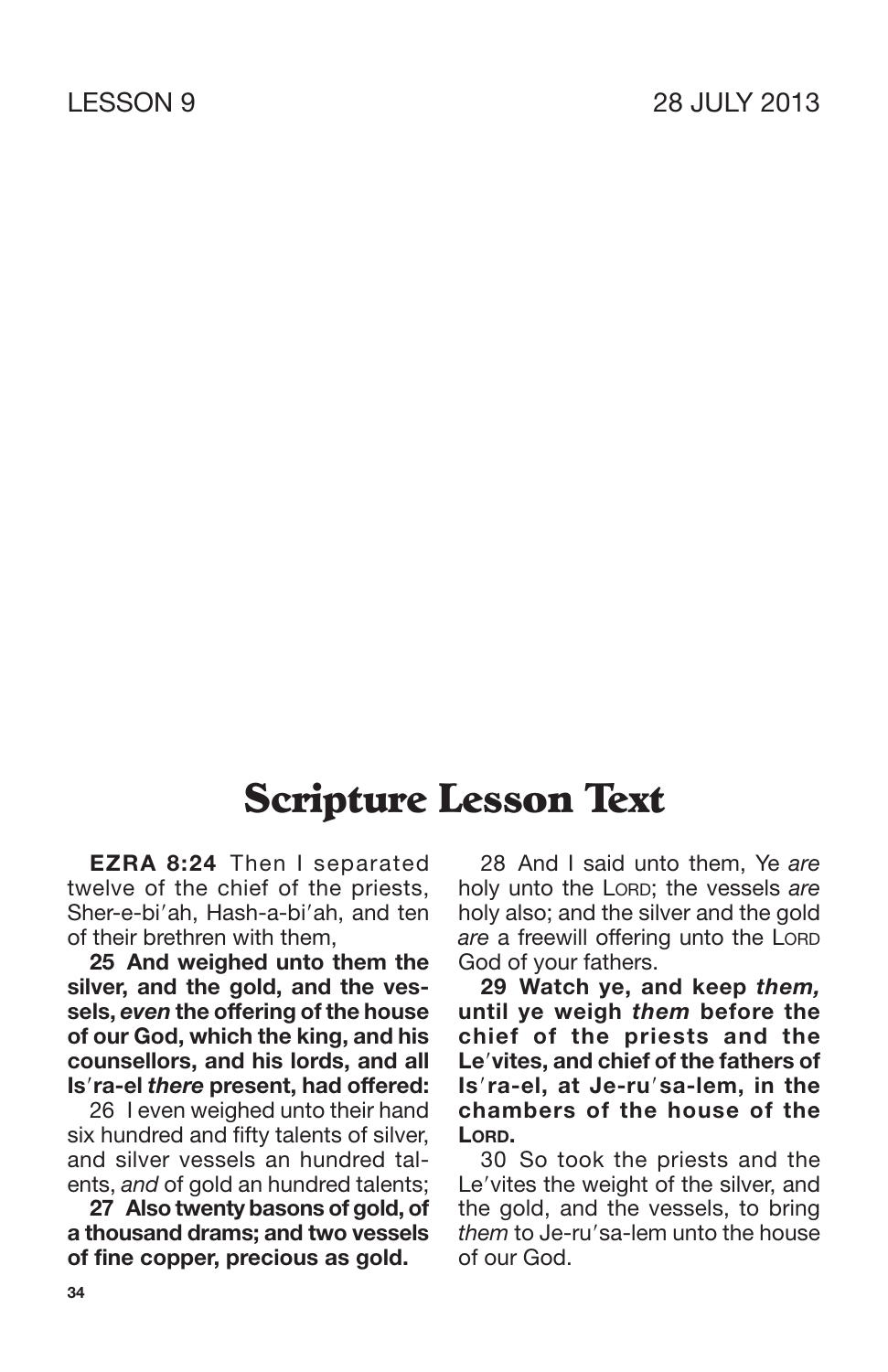### Gifts for the Temple

Lesson: Ezra 8:24-30

Read: Ezra 8:24-30

TIME: 458 B.C. PLACE: Ahava Canal

**GOLDEN TEXT—"Ye are holy unto the Lord; the vessels are holy also; and the silver and the gold are a freewill offering unto the Lord God of your fathers" (Ezra 8:28).**

#### ANALYZING

In last week's lesson we saw how the group of exiles led by Ezra praised God by praying to Him and fasting. This week we will see another way Ezra and his group honored the Lord. They did so by freely offering to God, collecting the offerings of others, and watching over all the gifts. This band of exiles showed their desire to worship the Lord even at personal risk to their own safety.

**1. Separation (Ezra 8:24).** This passage took place during the time of fasting mentioned in last week's lesson. Ezra had collected a great offering for the Lord's temple, and he made preparations to help ensure that it arrived safely. First and foremost, he appointed some of the leading priests to help him keep watch on the gifts. He showed wisdom by delegating some of this immense responsibility.

Ezra picked twenty-four good men to help him take charge of God's offerings. He was apparently a very shrewd judge of character, for he chose the men just after meeting them! He even noted that Sherebiah was a man of particular understanding (cf. Ezra 8:18). Still, Ezra's faith was ultimately not in these men but in God, who had provided them to help him lead the people.

**2. Donation (Ezra 8:25-27).** God stirred the hearts of many different people to donate to His temple. This even included the pagan king, who worshipped many different gods, and his various officials. The people of Israel gave generously as well, of course. God is able to use any gift He receives, whether given out of pure motives or selfish ones.

The offering consisted of pure gold and silver, along with specific articles and tools of the finest materials for use in temple service. As far as its size, the best way to describe it would be gigantic. A talent was about 75 pounds, so a hundred talents of gold was between three and four tons, or about 7,500 pounds! The silver by this conversion weighed about twenty-five tons, in addition to other miscellaneous articles of gold and other fine metals. In today's terms, the offering was probably worth close to three hundred million dollars!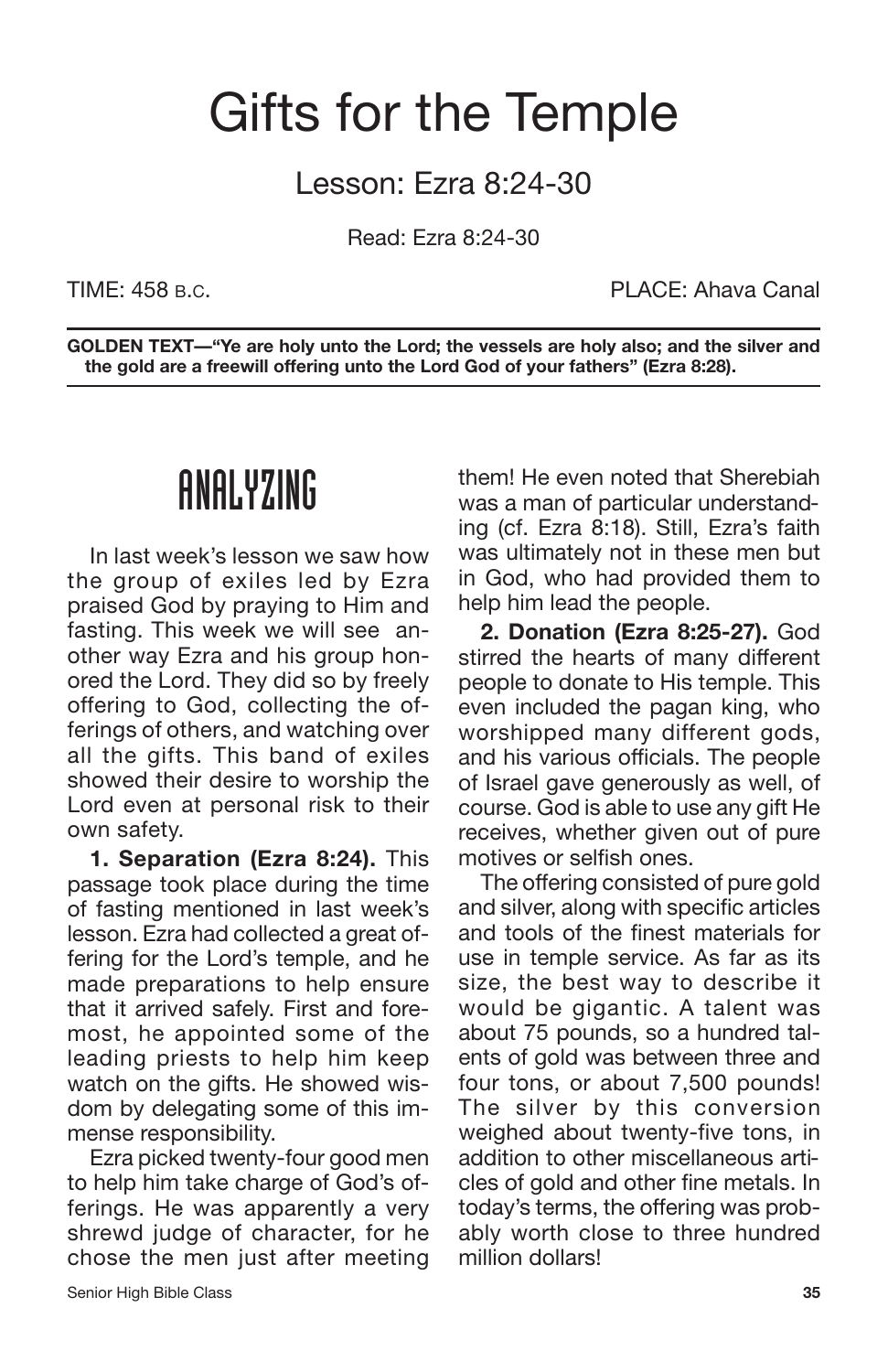This colossal figure begins to explain why Ezra proclaimed a fast and appointed leaders to help him. To walk safely across a wilderness with gifts of that value would have to involve a miracle. It would also require as many workers as possible. In order to achieve his goal of not losing a single ounce, Ezra needed both divine and human help.

**3. Consecration (Ezra 8:28-30).** Ezra gave the Levites carrying the offering a blessing and a mission. He blessed them by reminding them they were holy, set apart by God for His work. Their mission was simple: to watch and keep the offering for the whole journey. They agreed and worshipped God with their offering along with all Israel.

### DAILY BIBLE READINGS

M.—A Single Offering for All Time. Heb. 10:1-14. T.—Stirred Hearts and Willing Spirits. Exod. 35:20-29. W.—Bring Offerings Before the Lord. Num. 7:1-6. T.—Contributing Tithes and Offerings. II Chron. 31:2-10. F.—More Important Than Sacrifices. Mark 12:28-34. S.—The Gift of a Poor Widow. Mark 12:38-44.

S.—The Offering for God's House. Ezra 8:24-30.

## APPLYING

Our help comes from the Lord, by whatever means He uses to bring it to us (cf. Ps. 121:2). The majority of Ezra's gift did not even come from people who followed the ways of the Lord! God can also bring help to us today from unexpected places. He can draw on all the resources of the earth to provide for His people

what they need to worship Him. No provision is too much for God to give.

The Israelites' example of a freewill offering shows a proper understanding of how the blessing of God works. God always initiates the blessing, and He loves to shower us with good things. Our role is to receive the blessings with joy and worship. As we do this, we offer the blessings He gives back to Him. Even though all we give to the Lord came from Him first, we still worship Him by giving back freely from the abundance He gives us.

Ezra's commission of the Levites as guardians of God's gift also contains a lesson for us today. Although we may not be descendants of Levi, as believers in Christ, all of us have become a royal priesthood consecrated to do the work of the Lord (cf. I Pet. 2:9). We are not perfect, but we are holy in the sense of being set apart for holy work. God has also entrusted us with gifts to watch and keep until His return. All of the things He gives us represent opportunities for us to worship God by offering them back to Him. This is a great honor and privilege that we receive only as sons of God. We too have a mission and a blessing!

- 1. Who gave the enormous gift that the Levites carried?
- 2. How big was the offering?
- 3. How did Ezra bless the Levites?
- 4. What was their mission?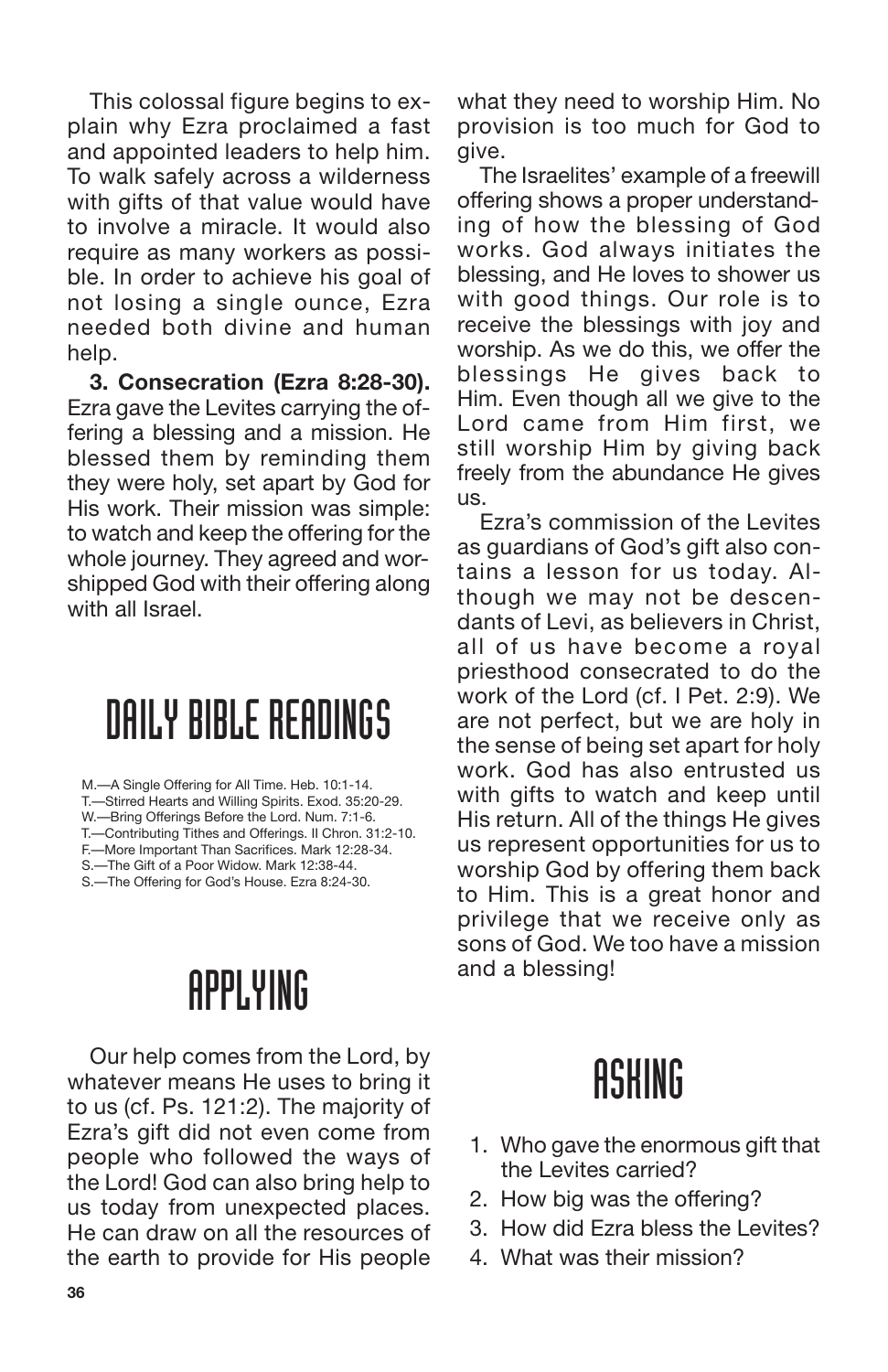**NEH. 8:13** And on the second day were gathered together the chief of the fathers of all the people, the priests, and the Le'vites, unto Ez'ra the scribe, even to understand the words of the law.

**14 And they found written in the law which the LORD had commanded by Moses, that the children of Isra-el should dwell in booths in the feast of the seventh month:**

15 And that they should publish and proclaim in all their cities, and in Je-ru'sa-lem, saying, Go forth unto the mount, and fetch olive branches, and pine branches, and myrtle branches, and palm branches, and branches of thick trees, to make booths, as *it is* written.

**16 So the people went forth, and brought** *them,* **and made** **themselves booths, every one upon the roof of his house, and in their courts, and in the courts of the house of God, and in the street of the water gate, and in the street of the gate of Ephra-im.**

17 And all the congregation of them that were come again out of the captivity made booths, and sat under the booths: for since the days of Jesh'u-a the son of Nun unto that day had not the children of Is'ra-el done so. And there was very great gladness.

**18 Also day by day, from the first day unto the last day, he read in the book of the law of God. And they kept the feast seven days; and on the eighth day** *was* **a solemn assembly, according unto the manner.**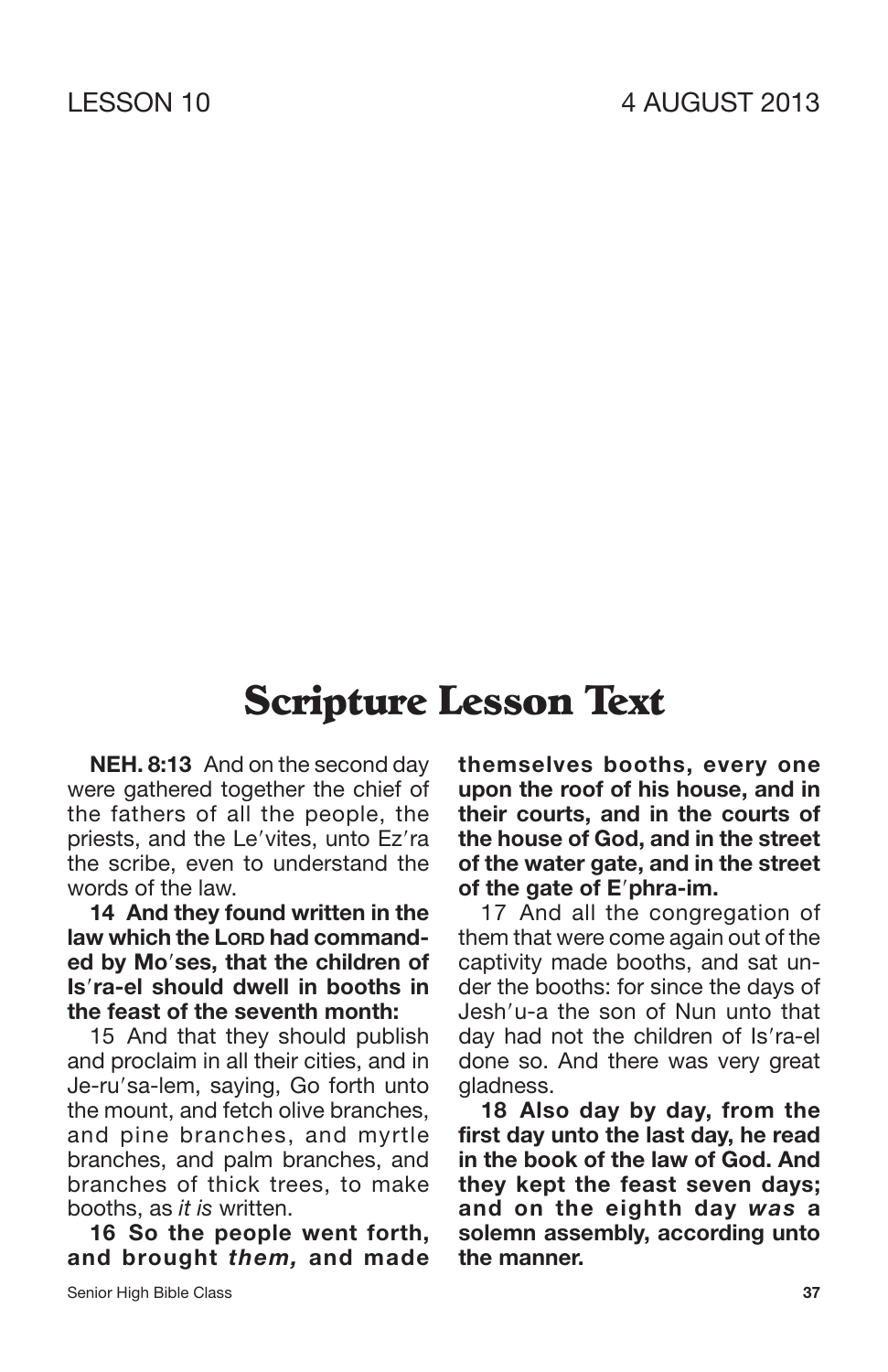## The Festival of Booths

Lesson: Nehemiah 8:13-18

Read: Nehemiah 7:73—8:18

TIME: 445 B.C. PLACE: Jerusalem

**GOLDEN TEXT—"All the congregation of them that were come again out of the captivity made booths, and sat under the booths: . . . And there was very great gladness" (Nehemiah 8:17).**

#### ANALYZING

God's mission to set apart His people for worship includes the call of His prophets and His renewal when His people fall away. It also includes His protective blessing on true worship. A large part of this protection comes from studying God's Word. At Nehemiah's request, Ezra began to teach God's Law, and the people learned the true guidelines for the Festival of Booths.

**1. Reading the Law (Neh. 8:13- 14).** A short time after Ezra's return to Jerusalem, Nehemiah also returned to rebuild the wall of the city. When the people gathered to celebrate the wall's speedy completion, they asked Ezra to read to them from God's Law. They also had teachers help them understand the meaning of what they heard.

The people honored God with their desire to hear and know His will through His Law. As they read, they discovered that they had not kept the Feast of Booths as God had commanded Moses. In fact, they had not made booths at all!

Their decision to read from the Law led them to true worship of God in a way that He had commanded long before.

**2. Building booths (Neh. 8:15- 16).** Even though the task of reinstituting the proper observance of the feast was large, the people obeyed without hesitation. First, they had to spread the word about God's command that they make booths for all of them to live in during the week of the feast. Next, they had to go out into the hills to find the materials they would need to construct these temporary shelters for their families. Finally, they had to find a place to put these booths in the crowded city! There were booths everywhere, and the people joined as one community to worship the Lord.

**3. Keeping the feast (Neh. 8:17- 18).** The Israelites congregated in Jerusalem for a massive celebration of the completion of the wall and the restored Feast of Booths. Just as God had brought their ancestors out of captivity in Egypt to Jerusalem, so He brought the exiles back to the city out of their captivity in Babylon. Their celebration of the feast by dwelling in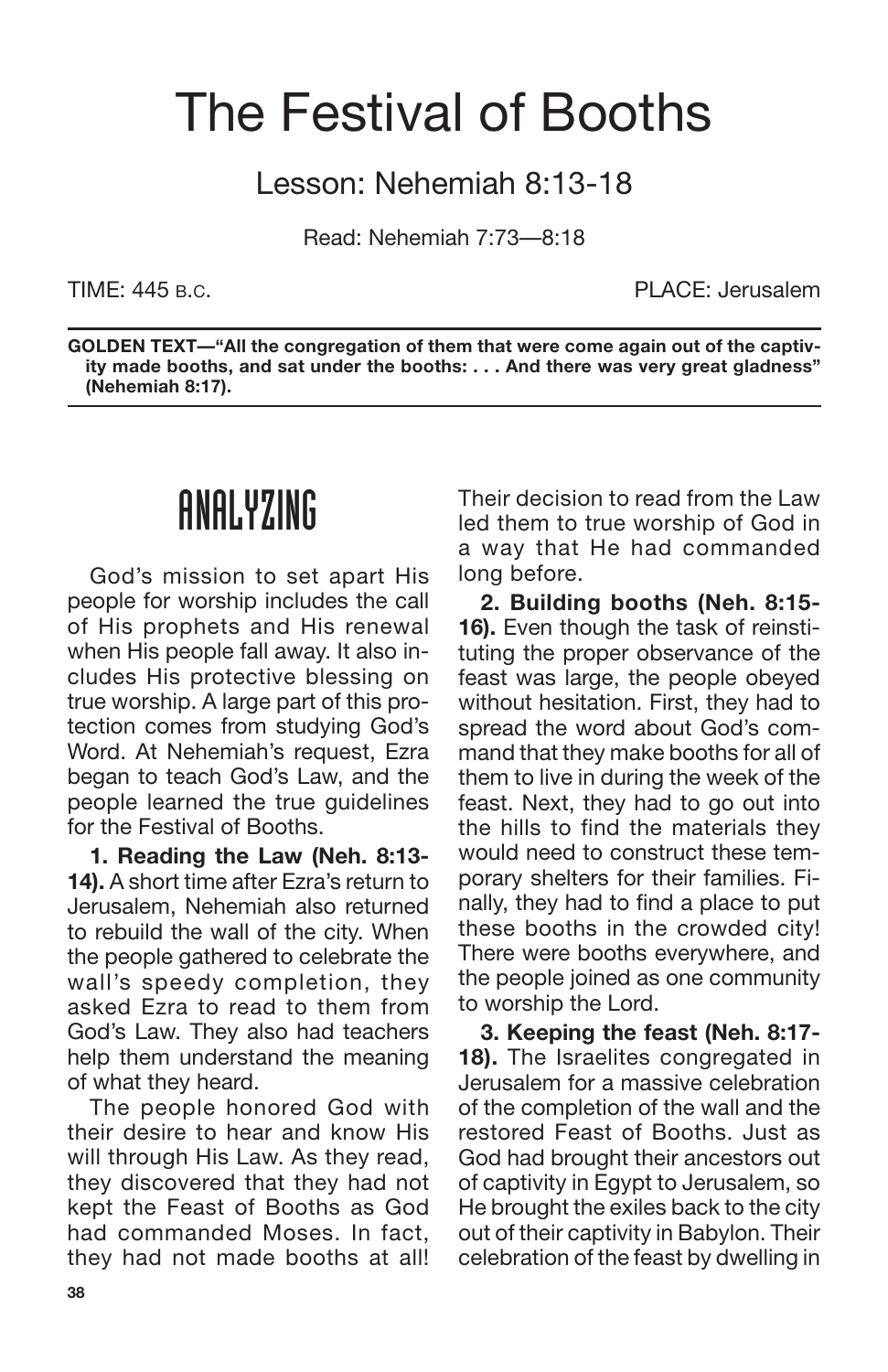temporary booths reinforced this connection to their forefathers. God was reminding them that He was the God of their fathers, and He showed that He was their God by revealing His law to them so that they would be able to worship Him. It is no wonder they praised with such gladness!

The children of Israel also realized that the best way to ensure they were worshipping God properly was to have His Word become a large part of their celebration. Their eagerness to learn about God and to please Him was a true expression of worship, and it led them to further worship by confessing their sins at the solemn assembly on the last day of the feast (cf. Num. 29:35). God was purifying their hearts and making them true worshippers.

#### DAILY BIBLE READINGS

M.—Rhythms of Work and Worship. Exod. 23:12-17.

T.—First Bring Your Offering. Lev. 23:9-14.

- W.—Celebrating God's Bounty to Us. Deut. 26:1-11. T.—Commemorating God's Deliverance. Lev. 23:33-44.
- F.—Gathering to Hear God's Word. Neh. 7:73—8:6.
- S.—Responding to God's Word. Neh. 8:8-12.
- S.—Discovering a Neglected Festival. Neh. 8:13-18.

### APPLYING

The most obvious application of this lesson is that it is important for us to read God's Word! In God's Word we find the direct revelation of His will. More than just rules, these are actually instructions on how to live a life that has purpose and honors the Lord. His Word is the best possible safeguard for keeping us from walking down the paths of sin that lead to death.

There is always something new to learn from God's Word. Even Ezra, a trained expert in the law, found new teachings that brought blessing to the people. In the same way, studying the Word from a heart of faith will always bring us new blessing. God's Word does not return void (cf. Isa. 55:11)! We can also learn from those who have studied God's Word. Just as the Israelites had Ezra and the priests explain the law to them, so we can listen to sermons or read books by wise teachers to help us understand how to follow God's Word.

The Israelites immediately obeyed a very large command from God. They had to tell everyone about the booths, and then they had to go out and gather materials and make them! They did all of this without complaining. We should obey that willingly! No task is too big or inconvenient for us to do with a willing heart if God commands it. If we think singing to God or loving our families or even caring for poor people is too hard, perhaps we need to remember the idea of building a handmade shelter out of tree branches and living in it for a week each year.

- 1. What neglected command did the people rediscover?
- 2. How and where did the people construct their booths?
- 3. How were the exiles linked to their ancestors by the feast?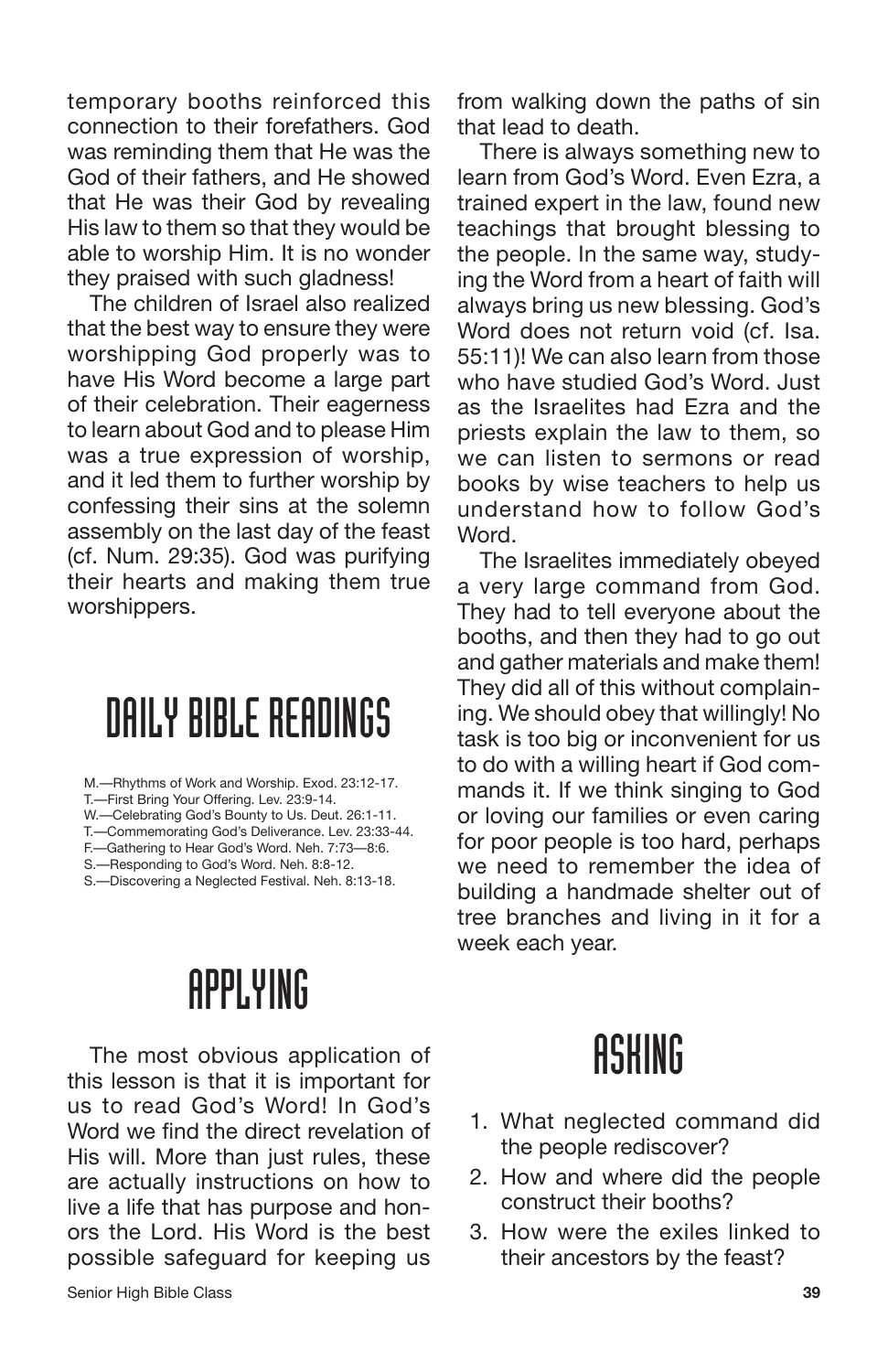**NEH. 9:2** And the seed of Is'ra-el separated themselves from all strangers, and stood and confessed their sins, and the iniquities of their fathers.

**6 Thou,** *even* **thou,** *art* **LORD alone; thou hast made heaven, the heaven of heavens, with all their host, the earth, and all** *things* **that** *are* **therein, the seas, and all that** *is* **therein, and thou preservest them all; and the host of heaven worshippeth thee.**

7 Thou *art* the LORD the God, who didst choose A'bram, and broughtest him forth out of Ur of the Chal'dees, and gavest him the name of A'bra-ham.

#### **9 And didst see the affliction of our fathers in Egypt, and heardest their cry by the Red sea;**

10 And shewedst signs and wonders upon Pha'raoh, and on all his servants, and on all the people of his land: for thou knewest that they dealt proudly against them. So didst thou get thee a name, as *it is* this day.

**30 Yet many years didst thou forbear them, and testifiedst against them by thy spirit in thy prophets: yet would they not give ear: therefore gavest thou them into the hand of the people of the lands.**

31 Nevertheless for thy great mercies' sake thou didst not utterly consume them, nor forsake them; for thou *art* a gracious and merciful God.

**32 Now therefore, our God, the great, the mighty, and the terrible God, who keepest covenant and mercy, let not all the trouble seem little before thee, that hath come upon us, on our kings, on our princes, and on our priests, and on our prophets, and on our fathers, and on all thy people, since the time of the kings of As-syri-a unto this day.**

33 Howbeit thou *art* just in all that is brought upon us; for thou hast done right, but we have done wickedly:

**34 Neither have our kings, our princes, our priests, nor our fathers, kept thy law, nor hearkened unto thy commandments and thy testimonies, wherewith thou didst testify against them.**

35 For they have not served thee in their kingdom, and in thy great goodness that thou gavest them, and in the large and fat land which thou gavest before them, neither turned they from their wicked works.

**36 Behold, we** *are* **servants this day, and** *for* **the land that thou gavest unto our fathers to eat the fruit thereof and the good thereof, behold, we** *are* **servants in it.**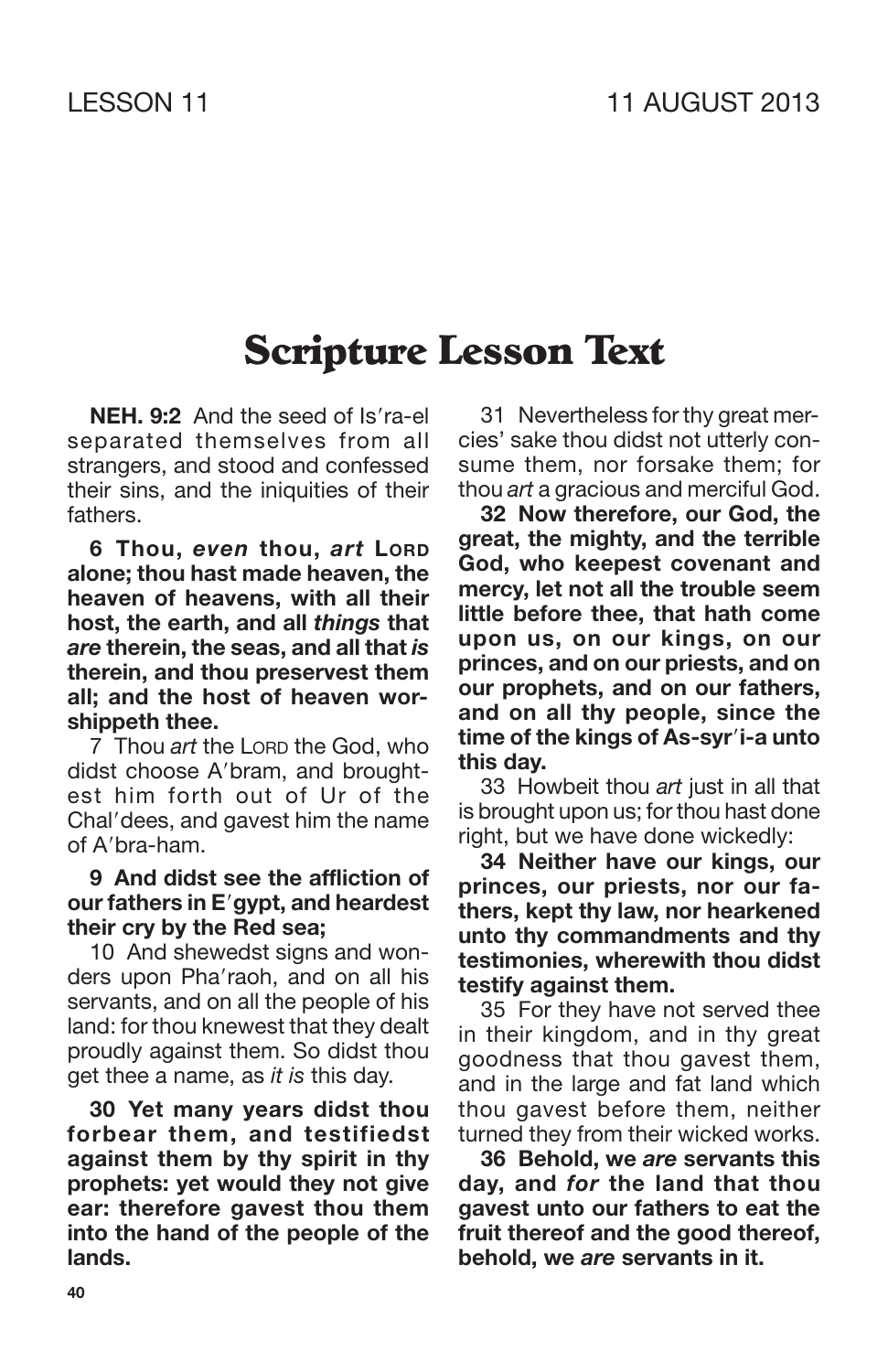## Corporate Confession of Sins

Lesson: Nehemiah 9:2, 6-7, 9-10, 30-36

Read: Nehemiah 9:1-37

TIME: 445 B.C. PLACE: Jerusalem

**GOLDEN TEXT—"Thou art just in all that is brought upon us; for thou hast done right, but we have done wickedly" (Nehemiah 9:33).**

#### ANALYZING

God wants us to confess our sins to Him as an act of worship. In last week's lesson we saw how the children of Israel honored the Lord by committing to read His Law and correcting their celebration of the Festival of Booths. This week we will see how their ongoing pursuit of God's law made them aware of how much they had failed to keep it. As they chose to confess their sins, they brought honor to God and protected pure worship.

**1. Separation and praise (Neh. 9:2, 6).** As Ezra and the Levites continued to read and explain the Law to the Israelites, they became more conscious of their failure to keep God's commands—so much so that they were in mourning (vs. 1). However, their sadness motivated them to action. They separated themselves from the foreigners who lived with them and cried out to God as a nation.

To begin, the people started their prayer with praise to the Lord for His great nature and works, starting with Creation. He alone made the heavens, the earth, and all that is in them. He also continually preserves His creation just as He did for Israel by bringing them home. They joined themselves with the heavenly host in worshipping God for His majesty.

**2. History (Neh. 9:7, 9-10, 30-31).** Despite the frequent disobedience of His people, God was faithful to them. Throughout Israel's history—from His covenant with Abraham to His rescuing them from their captivity in Egypt and establishing their home in the Land of Promise—God fought for Israel.

Even as they dwelled in the land and began to forget about Him, God continued to be patient with them for many years. He sent prophets like Isaiah to convict them of their sin and turn them back to true worship. When they still refused to listen, though, God finally sent them into captivity in Babylon. Still, He did not forget about His people or allow foreigners to utterly destroy them.

**3. Confession and request (Neh. 9:32-36).** In view of God's mercy, the people confessed their sins and asked that God would look on all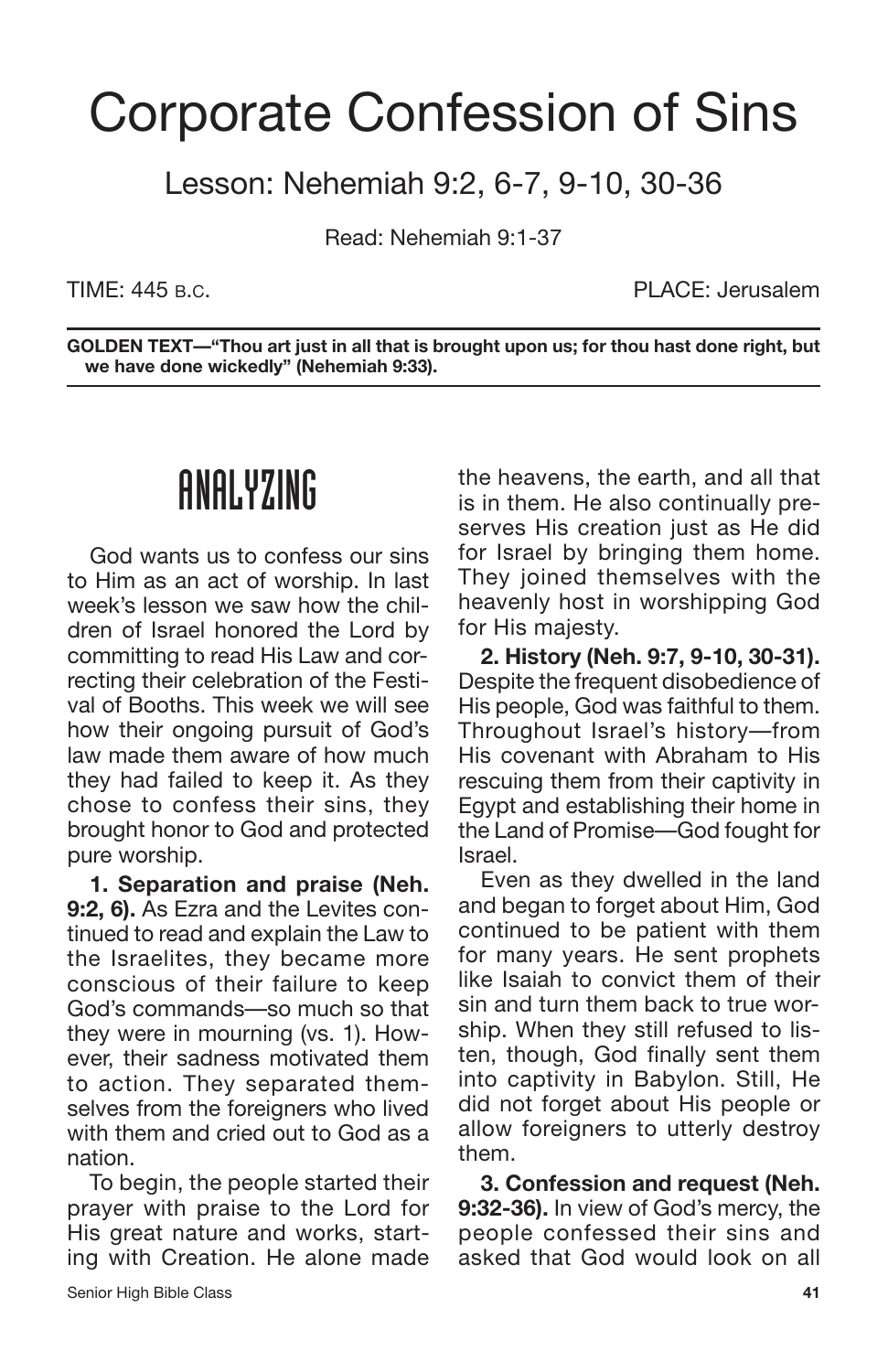their suffering with pity and restore their nation. Still, they confessed that God was just in bringing punishment on them for their own sins and those of their ancestors. The law was God's testimony against them, as they had often failed to follow it.

God had made them a powerful nation and placed them in a wonderful land as a blessing. Still, the people seldom honored God, instead using His blessings for sinful purposes. The returned exiles' confession of sins, then, ended in a commitment to be His faithful servants and to protect the true worship of God.

#### DAILY BIBLE READINGS

- M.—Repent and Turn to God. Acts 3:17-26.
- T.—A Changed Mind. Matt. 21:28-32.
- W.—Repenting in Dust and Ashes. Job 42:1-6.
- T.—First Be Reconciled. Matt. 5:21-26.
- F.—Beseeching God's Mercy. Luke 18:9-14.
- S.—Joy in Heaven. Luke 15:1-10.
- S.—Confessing Sins Together. Neh. 9:2, 6-7, 9-10, 30-36.

### APPLYING

We honor God by confessing our sins because in so doing we declare that He is worthy to be confessed to. This is an admission that God knows better than we do and has the authority to set a standard to which we are held accountable. Just as the Israelites did by beginning their prayer of confession with an acknowledgment of God's greatness, so we can begin our confessions with praise to God for His power, grace, and faithfulness toward us.

As Christians, we know that God has already applied His mercy to us by punishing Jesus for our sins in our stead. Our confession of sins, then, is also a prayer of thanks for this undeserved favor. We know that God has shown us the ultimate mercy and that no sins are left on our record as unpaid. This should free us to confess without fear.

Our confession, like that of the people of Israel, should not merely be a list of the wrongs we have done. They set a great example by ending their time of confession with a commitment to serve the Lord faithfully. This was true repentance; their goal was not just to avoid sin but to proactively do the will of God. In view of God's mercy, this is the only correct response.

We may think it strange that the Israelites repented not just of their own sins but also of the sins of their whole nation, past and present. However, God was honored by this prayer, and it is an example worth considering for us today. We live in a nation that was once set apart as "under God" but that now is guilty of terrible sins like abortion and sexual immorality at a national level. Our nation needs God's mercy and healing. Who will ask Him for it if we do not?

- 1. What did the people do before beginning their confession?
- 2. For what sins did the people of God repent?
- 3. How did they commit to protecting the true worship of God?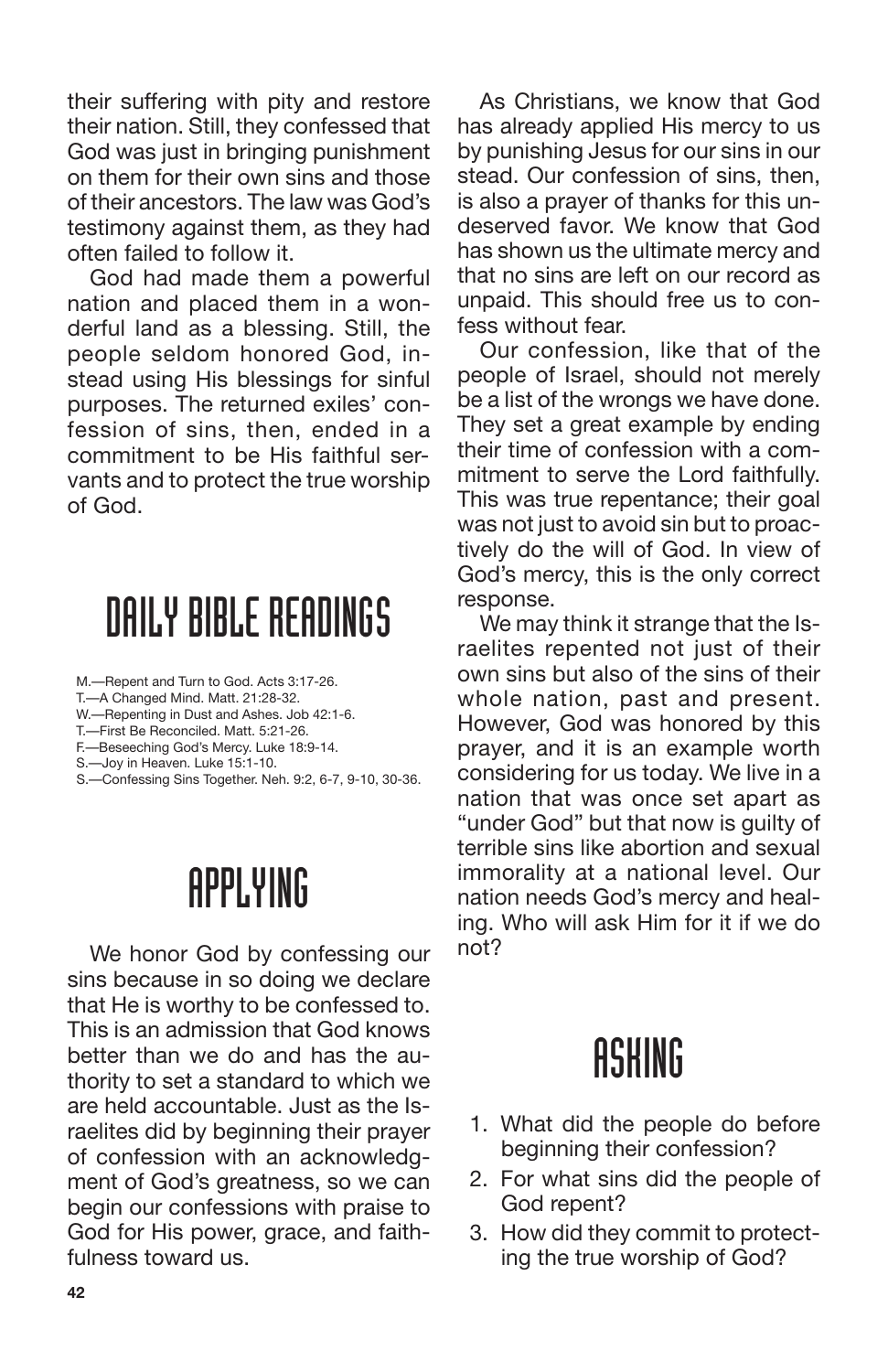**NEH. 12:27** And at the dedication of the wall of Je-ru'sa-lem they sought the Le'vites out of all their places, to bring them to Je-ru'salem, to keep the dedication with gladness, both with thanksgivings, and with singing, *with* cymbals, psalteries, and with harps.

**28 And the sons of the singers gathered themselves together, both out of the plain country round about Je-rusa-lem, and from the villages of Ne-topha-thi;**

29 Also from the house of Gil'gal, and out of the fields of Ge'ba and Az'ma-veth: for the singers had builded them villages round about Je-ru'sa-lem.

**30 And the priests and the Levites purified themselves, and purified the people, and the gates, and the wall.**

31 Then I brought up the princes of Ju'dah upon the wall, and appointed two great *companies of them that gave* thanks, *whereof one* went on the right hand upon the wall toward the dung gate:

**32 And after them went Hoshaiah, and half of the princes of Judah,**

33 And Az-a-ri'ah, Ez'ra, and Meshul'lam,

**34 Judah, and Benja-min, and She-maiah, and Jer-e-miah,**

35 And *certain* of the priests' sons with trumpets; *namely*, Zech-a-ri'ah the son of Jon'a-than, the son of She-mai'ah, the son of Mat-ta-ni'ah, the son of Mi-cha'iah, the son of Zac'cur, the son of A'saph:

**36 And his brethren, Shemaiah, and Az-a-rael, Mil-a-lai, Gila-lai, Ma-ai, Ne-thane-el, and Judah, Ha-nani, with the musical instruments of David the man of God, and Ezra the scribe before them.**

38 And the other *company of them that gave* thanks went over against *them,* and I after them, and the half of the people upon the wall, from beyond the tower of the furnaces even unto the broad wall.

**43 Also that day they offered great sacrifices, and rejoiced: for God had made them rejoice with great joy: the wives also and the children rejoiced: so that the joy of Je-rusa-lem was heard even afar off.**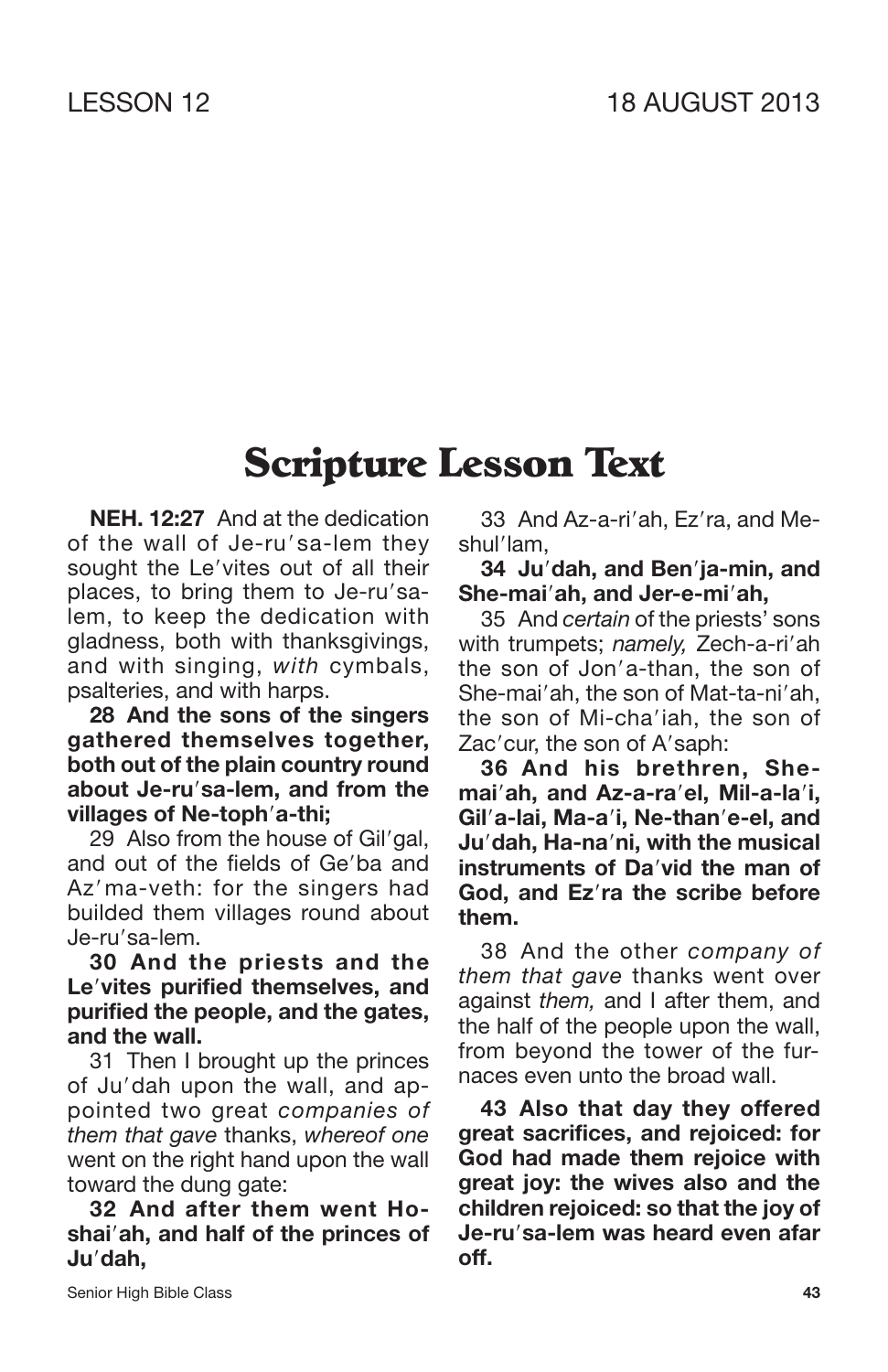### Dedication of the Wall

Lesson: Nehemiah 12:27-36, 38, 43

Read: Nehemiah 12:27-43

TIME: 445 B.C. PLACE: Jerusalem

**GOLDEN TEXT—"That day they offered great sacrifices, and rejoiced: for God had made them rejoice with great joy: . . . so that the joy of Jerusalem was heard even afar off" (Nehemiah 12:43).**

#### ANALYZING

When God blessed the Israelites by helping them finish the wall of Jerusalem, Nehemiah made sure that they praised Him. In last week's lesson we saw how the Israelites confessed their sins to God as an act of worship. This week we will see that God responded by giving them a reason to celebrate as they finished the wall of Jerusalem to protect their houses and the worship of God at His house.

**1. Dedication (Neh. 12:27-30).** Nehemiah finished the wall of Jerusalem quickly because of God's favor, but he did not celebrate it immediately. Nehemiah would not dedicate the wall until he gathered the Levites from across the country. One reason this was so important was that that they were set apart to do the Lord's work and praise Him with songs and instruments. Calling for them focused the celebration on God alone.

It was also important to bring the Levites to perform the ceremony of purification. This ritual of physical cleansing symbolized spiritual purity. In it, the Levites affirmed that they were holy, set apart for the Lord's work. They also purified the rest of the people as a reminder that they were God's chosen nation of worshippers. The Levites purified the wall itself as well. This was the actual dedication of the wall, showing that it too was set apart for God.

**2. Celebration (Neh. 12:31-36, 38, 43).** Nehemiah divided the Levites into two choirs of thanksgiving. These two groups stood on top of the newly completed wall and worshipped the Lord. Each group also included half of the leaders of Judah and priests with trumpets. One group had the musical instruments of King David, and the other had descendants of the singers he had set apart (cf. I Chron. 25).

The leader of the first group was Ezra, who continued to be the spiritual leader of God's people. The second group was led by Nehemiah, but he followed behind it instead of leading at the front. He was Israel's main leader and the backbone of the rebuilding process, so he deserved a position of honor like the one he gave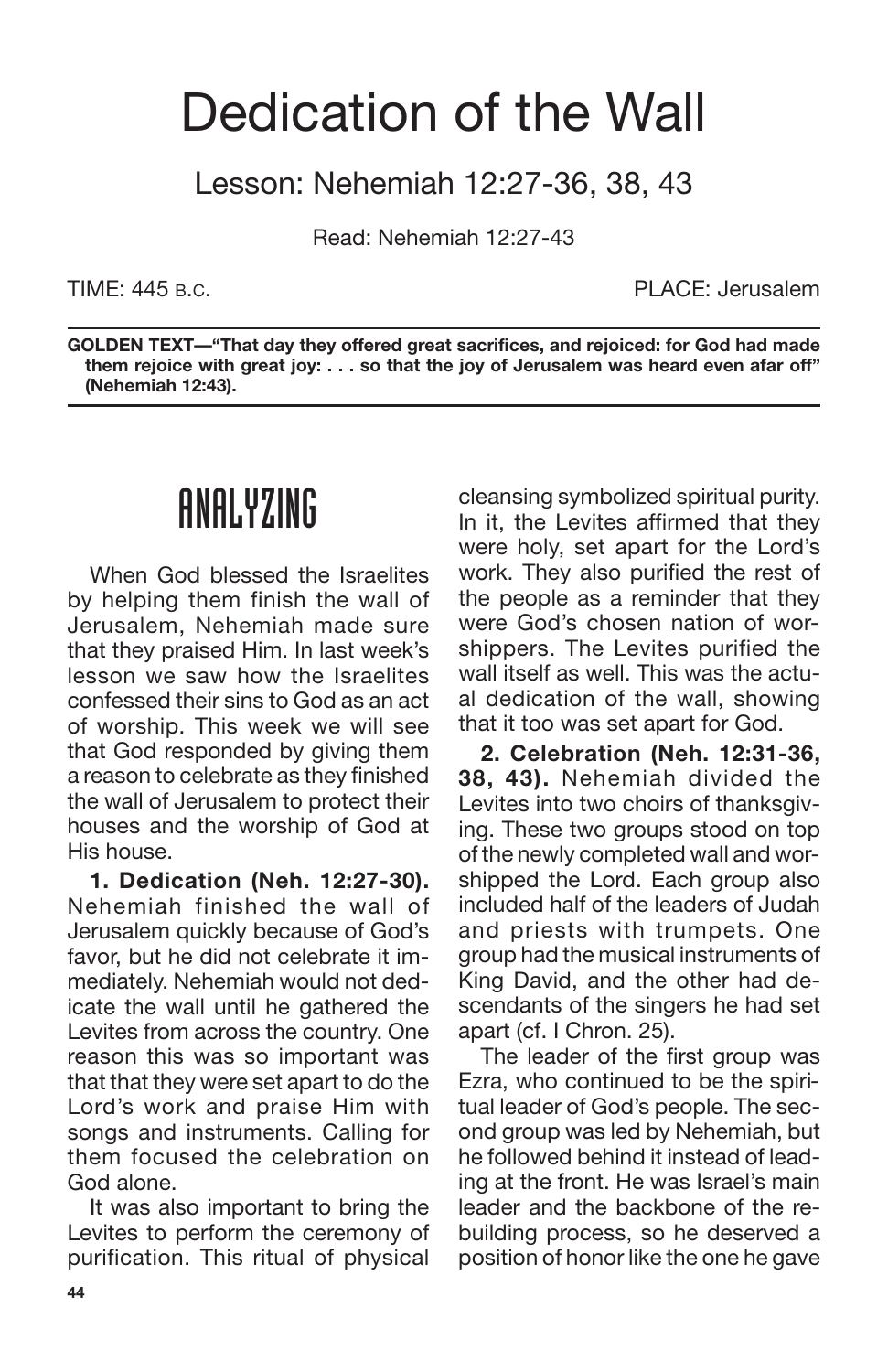Ezra. Instead, he continued to direct all praise to God by bringing up the rear.

Once they were separated, the two groups set out along opposite sides of the wall, worshipping God. They circled the entire city on top of the new wall until they all arrived at the temple, where the two choirs of thanksgiving joined (cf. Neh. 12:37, 39-42).

After the procession reached the temple, the people offered sacrifices to the Lord. They knew that God alone was the source of their joy. He used Nehemiah as His instrument, but it was God who made all the men, women, and children rejoice.

#### DAILY BIBLE READINGS

- M.—Celebrating God's Greatness. Ps. 96:1-9.
- T.—Celebrating the Lord's Coming. Ps. 96:10-13.
- W.—Celebrating God's Blessings. Deut. 12:2-7. T.—Celebrating Freedom from Oppression. Nah. 1:6-15.
- F.—Celebrating the Restored Nation. Jer. 30:18-22.
- S.—Celebrating the Restored Jerusalem. Isa. 66:10-14.
- S.—Celebrating a Completed Task. Neh. 12:27-36, 38, 43.

## APPLYING

Nehemiah's humility in the dedication of the wall is a good example of how to handle success. Even though he was the largest human factor in the remarkably fast rebuilding project, he had no problem directing all the praise to the Lord. When we experience success, we would do well to do as he did by inviting others to celebrate God with us instead of making any of the celebration about ourselves.

This passage also reveals that joy comes only from God. When His Spirit is welcome and is blessing something, joy is a natural fruit (cf. Gal. 5:22). Still, we often forget this and search for joy in our own possessions, accomplishments, or relationships. All these things that can otherwise be joyful become empty if we look to them for joy that only God can give. If we find ourselves lacking joy, we should consider whether we are looking for it in the right place. Only God can give it, and He loves to do so when we ask Him.

God's main goal for His work in our world is to bring glory to Himself. The people worshipped because He made them joyful, but their joy was not His main goal. It was simply a wonderful side effect of their following His will in bringing Him all the glory. In the same way, we should seek first His kingdom, trusting that He will bless us as we do (cf. Matt. 6:33). It is easy for us to get caught up in celebration without having hearts of worship, but we must remember that all we accomplish is a result of God's work in and through us (cf. Isa. 26:12). Even the protection of God's house and His people who worshipped there was possible only because He protected the protectors!

- 1. Why was it so important to gather the Levites?
- 2. How did Nehemiah organize the dedication celebration?
- 3. What was the true source of the people of Israel's joy?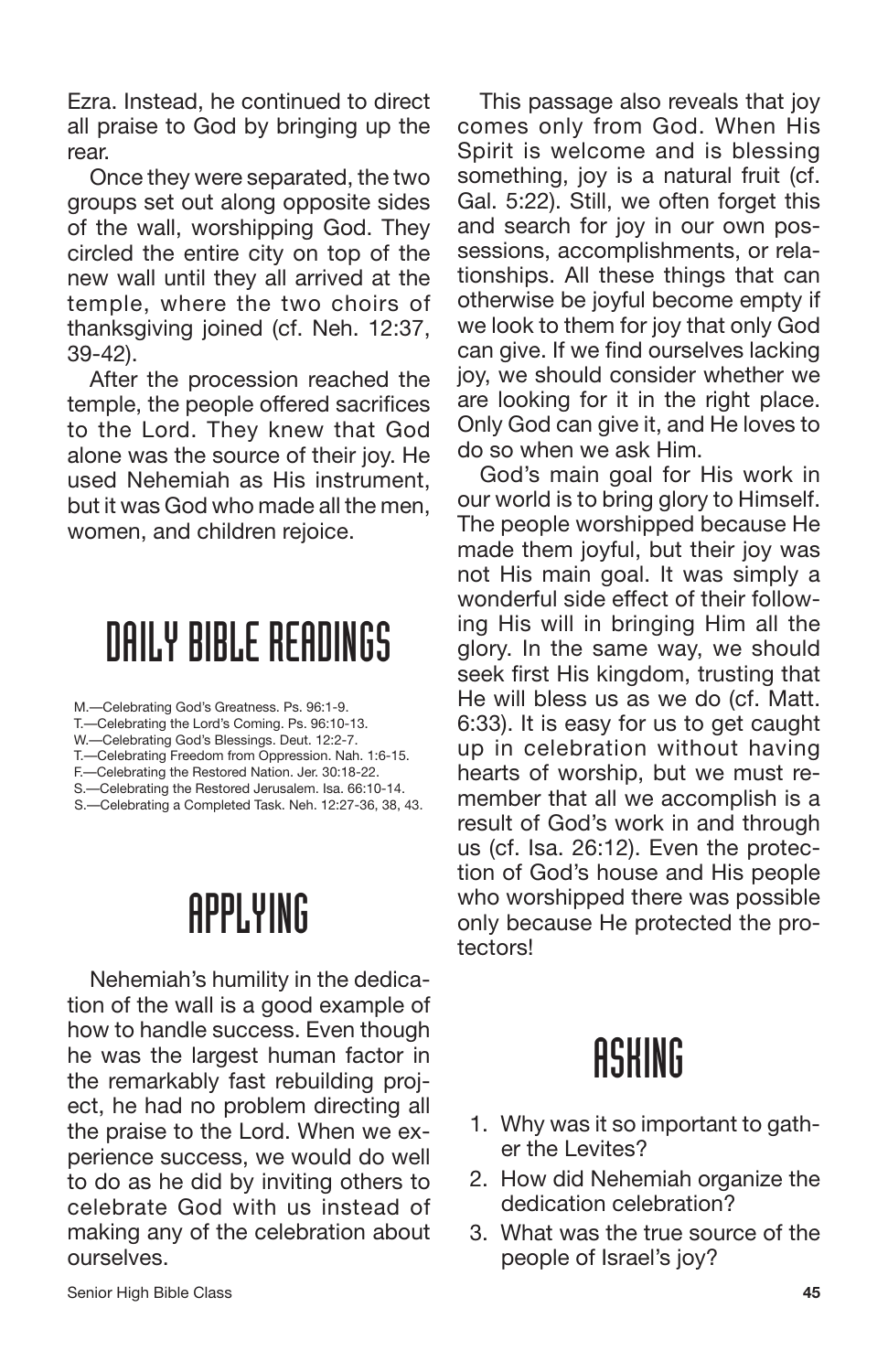**NEH. 13:15** In those days saw I in Ju'dah some treading wine presses on the sabbath, and bringing in sheaves, and lading asses; as also wine, grapes, and figs, and all *manner of* burdens, which they brought into Je-ru'sa-lem on the sabbath day: and I testified *against them* in the day wherein they sold victuals.

**16 There dwelt men of Tyre also therein, which brought fish, and all manner of ware, and sold on the sabbath unto the children of Judah, and in Je-rusa-lem.**

17 Then I contended with the nobles of Ju'dah, and said unto them. What evil thing *is* this that ye do, and profane the sabbath day?

**18 Did not your fathers thus, and did not our God bring all this evil upon us, and upon this city? yet ye bring more wrath upon Isra-el by profaning the sabbath.**

19 And it came to pass, that when the gates of Je-ru'sa-lem began to be dark before the sabbath, I commanded that the gates should be shut, and charged that they should not be opened till after the sabbath: and *some* of my servants set I at the gates, *that* there should no burden be brought in on the sabbath day.

**20 So the merchants and sellers of all kind of ware lodged without Je-rusa-lem once or twice.**

21 Then I testified against them, and said unto them, Why lodge ye about the wall? if ye do *so* again, I will lay hands on you. From that time forth came they no *more* on the sabbath.

**22 And I commanded the Le vites that they should cleanse themselves, and** *that* **they should come** *and* **keep the gates, to sanctify the sabbath day. Remember me, O my God,** *concerning* **this also, and spare me according to the greatness of thy mercy.**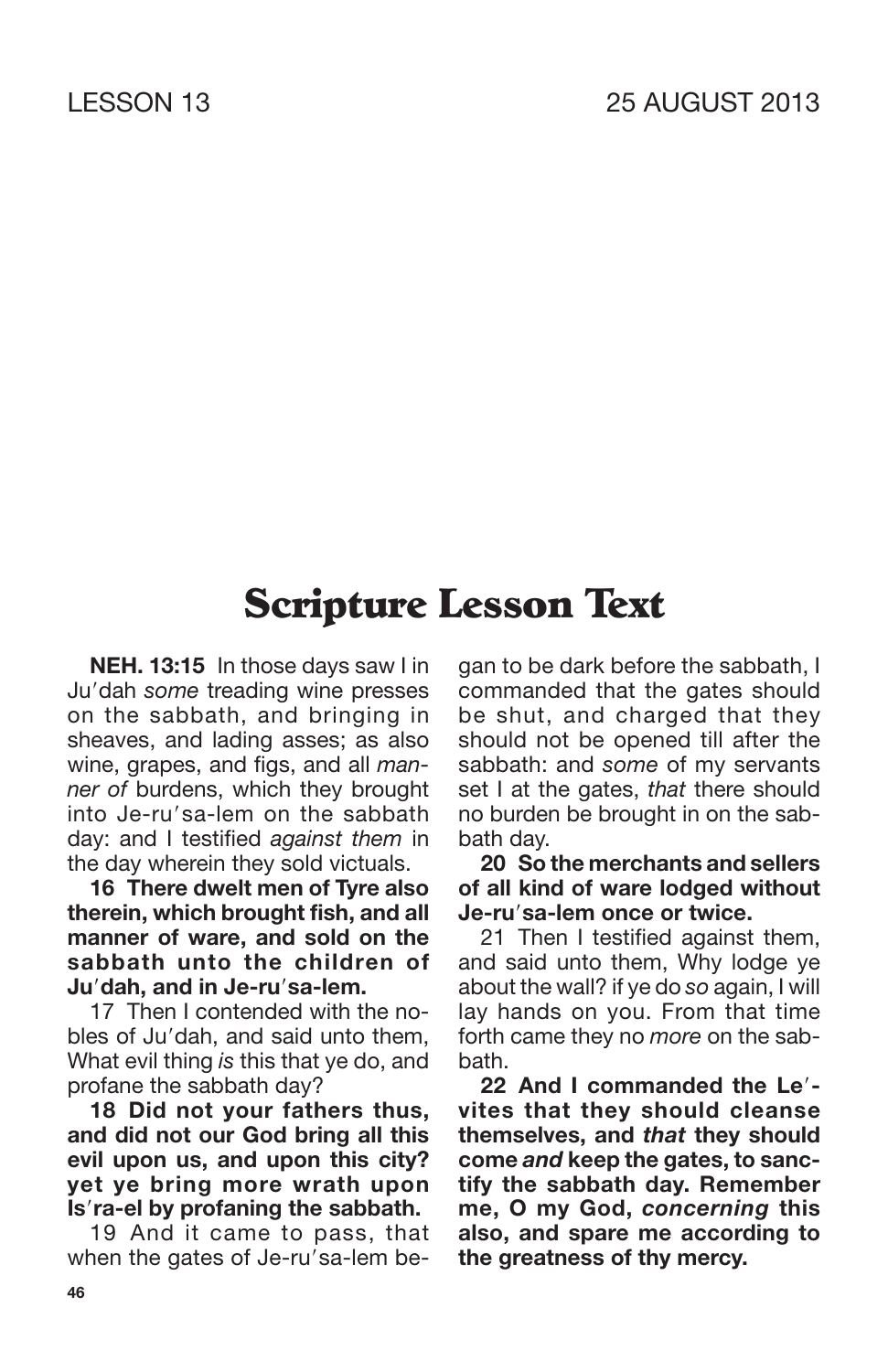## Sanctifying the Lord's Day

#### Lesson: Nehemiah 13:15-22

Read: Nehemiah 13:4-31

TIME: about 420 B.C. PLACE: Jerusalem

**GOLDEN TEXT—"I commanded the Levites that they should cleanse themselves, and that they should come and keep the gates, to sanctify the sabbath day" (Nehemiah 13:22).**

#### ANALYZING

Nehemiah continued to protect the worship of the Lord by keeping the Sabbath Day holy. In last week's lesson we saw how God blessed Israel with joy as they dedicated the wall of Jerusalem to Him. In this week's lesson we will see that some of the people began to fall away from true worship by breaking the Sabbath. Nehemiah, however, never stopped fighting for God. He forcefully challenged the disobedience of the people.

**1. The people rebelled (Neh. 13:15-16).** Nehemiah found people who were doing work on the Sabbath Day, when all of Israel was supposed to rest. They were trying to gain extra wealth in a way God condemned. All their harvesting, loading, and transporting of goods violated the fourth of the Ten Commandments (cf. Exod. 20:8-11). The people were not to work on this day; instead, they were to devote it to rest and worship. Their actions also violated the covenant they had just made after confessing their sins. In it they had promised not to buy from merchants who came on the Sabbath (cf. Neh. 10:31).

**2. Nehemiah reacted (Neh. 13:17-18).** Nehemiah accused the people of profaning the Sabbath Day, or violating its holiness. The day was set apart for God and therefore holy, so any secular work dishonored the day that God had commanded to be honored highest (cf. Exod. 20:8).

Since those who worked on the Sabbath were so concerned with gaining a little extra prosperity, Nehemiah reasoned with them on that level as well. He explained that they were actually not helping themselves but bringing God's wrath upon the nation, just as their fathers had done. Breaking the Sabbath was one of the sins for which God punished their fathers by sending them into exile (cf. Jer. 17:21-23).

**3. Nehemiah intervenes (Neh. 13:19-22).** As their governor, Nehemiah bore responsibility for the people's sins (cf. 5:14), so he ordered the gates of Jerusalem to be closed on the Sabbath Day. If no one could enter or leave the city, people would hopefully be induced to rest as God commanded. Nehemiah also posted guards at the gates to enforce this command.

Nehemiah intended the strategy of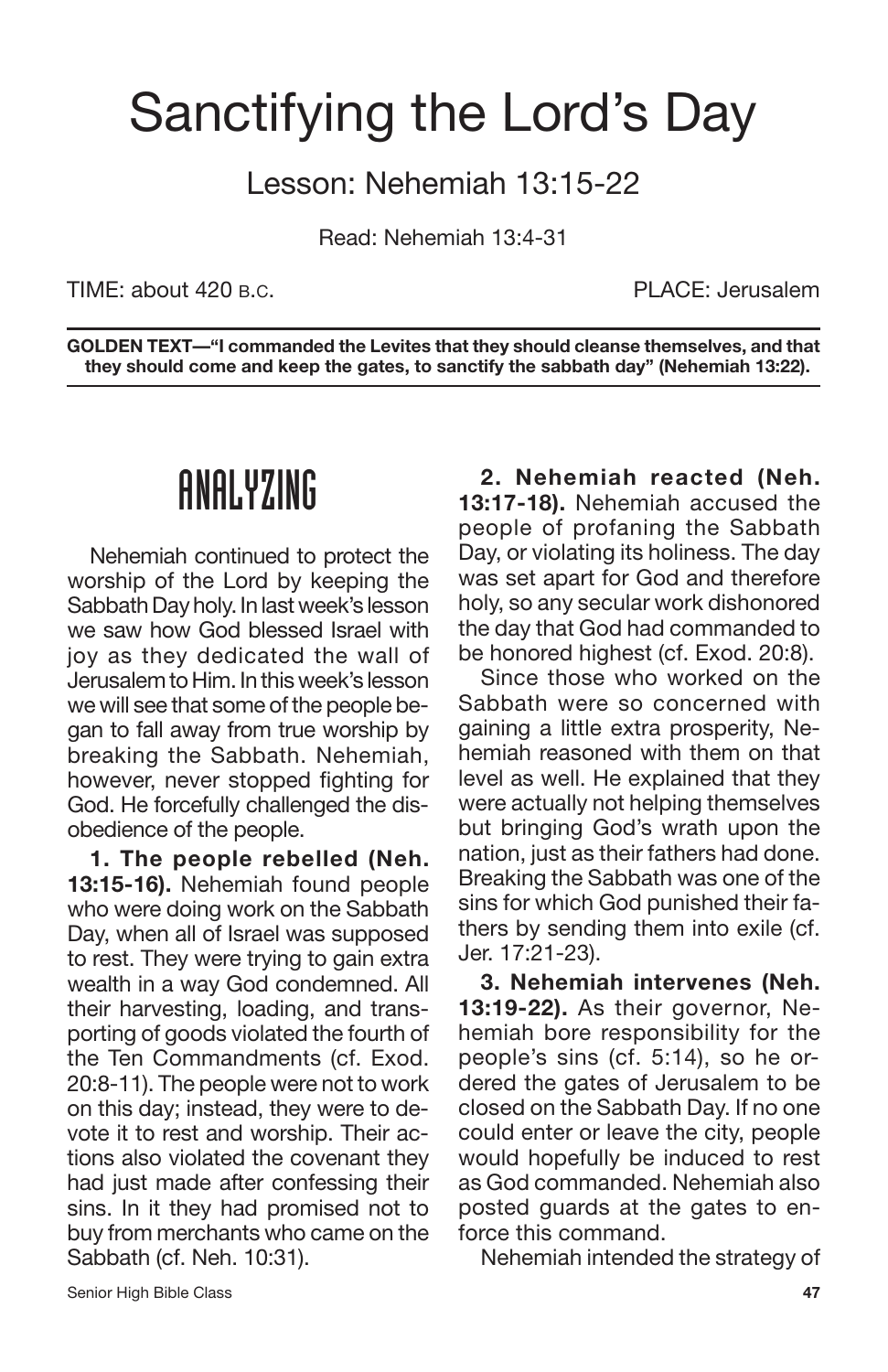shutting the gates and posting his own guards to be temporary. As a permanent solution, he commanded the Levites to cleanse themselves and take up posts at the gates on the Sabbath as part of their service to God. In this way, they would make the Sabbath Day holy for worship once again.

Finally, Nehemiah asked God to remember how he had protected worship on the Sabbath Day. He also asked for mercy not to be held accountable for the people's sins as their leader. He was not concerned with his reputation before men but only with his standing before the great and merciful God he served.

#### DAILY BIBLE READINGS

- M.—A Sabbath to the Lord. Exod. 16:13-26.
- T.—Keep the Sabbath Holy. Exod. 31:12-18.
- W.—Honoring the Sabbath. Isa. 58:9-14.
- T.—The Lord of the Sabbath. Mark 2:23-27.
- F.—Doing Good on the Sabbath. Mark 3:1-6.
- S.—Restoring the Sanctity of the Temple. Neh. 13:4-14.
- S.—Restoring the Sanctity of the Sabbath. Neh. 13:15-22.

#### APPLYING

God has no interest in setting up arbitrary rules to see whether we will obey; His laws are meant to bless our lives. The Israelites may have thought they could gain wealth by working on the Sabbath, but God gave them a day of rest to bless them. Although some today do not value taking a Sabbath rest, it is still to our benefit. We can show that we trust God and recharge for another week of work by resting on our Sabbath Day.

The measures Nehemiah took to prevent people from breaking the Sabbath were certainly very inconvenient for him. If we follow God's laws only when it is easy or convenient for us, what does that say about our commitment to God? Like Nehemiah, we should commit to obeying God no matter what.

Nehemiah was aware of how sin works as it ruins lives. It might not have seemed like a big sin that a few people were working on the Sabbath. At least the people were not worshipping idols! Ever since the beginning, though, Satan has used seemingly small things as temptations. For Adam and Eve it was just one bite of fruit; for David it was a look from his rooftop when he should have been leading the army (cf. II Sam. 11:1-2).

Nehemiah, however, saw all the way to the end of the road of sin the people were walking. He knew that the sin that led to the Exile had started off in a similar way, and he would not allow that pattern to repeat itself. In the same way, we need to be watchful even for seemingly small sins in our lives. No sin is too small to fight!

- 1. How did the people of Israel sin and rebel against God?
- 2. What steps did Nehemiah take to address this sin?
- 3. How did Nehemiah instruct the Levites to help?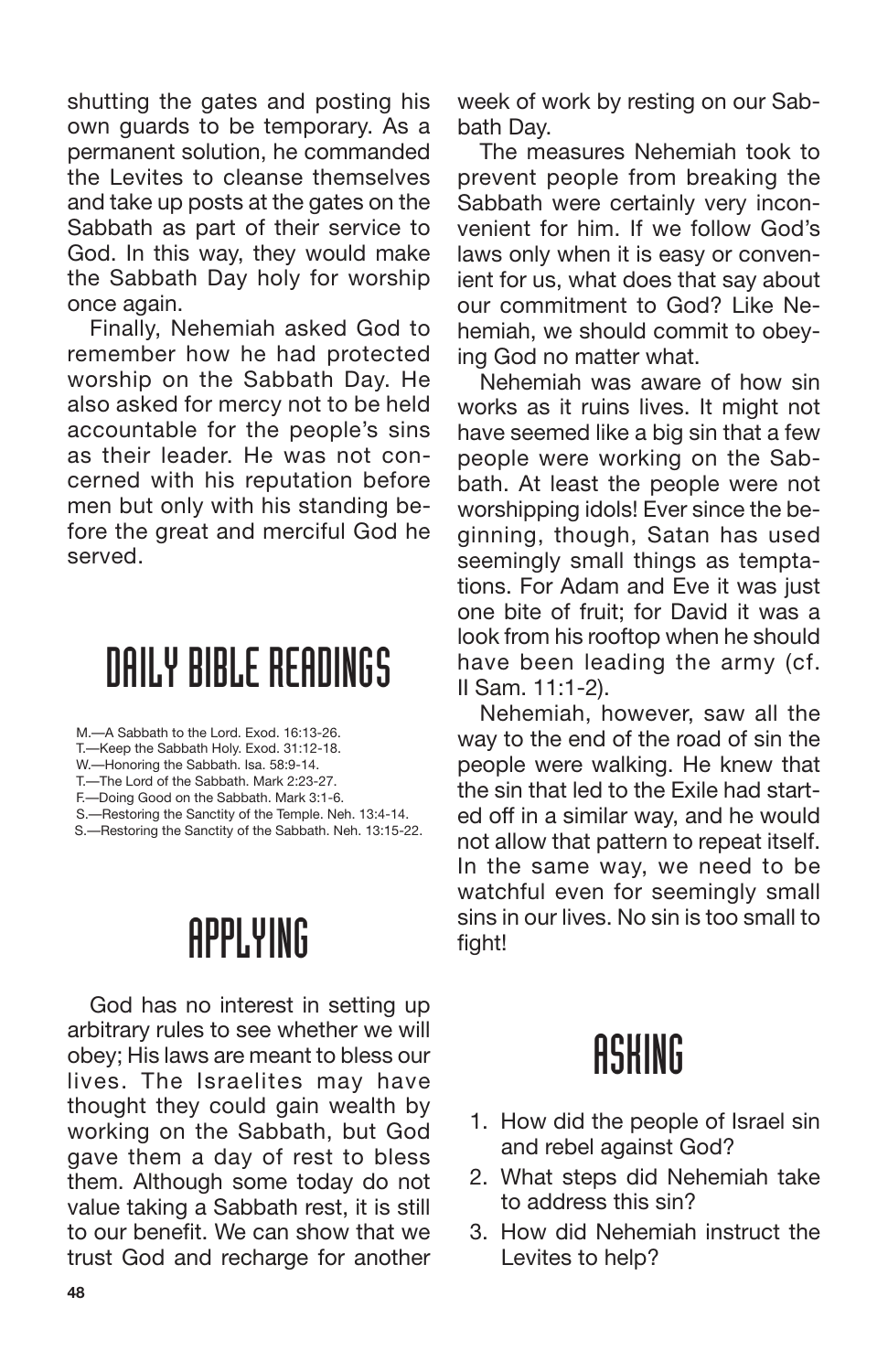



**USED BY PERMISSION**